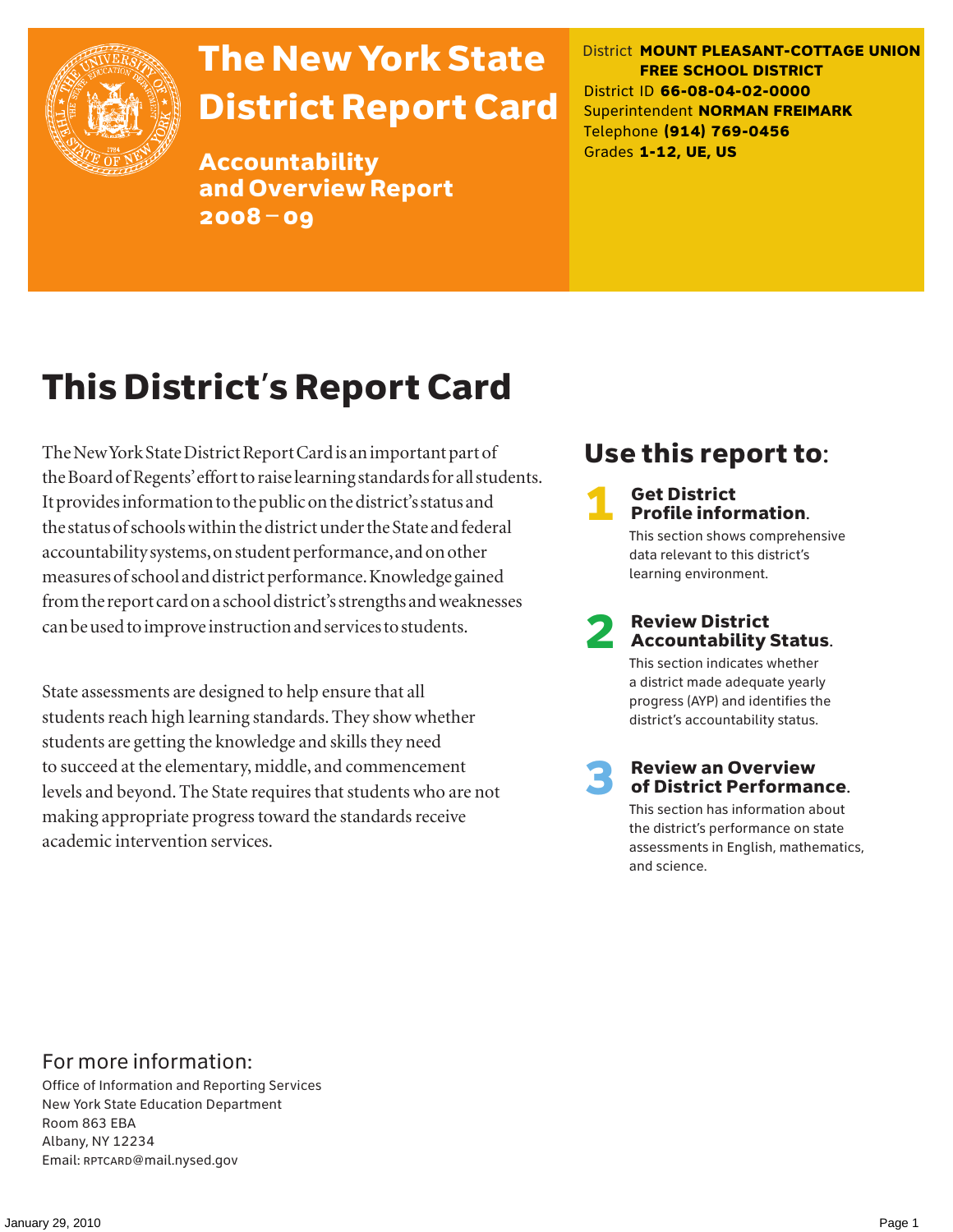## District Profile

This section shows comprehensive data relevant to this school district's learning environment, including information about enrollment, average class size, and teacher qualifications.

## Enrollment

|                            | $2006 - 07$ | $2007 - 08$    | $2008 - 09$    |
|----------------------------|-------------|----------------|----------------|
| Pre-K                      | 0           | 0              | 0              |
| Kindergarten               | 0           | 0              | 0              |
| Grade 1                    | 0           | $\overline{2}$ | 1              |
| Grade 2                    | 0           | 0              | $\mathbf 1$    |
| Grade 3                    | 0           | 3              | $\overline{c}$ |
| Grade 4                    | 6           | 3              | $\mathbf{1}$   |
| Grade 5                    | 8           | 3              | 5              |
| Grade 6                    | 18          | 15             | 5              |
| <b>Ungraded Elementary</b> | 30          | 30             | 33             |
| Grade 7                    | 18          | 24             | 15             |
| Grade 8                    | 41          | 27             | 25             |
| Grade 9                    | 71          | 39             | 34             |
| Grade 10                   | 71          | 77             | 41             |
| Grade 11                   | 24          | 45             | 28             |
| Grade 12                   | 23          | 17             | 32             |
| <b>Ungraded Secondary</b>  | 131         | 121            | 103            |
| Total K-12                 | 441         | 406            | 326            |

## Enrollment Information

*Enrollment* counts are as of Basic Educational Data System (BEDS) day, which is typically the first Wednesday of October of the school year. Students who attend BOCES programs on a part-time basis are included in a district's enrollment. Students who attend BOCES on a full-time basis or who are placed full time by the district in an out-of-district placement are not included in a district's enrollment. Students classified by districts as "pre-first" are included in first grade counts.

## Average Class Size

|                      | $2006 - 07$    | $2007 - 08$ | $2008 - 09$ |
|----------------------|----------------|-------------|-------------|
| <b>Common Branch</b> |                |             |             |
| Grade 8              |                |             |             |
| English              |                |             |             |
| <b>Mathematics</b>   |                |             |             |
| Science              |                |             |             |
| Social Studies       |                |             |             |
| Grade 10             |                |             |             |
| English              |                |             |             |
| <b>Mathematics</b>   |                |             |             |
| Science              | $\overline{7}$ |             |             |
| Social Studies       |                |             |             |

### Average Class Size Information

*Average Class Size* is the total registration in specified classes divided by the number of those classes with registration. *Common Branch* refers to self-contained classes in Grades 1–6.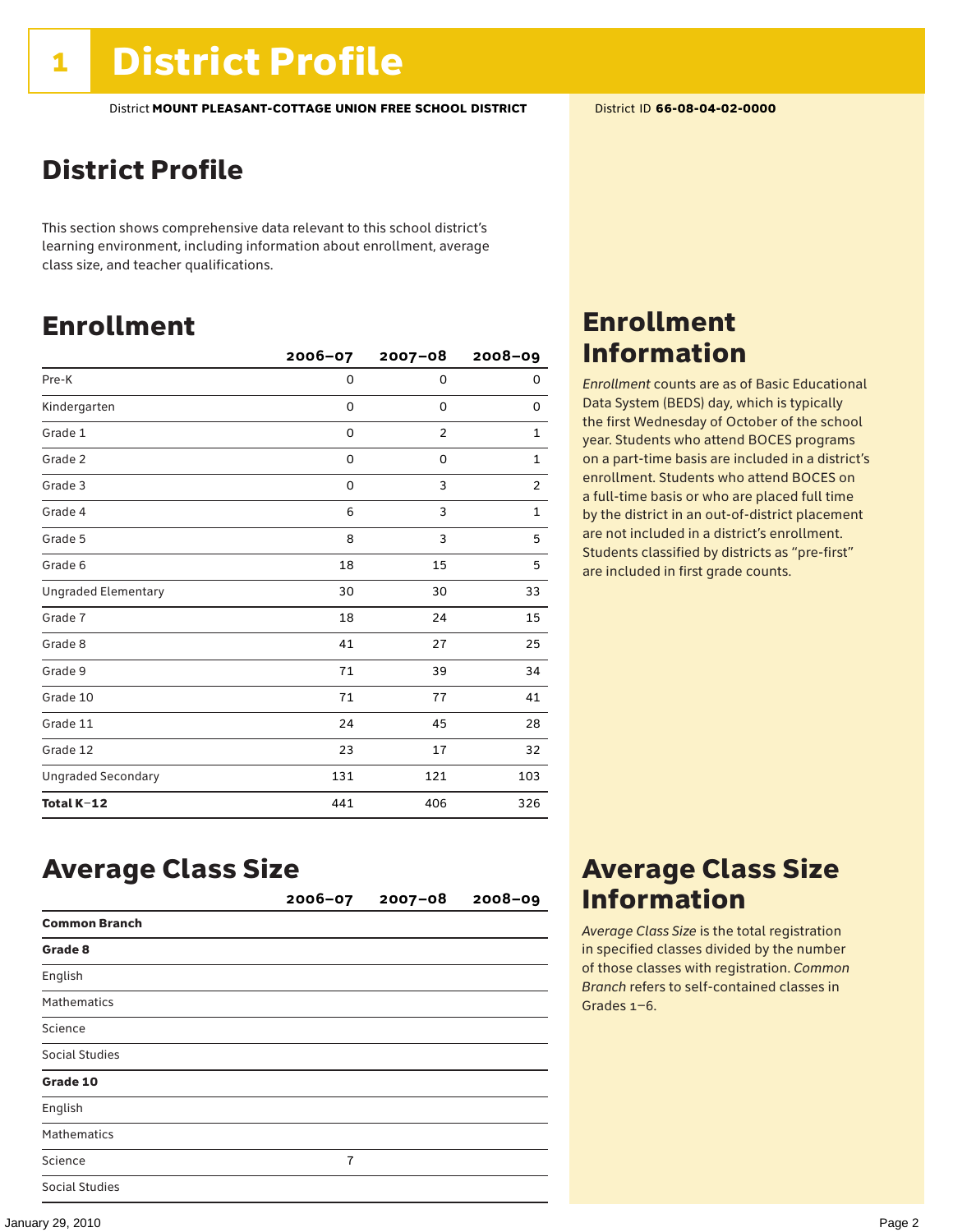## Demographic Factors

|                                  | 2006-07 |     | $2007 - 08$ |      | $2008 - 09$  |     |
|----------------------------------|---------|-----|-------------|------|--------------|-----|
|                                  | #       | %   | #           | $\%$ | #            | %   |
| Eligible for Free Lunch          | 201     | 46% | 404         | 100% | 323          | 99% |
| Reduced-Price Lunch              | 208     | 47% | 0           | 0%   | 3            | 1%  |
| Student Stability*               |         | N/A |             | N/A  |              | N/A |
| Limited English Proficient       | 0       | 0%  | 0           | 0%   | 0            | 0%  |
| <b>Racial/Ethnic Origin</b>      |         |     |             |      |              |     |
| American Indian or Alaska Native | 0       | 0%  | 0           | 0%   | $\mathbf{1}$ | 0%  |
| <b>Black or African American</b> | 271     | 61% | 265         | 65%  | 195          | 60% |
| Hispanic or Latino               | 140     | 32% | 114         | 28%  | 102          | 31% |
| Asian or Native                  | 4       | 1%  | 5           | 1%   | 3            | 1%  |
| Hawaiian/Other Pacific Islander  |         |     |             |      |              |     |
| White                            | 26      | 6%  | 22          | 5%   | 25           | 8%  |
| Multiracial                      | 0       | 0%  | 0           | 0%   | 0            | 0%  |

\* Available only at the school level.

### Attendance and Suspensions

|                            | $2005 - 06$ |               | $2006 - 07$ |               | $2007 - 08$ |      |
|----------------------------|-------------|---------------|-------------|---------------|-------------|------|
|                            | #           | $\frac{0}{6}$ | #           | $\frac{0}{0}$ | #           | $\%$ |
| Annual Attendance Rate     |             |               |             |               |             | 0%   |
| <b>Student Suspensions</b> | 64          | 17%           | 45          | 10%           | 54          | 13%  |

### Demographic Factors Information

*Eligible for Free Lunch* and *Reduced*-*Price Lunch* percentages are determined by dividing the number of approved lunch applicants by the Basic Educational Data System (BEDS) enrollment in full-day Kindergarten through Grade 12. *Eligible for Free Lunch* and *Limited English Proficient* counts are used to determine *Similar Schools* groupings within a *Need*/*Resource Capacity* category.

### Attendance and Suspensions Information

*Annual Attendance Rate* is determined by dividing the school district's total actual attendance by the total possible attendance for a school year. A district's actual attendance is the sum of the number of students in attendance on each day the district's schools were open during the school year. Possible attendance is the sum of the number of enrolled students who should have been in attendance on each day schools were open during the school year. *Student Suspension* rate is determined by dividing the number of students who were suspended from school (not including in-school suspensions) for one full day or longer anytime during the school year by the Basic Educational Data System (BEDS) day enrollments for that school year. A student is counted only once, regardless of whether the student was suspended one or more times during the school year.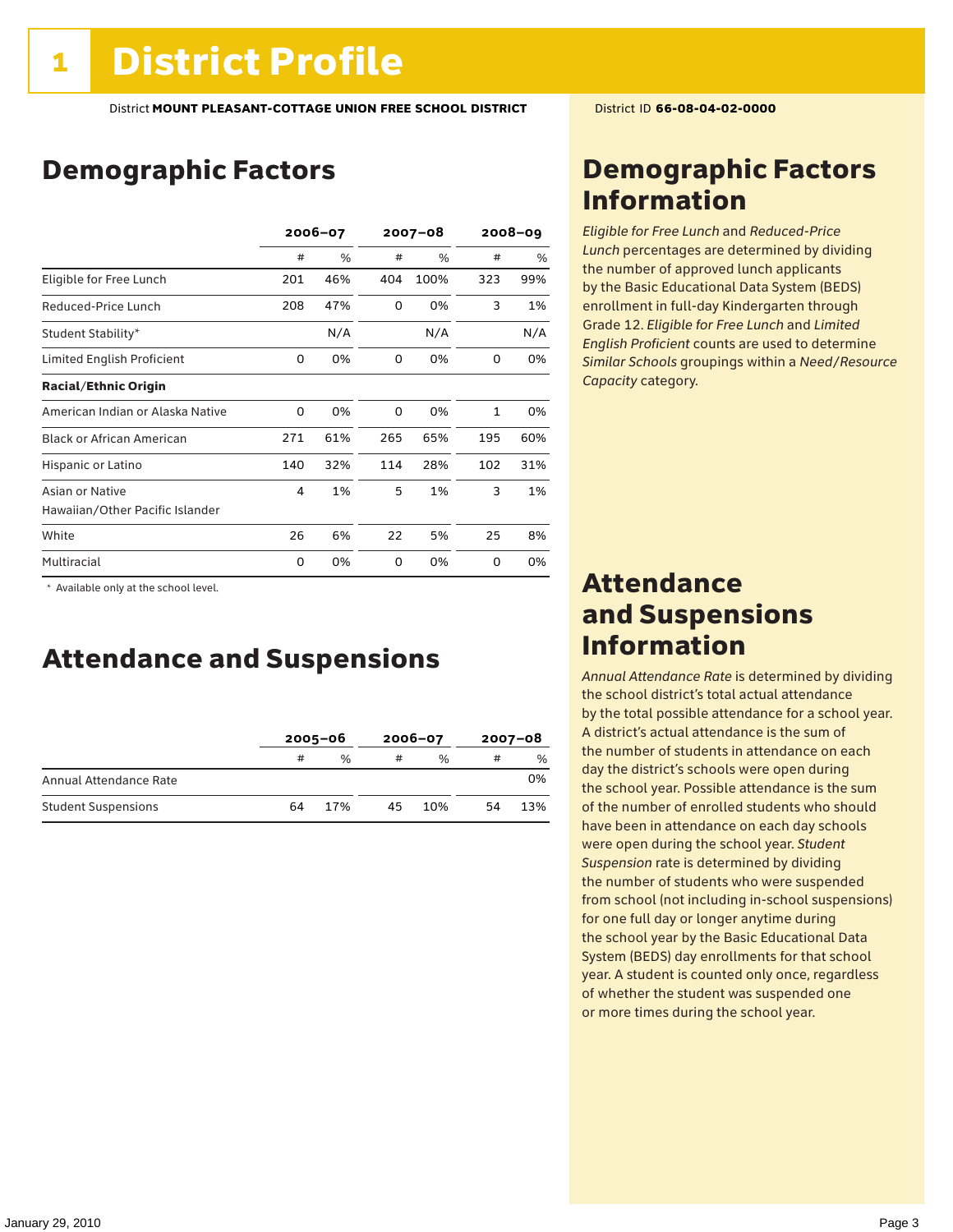## Teacher Qualifications

|                                                                 | $2006 - 07$ | $2007 - 08$ | $2008 - 09$ |
|-----------------------------------------------------------------|-------------|-------------|-------------|
| <b>Total Number of Teachers</b>                                 | 56          | 63          | 59          |
| Percent with No Valid<br><b>Teaching Certificate</b>            | 5%          | 2%          | 0%          |
| Percent Teaching Out<br>of Certification                        | 11%         | 16%         | 10%         |
| Percent with Fewer Than<br>Three Years of Experience            | 5%          | 8%          | 5%          |
| Percentage with Master's Degree<br>Plus 30 Hours or Doctorate   | 46%         | 40%         | 44%         |
| <b>Total Number of Core Classes</b>                             | 81          | 96          | 88          |
| Percent Not Taught by<br><b>Highly Qualified Teachers</b>       | 10%         | 19%         | 8%          |
| <b>Total Number of Classes</b>                                  | 122         | 126         | 112         |
| Percent Taught by Teachers Without<br>Appropriate Certification | 7%          | 16%         | 13%         |

### Teacher Turnover Rate

|                                                                       | $2005 - 06$ | 2006-07 | 2007-08 |
|-----------------------------------------------------------------------|-------------|---------|---------|
| Turnover Rate of Teachers with Fewer<br>than Five Years of Experience | 14%         | N/A     | 14%     |
| Turnover Rate of All Teachers                                         | 16%         | 16%     | 19%     |

### Staff Counts

|                                       | $2006 - 07$ | 2007-08 | $2008 - 09$ |
|---------------------------------------|-------------|---------|-------------|
| <b>Total Other Professional Staff</b> | 20          | 24      | 17          |
| Total Paraprofessionals*              | 80          | 64      | 55          |
| <b>Assistant Principals</b>           |             |         |             |
| Principals                            |             |         |             |

 $*$  Not available at the school level.

### Teacher Qualifications Information

The *Percent Teaching Out of Certification* is the percent doing so more than on an incidental basis; that is, the percent teaching for more than five periods per week outside certification.

*Core Classes* are primarily K-6 common branch, English, mathematics, science, social studies, art, music, and foreign languages. To be *Highly Qualified*, a teacher must have at least a Bachelor's degree, be certified to teach in the subject area, and show subject matter competency.

### Teacher Turnover Rate Information

*Teacher Turnover Rate* for a specified school year is the number of teachers in that school year who were not teaching in the following school year divided by the number of teachers in the specified school year, expressed as a percentage.

### Staff Counts Information

*Other Professionals* includes administrators, guidance counselors, school nurses, psychologists, and other professionals who devote more than half of their time to non-teaching duties. Teachers who are shared between buildings within a district are reported on the district report only.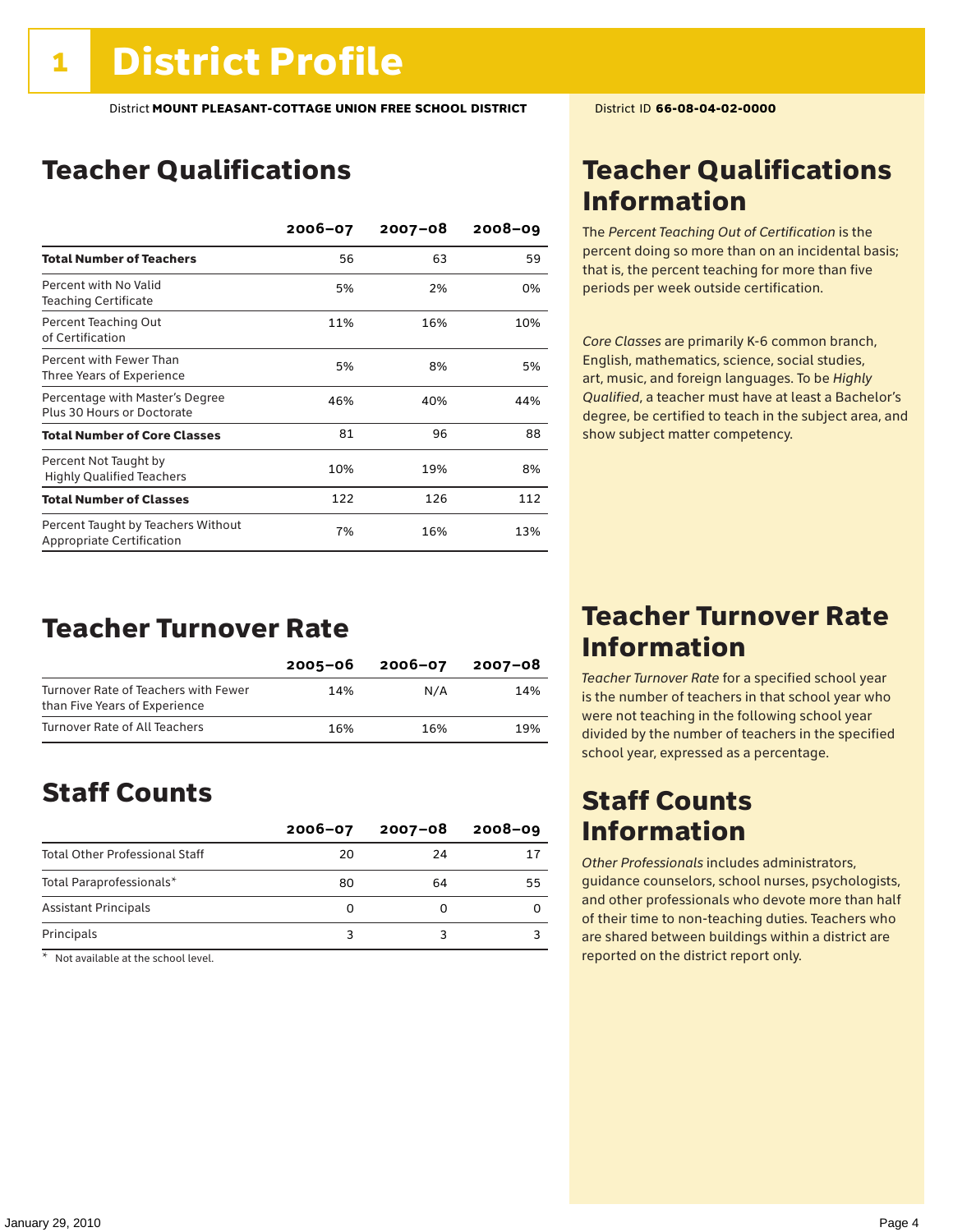# Understanding How Accountability Works in New York State

The federal No Child Left Behind (NCLB) Act requires that states develop and report on measures of student proficiency in 1) English language arts (ELA), in 2) mathematics, and on 3) a third indicator. In New York State in 2008–09, the third indicator is science at the elementary/middle level and graduation rate at the secondary level. Schools or districts that meet predefined goals on these measures are making Adequate Yearly Progress (AYP).



For more information about accountability in New York State, visit: http://www.emsc.nysed.gov/irts/accountability/.

### 1 English Language Arts (ELA)

To make AYP in ELA, every accountability group must make AYP. For a group to make AYP, it must meet the participation *and* the performance criteria.

#### A Participation Criterion

At the elementary/middle level, 95 percent of Grades 3–8 students enrolled during the test administration period in each group with 40 or more students must be tested on the New York State Testing Program (NYSTP) in ELA or, if appropriate, the New York State English as a Second Language Achievement Test (NYSESLAT), or the New York State Alternate Assessment (NYSAA) in ELA. At the secondary level, 95 percent of seniors in 2008–09 in each accountability group with 40 or more students must have taken an English examination that meets the students' graduation requirement.

#### B Performance Criterion

At the elementary/middle level, the Performance Index (PI) of each group with 30 or more continuously enrolled tested students must equal or exceed its Effective Annual Measurable Objective (AMO) or the group must make Safe Harbor. (NYSESLAT is used only for participation.) At the secondary level, the PI of each group in the 2005 cohort with 30 or more members must equal or exceed its Effective AMO or the group must make Safe Harbor. To make Safe Harbor, the PI of the group must equal or exceed its Safe Harbor Target and the group must qualify for Safe Harbor using the third indicator, science or graduation rate.

#### 2 Mathematics

The same criteria for making AYP in ELA apply to mathematics. At the elementary/middle level, the measures used to determine AYP are the NYSTP and the NYSAA in mathematics. At the secondary level, the measures are mathematics examinations that meet the students' graduation requirement.

### 3 Third Indicator

In addition to English language arts and mathematics, the school must also make AYP in a third area of achievement. This means meeting the criteria in science at the elementary/middle level and the criteria in graduation rate at the secondary level.

Elementary/Middle-Level Science: To make AYP, the All Students group must meet the participation criterion *and* the performance criterion.

#### A Participation Criterion

Eighty percent of students in Grades 4 and/or 8 enrolled during the test administration period in the All Students group, if it has 40 or more students, must be tested on an accountability measure. In Grade 4, the measures are the Grade 4 elementary-level science test and the Grade 4 NYSAA in science. In Grade 8 science, the measures are the Grade 8 middle-level science test, Regents science examinations, and the Grade 8 NYSAA in science.

#### B Performance Criterion

The PI of the All Students group, if it has 30 or more students, must equal or exceed the State Science Standard (100) or the Science Progress Target.

Qualifying for Safe Harbor in Elementary/Middle-Level ELA and Math: To qualify, the group must meet both the participation criterion and the performance criterion in science.

Secondary-Level Graduation Rate: For a school to make AYP in graduation rate, the percent of students in the 2004 graduation-rate total cohort in the All Students group earning a local or Regents diploma by August 31, 2008 must equal or exceed the Graduation-Rate Standard (55%) or the Graduation-Rate Progress Target.

Qualifying for Safe Harbor in Secondary-Level ELA and Math: To qualify, the percent of the 2004 graduation-rate total cohort earning a local or Regents diploma by August 31, 2008 must equal or exceed the Graduation-Rate Standard (55%) or the Graduation-Rate Progress Target for that group.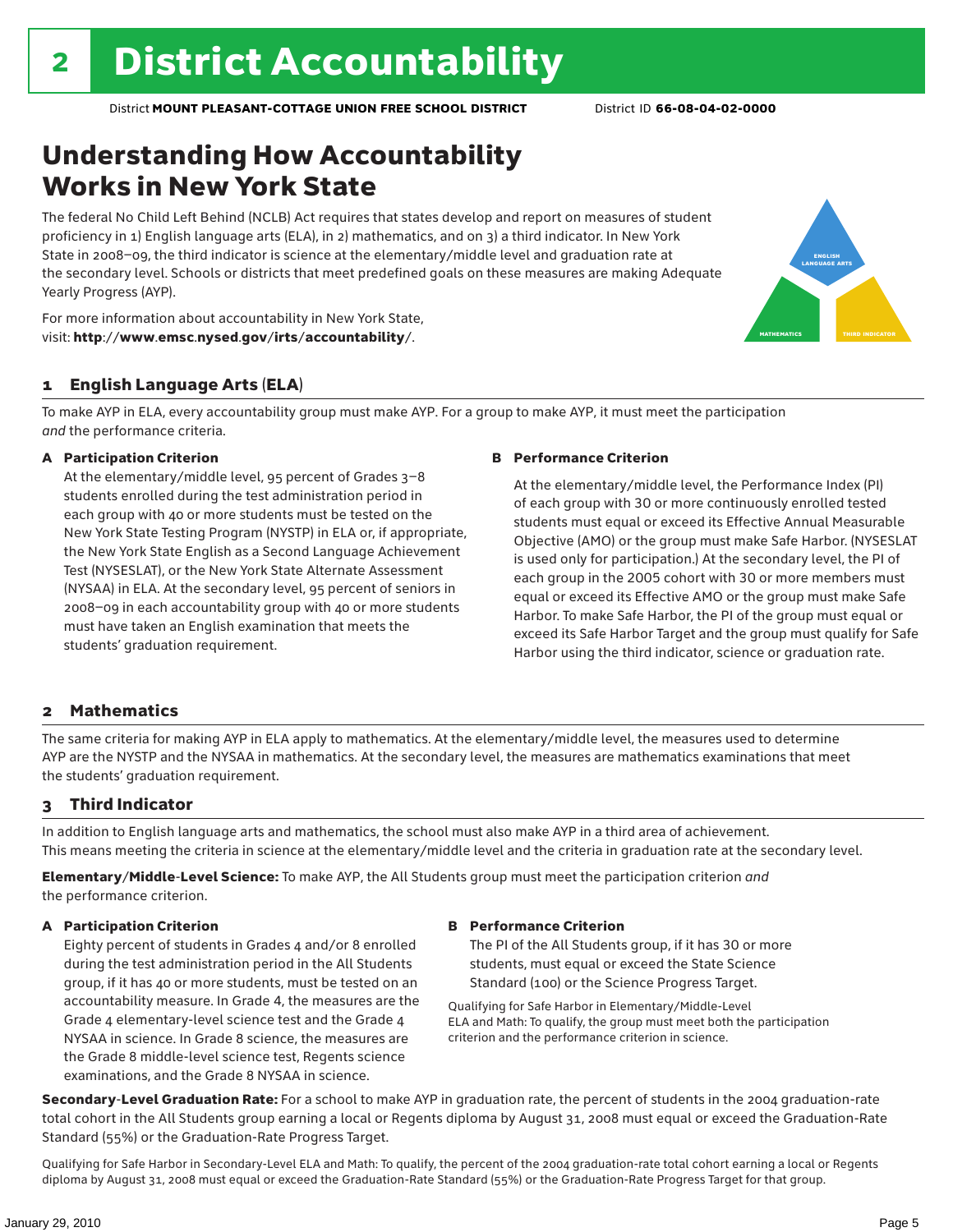# Useful Terms for Understanding Accountability

### Accountability Cohort for English

#### and Mathematics

The 2005 school accountability cohort consists of all students who first entered Grade 9 anywhere in the 2005–06 school year, and all ungraded students with disabilities who reached their seventeenth birthday in the 2005–06 school year, who were enrolled on October 1, 2008 and did not transfer to a diploma granting program. Students who earned a high school equivalency diploma or were enrolled in an approved high school equivalency preparation program on June 30, 2009, are not included in the 2005 school accountability cohort. The 2005 district accountability cohort consists of all students in each school accountability cohort plus students who transferred within the district after BEDS day plus students who were placed outside the district by the Committee on Special Education or district administrators and who met the other requirements for cohort membership. Cohort is defined in Section 100.2 (p) (16) of the Commissioner's Regulations.

#### Adequate Yearly Progress (AYP)

Adequate Yearly Progress (AYP) indicates satisfactory progress by a district or a school toward the goal of proficiency for all students.

#### Annual Measurable Objective (AMO)

The Annual Measurable Objective (AMO) is the Performance Index (PI) value that signifies that an accountability group is making satisfactory progress toward the goal that 100 percent of students will be proficient in the State's learning standards for English language arts and mathematics by 2013–14. The AMOs for each grade level will be increased as specified in CR100.2(p) (14) and will reach 200 in 2013–14. (See Effective AMO for further information.)

#### Continuously Enrolled Students

At the elementary/middle level, continuously enrolled students are those enrolled in the school or district on BEDS day (usually the first Wednesday in October) of the school year until the test administration period. At the secondary level, all students who meet the criteria for inclusion in the accountability cohort are considered to be continuously enrolled.

#### Effective Annual Measurable Objective (Effective AMO)

The Effective Annual Measurable Objective (Effective AMO) is the Performance Index (PI) value that each accountability group within a school or district is expected to achieve to make Adequate Yearly Progress (AYP). The Effective AMO is the lowest PI that an accountability group of a given size can achieve in a subject for the group's PI not to be considered significantly different from the AMO for that subject. If an accountability group's PI equals or exceeds the Effective AMO, it is considered to have made AYP. A more complete definition of Effective AMO and a table showing the PI values that each group size must equal or exceed to make AYP are available at www.emsc.nysed.gov/irts.

#### Graduation-Rate Total Cohort

This term is defined on the graduation-rate accountability page.

#### Performance Index (PI)

Performance Index is a value from 0 to 200 that is assigned to an accountability group, indicating how that group performed on a required State test (or approved alternative) in English language arts, mathematics, or science. Student scores on the tests are converted to four performance levels, from Level 1 to Level 4. (See performance level definitions on the Overview Summary page.) At the elementary/middle level, the PI is calculated using the following equation:

100 × [(Count of Continuously Enrolled Tested Students Performing at Levels 2, 3, and 4 + the Count at Levels 3 and 4) ÷ Count of All Continuously Enrolled Tested Students]

At the secondary level, the PI is calculated using the following equation:

100 × [(Count of Cohort Members Performing at Levels 2, 3, and  $4 +$  the Count at Levels 3 and  $4) \div$  Count of All Cohort Members]

A list of tests used to measure student performance for accountability is available at www.emsc.nysed.gov/irts.

#### Progress Target

For accountability groups below the State Standard in science or graduation rate, the Progress Target is an alternate method for making Adequate Yearly Progress (AYP) or qualifying for Safe Harbor in English language arts and mathematics based on improvement over the previous year's performance.

#### Safe Harbor

Safe Harbor provides an alternate means to demonstrate Adequate Yearly Progress (AYP) for accountability groups that do not achieve their Effective Annual Measurable Objectives (AMOs) in English or mathematics.

#### Safe Harbor Targets

The 2008–09 safe harbor targets were calculated using the following equation:

2007–08 PI + (200 – the 2007–08 PI) × 0.10

#### Science Progress Target

The elementary/middle-level 2008–09 Science Progress Target is calculated by adding one point to the 2007–08 PI. The 2009–10 Science Progress Target is calculated by adding one point to the 2008–09 PI. The 2008–09 target is provided for groups whose PI was below the State Science Standard in 2008–09.

#### Science Standard

The criterion value that represents a minimally satisfactory performance in science. In 2008–09, the State Science Standard at the elementary/middle level is a Performance Index (PI) of 100. The Commissioner may raise the State Science Standard at his discretion in future years.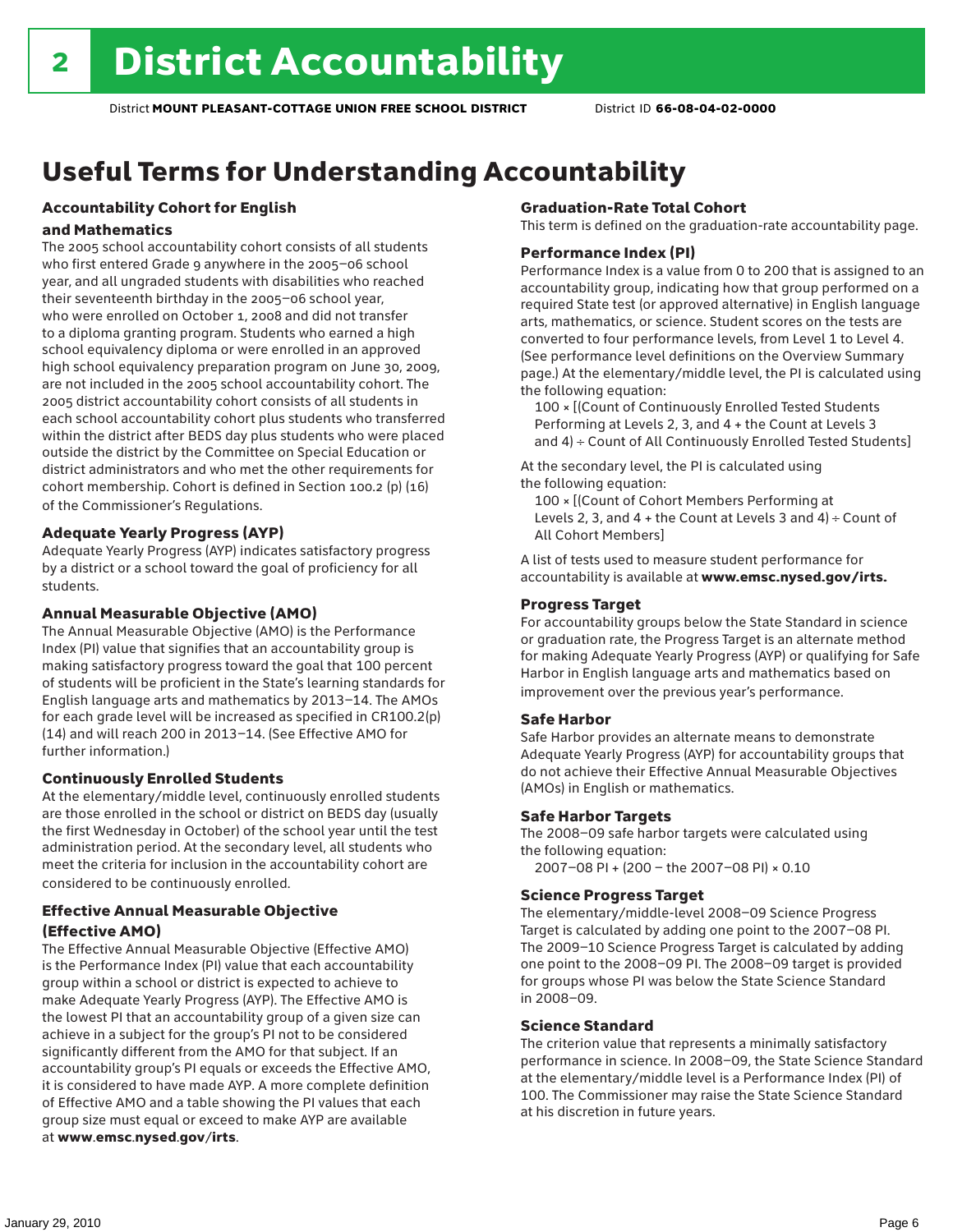# Understanding Your District Accountability Status

The list below defines the district status categories applied to each accountability measure under New York State's district accountability system, which is divided into a Federal Title I component and a State component. Accountability measures for districts are English language arts (ELA), mathematics, elementary/middle-level science, and graduation rate. A district may be assigned a different status for different accountability measures. The overall status of a district is the status assigned to the district for the accountability measure with the most advanced designation in the hierarchy. If the district receives Title I funds, it is the most advanced designation in the Title I hierarchy, unless the district is in good standing under Title I but identified as DRAP under the State hierarchy. A district that does not receive Title I funding in a school year does not have a federal status in that year; however, all districts receive a state status even if they do not receive Title I funding. Consequences for districts not in good standing can be found at: http://www.emsc.nysed.gov/irts/accountability/.

For the 2009–10 accountability status of component schools in your district, see http://www.emsc.nysed.gov/irts/accountability/designations/.

|                       | <b>Federal Title I Status</b><br>(Applies to all New York State districts receiving Title I funds)                                                                                                                                                                                                                                             | <b>New York State Status</b><br>(Applies to New York State districts) |                                                                                                                                                                                                                                                                                                                       |  |  |  |
|-----------------------|------------------------------------------------------------------------------------------------------------------------------------------------------------------------------------------------------------------------------------------------------------------------------------------------------------------------------------------------|-----------------------------------------------------------------------|-----------------------------------------------------------------------------------------------------------------------------------------------------------------------------------------------------------------------------------------------------------------------------------------------------------------------|--|--|--|
|                       | ← District in Good Standing<br>A district is considered to be in good standing if it has not been identified as a District in Need of Improvement<br>or a District Requiring Academic Progress.                                                                                                                                                |                                                                       |                                                                                                                                                                                                                                                                                                                       |  |  |  |
| $\blacktriangleright$ | District in Need of Improvement (Year 1)<br>A district that has not made AYP for two consecutive years<br>on the same accountability measure is considered a District<br>in Need of Improvement (Year 1) for the following year, if it<br>continues to receive Title I funds.                                                                  |                                                                       | <b>District Requiring Academic Progress (Year 1)</b><br>A district that has not made AYP on the same accountability<br>measure for two consecutive years is considered a District Requiring<br>Academic Progress (Year 1) for the following year.                                                                     |  |  |  |
|                       | District in Need of Improvement (Year 2)<br>A District in Need of Improvement (Year 1) that does not<br>make AYP on the accountability measure for which it was<br>identified is considered a District in Need of Improvement<br>(Year 2) for the following year, if it continues to receive<br>Title I funds.                                 |                                                                       | <b>District Requiring Academic Progress (Year 2)</b><br>A District Requiring Academic Progress (Year 1) that does not<br>make AYP on the accountability measure for which it was identified<br>is considered a District Requiring Academic Progress (Year 2) for<br>the following year.                               |  |  |  |
|                       | District in Need of Improvement (Year 3)<br>A District in Need of Improvement (Year 2) that does not<br>make AYP on the accountability measure for which it was<br>identified is considered a District in Need of Improvement<br>(Year 3) for the following year, if it continues to receive<br>Title I funds.                                 |                                                                       | <b>District Requiring Academic Progress (Year 3)</b><br>A District Requiring Academic Progress (Year 2) that does not<br>make AYP on the accountability measure for which it was identified<br>is considered a District Requiring Academic Progress (Year 3) for<br>the following year.                               |  |  |  |
|                       | District in Need of Improvement (Year 4)<br>A District in Need of Improvement (Year 3) that does not<br>make AYP on the accountability measure for which it was<br>identified is considered a District in Need of Improvement<br>(Year 4) for the following year, if it continues to receive<br>Title I funds.                                 |                                                                       | <b>District Requiring Academic Progress (Year 4)</b><br>A District Requiring Academic Progress (Year 3) that does not<br>make AYP on the accountability measure for which it was identified<br>is considered a District Requiring Academic Progress (Year 4) for<br>the following year.                               |  |  |  |
|                       | ◆ District in Need of Improvement (Year 5 and above)<br>A District in Need of Improvement (Year 4 and above)<br>that does not make AYP on the accountability measure<br>for which it was identified is considered a District in Need<br>of Improvement (Year 5 and above) for the following year,<br>if it continues to receive Title I funds. |                                                                       | <b>District Requiring Academic Progress (Year 5 and above)</b><br>A District Requiring Academic Progress (Year 4 and above) that<br>does not make AYP on the accountability measure for which it was<br>identified is considered a District Requiring Academic Progress<br>(Year 5 and above) for the following year. |  |  |  |

Pending - A district's status is "Pending" if the district requires special evaluation procedures and they have not yet been completed.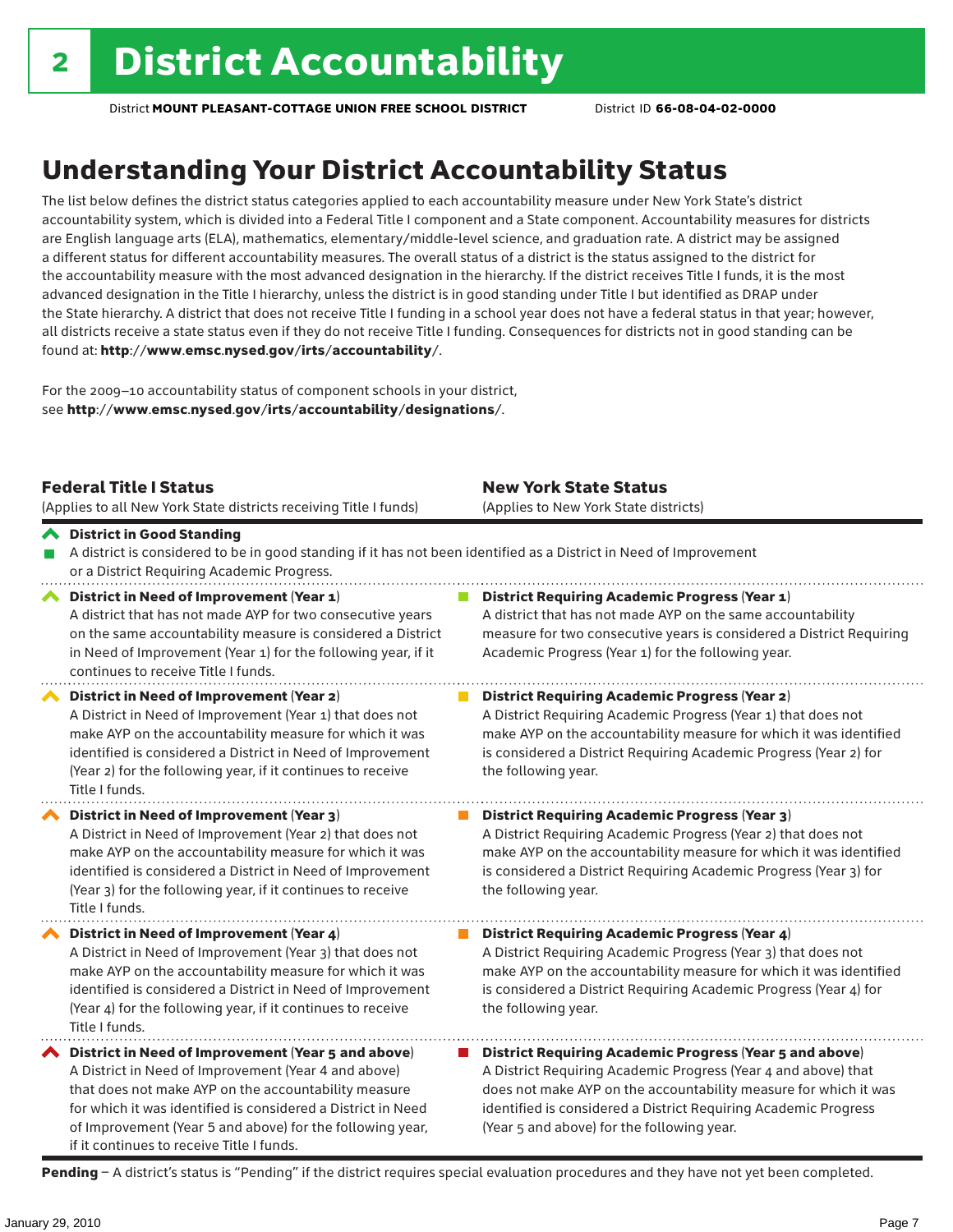# <sup>2</sup> District Accountability

District **MOUNT PLEASANT-COTTAGE UNION FREE SCHOOL DISTRICT** District ID **66-08-04-02-0000**

### Summary

| <b>Overall Accountability</b><br>Status (2009-10) | <b>Requiring Academic Progress (Year 5)</b>               |                                         |                        |                                         |  |  |  |  |
|---------------------------------------------------|-----------------------------------------------------------|-----------------------------------------|------------------------|-----------------------------------------|--|--|--|--|
|                                                   | ELA                                                       | Requiring Academic Progress<br>(Year 5) | Science                | Requiring Academic Progress<br>(Year 2) |  |  |  |  |
|                                                   | Math                                                      | Requiring Academic Progress<br>(Year 5) | <b>Graduation Rate</b> | Good Standing                           |  |  |  |  |
| <b>Title I Part A Funding</b>                     | <b>Years the District Received Title I Part A Funding</b> |                                         |                        |                                         |  |  |  |  |
|                                                   | $2007 - 08$                                               | $2008 - 09$                             |                        | $2009 - 10$                             |  |  |  |  |
|                                                   | N <sub>O</sub>                                            | NO.                                     |                        | NO.                                     |  |  |  |  |

#### On which accountability measures did this district make Adequate Yearly Progress (AYP) and which groups made AYP on each measure?

|                                                     | <b>Elementary/Middle Level</b> |                     |                     | <b>Secondary Level</b>   |                     |                        |  |
|-----------------------------------------------------|--------------------------------|---------------------|---------------------|--------------------------|---------------------|------------------------|--|
|                                                     | English                        |                     |                     | English                  |                     |                        |  |
| <b>Student Groups</b>                               | Language Arts                  | Mathematics         | Science             | Language Arts            | Mathematics         | <b>Graduation Rate</b> |  |
| <b>All Students</b>                                 | X                              | X                   | X                   | $\mathbf{V}_{\text{SH}}$ | X                   | V                      |  |
| <b>Ethnicity</b>                                    |                                |                     |                     |                          |                     |                        |  |
| American Indian or Alaska Native                    |                                |                     |                     |                          |                     |                        |  |
| <b>Black or African American</b>                    | X                              | X                   |                     |                          |                     |                        |  |
| Hispanic or Latino                                  |                                |                     |                     |                          |                     |                        |  |
| Asian or Native<br>Hawaiian/Other Pacific Islander  |                                |                     |                     |                          |                     |                        |  |
| White                                               |                                |                     |                     |                          |                     |                        |  |
| Multiracial                                         |                                |                     |                     |                          |                     |                        |  |
| <b>Other Groups</b>                                 |                                |                     |                     |                          |                     |                        |  |
| <b>Students with Disabilities</b>                   | X                              | X                   |                     | $\mathbf{V}_{\text{SH}}$ | $V$ SH              |                        |  |
| Limited English Proficient                          |                                |                     |                     |                          |                     |                        |  |
| <b>Economically Disadvantaged</b>                   |                                |                     |                     |                          |                     |                        |  |
| <b>Student groups making</b><br>AYP in each subject | $\mathbf{X}$ 0 of 3            | $\mathbf{X}$ 0 of 3 | $\mathbf{X}$ 0 of 1 | $\vee$ 2 of 2            | $\mathbf{X}$ 1 of 2 | $\vee$ 1 of 1          |  |

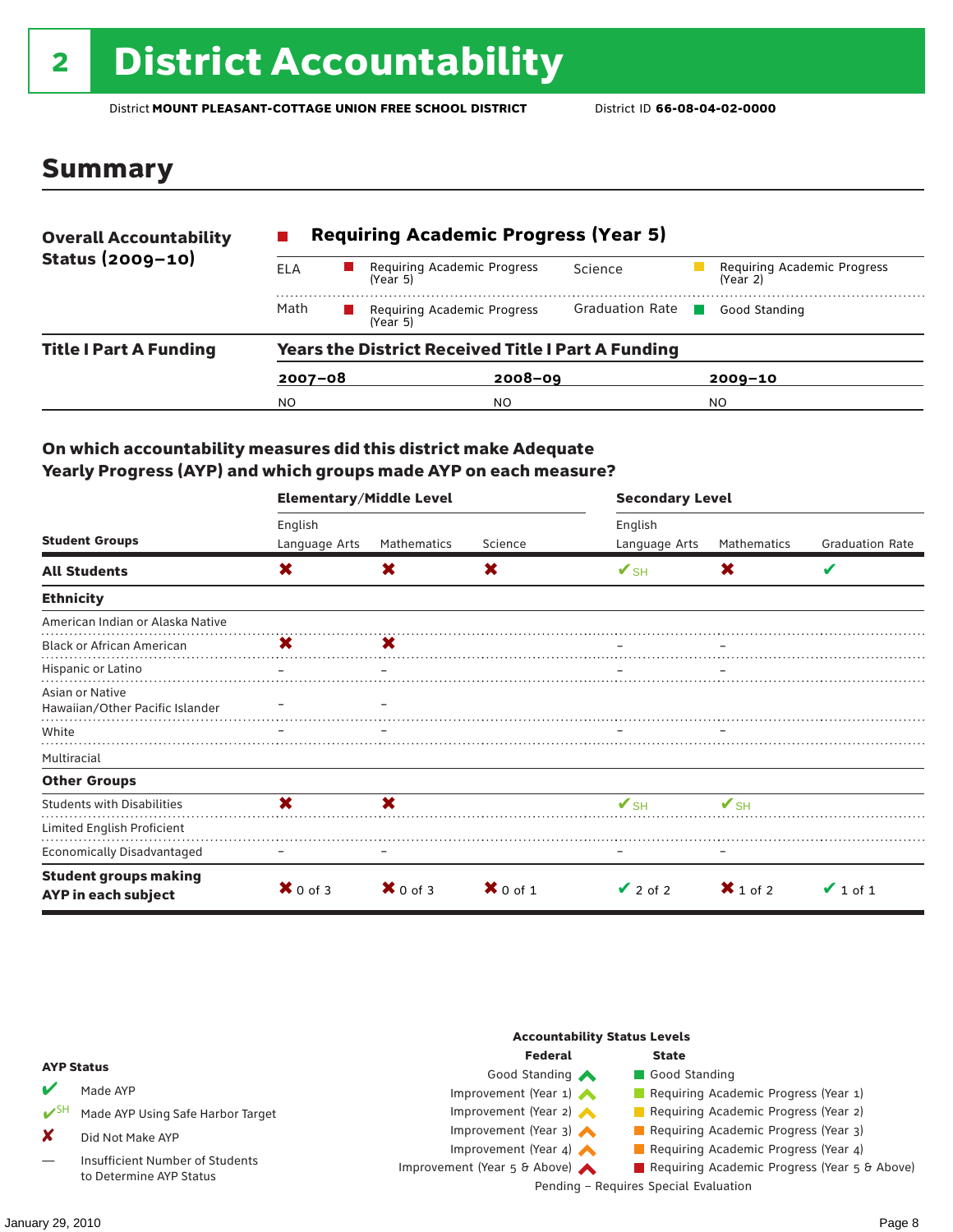# **Elementary/Middle-Level English Language Arts**

| <b>Accountability Status</b><br>for This Subject<br>$(2009 - 10)$ |            | Requiring Academic Progress (Year 5)                                                                                                                                                                                                                                                                                                                                                                                                                                                                                                        |  |  |  |
|-------------------------------------------------------------------|------------|---------------------------------------------------------------------------------------------------------------------------------------------------------------------------------------------------------------------------------------------------------------------------------------------------------------------------------------------------------------------------------------------------------------------------------------------------------------------------------------------------------------------------------------------|--|--|--|
| <b>Accountability Measures</b>                                    | $0$ of $3$ | Student groups making AYP in English language arts                                                                                                                                                                                                                                                                                                                                                                                                                                                                                          |  |  |  |
|                                                                   | X          | Did not make AYP                                                                                                                                                                                                                                                                                                                                                                                                                                                                                                                            |  |  |  |
| <b>Prospective Status</b>                                         |            | To be removed from improvement status in English Language Arts, this district must make AYP in<br>this measure at the elementary/middle or secondary level for two consecutive years. If this district<br>fails to make AYP at both the elementary/middle and secondary levels in 2009-10, the district will<br>be Requiring Academic Progress (Year 6) in 2010-11. If this district makes AYP at either the<br>elementary/middle or secondary level in this measure in 2009-10, the district will be in good<br>standing in 2010-11. [240] |  |  |  |

#### How did students in each accountability group perform on **elementary/middle-level English language arts accountability measures?**

|                                                            | <b>AYP</b>                | Participation $2$ |            | Test Performance <sup>3</sup> |             | <b>Performance Objectives</b> |                    |             |
|------------------------------------------------------------|---------------------------|-------------------|------------|-------------------------------|-------------|-------------------------------|--------------------|-------------|
| <b>Student Group</b>                                       |                           | Met               | Percentage | Met                           | Performance | Effective                     | Safe Harbor Target |             |
| (Total: Continuous Enrollment) <sup>1</sup>                | Status                    | Criterion         | Tested     | Criterion                     | Index       | AMO                           | $2008 - 09$        | $2009 - 10$ |
| All Students (210:66)                                      | X.                        | X                 | 80%        | X                             | 92          | 132                           | 69‡                | 103         |
| <b>Ethnicity</b>                                           |                           |                   |            |                               |             |                               |                    |             |
| American Indian or Alaska Native<br>(0:0)                  |                           |                   |            |                               |             |                               |                    |             |
| <b>Black or African American</b><br>(129:33)               | $\mathsf{X}$ $\mathsf{X}$ |                   | 82% SH     |                               | 88          | 127                           | - 73               | 99          |
| Hispanic or Latino (37:26)                                 |                           |                   |            |                               |             |                               |                    |             |
| Asian or Native Hawaiian/Other Pacific<br>Islander $(1:1)$ |                           |                   |            |                               |             |                               |                    |             |
| White (9:6)                                                |                           |                   |            |                               |             |                               |                    |             |
| Multiracial (0:0)                                          |                           |                   |            |                               |             |                               |                    |             |
| <b>Other Groups</b>                                        |                           |                   |            |                               |             |                               |                    |             |
| Students with Disabilities <sup>4</sup><br>(165:58)        | $\mathbf{x}$              | <b>X</b>          | 86%        | X                             | 88          | 131                           | 66‡                | 99          |
| Limited English Proficient <sup>5</sup><br>(0:0)           |                           |                   |            |                               |             |                               |                    |             |
| <b>Economically Disadvantaged</b><br>(27:6)                |                           |                   |            |                               |             |                               |                    |             |
| <b>Final AYP Determination</b>                             | $\mathbf{X}$ 0 of 3       |                   |            |                               |             |                               |                    |             |

NOTES

- <sup>1</sup> These data show the count of students enrolled during the test administration period (used for Participation) followed by the count of continuously enrolled tested students (used for Performance). For accountability calculations,
- students who were excused from testing for medical reasons are not included in the enrollment count.<br><sup>2</sup> Groups with fewer than 40 students enrolled during the test administration period are not required to meet the participation criterion. If the participation rate of a group fell below 95 percent in 2008–09, the enrollment shown is the sum of 2007–08 and 2008–09 enrollments and the percent tested is the weighted average of the participation
- rates over those two years.<br><sup>3</sup> For districts with fewer than 30 continuously enrolled tested students in the All Students group in 2008–09, data for 2007–08 and 2008–09 were combined to determine counts and PIs. For districts with 30 or more continuously enrolled students in the All Students group in 2008–09, student groups with fewer than 30 continuously enrolled
- tested students are not required to meet the performance criterion. <sup>4</sup> If the district failed to make AYP solely because of the performance of students with disabilities, met the 95% participation requirement for this group, and would meet or exceed the AMO for this subject if 34 points were
- added to the PI, then the district is considered to have made AYP for students with disabilities.<br><sup>5</sup> If the count of LEP students is equal to or greater than 30, former LEP students are also included in the performance calculations.

‡ This student group did not make AYP in science; therefore, it did not qualify for Safe Harbor.

AYP Status

Made AYP

X Did Not Make AYP

Made AYP Using Safe Harbor Target

Insufficient Number of Students to Determine AYP Status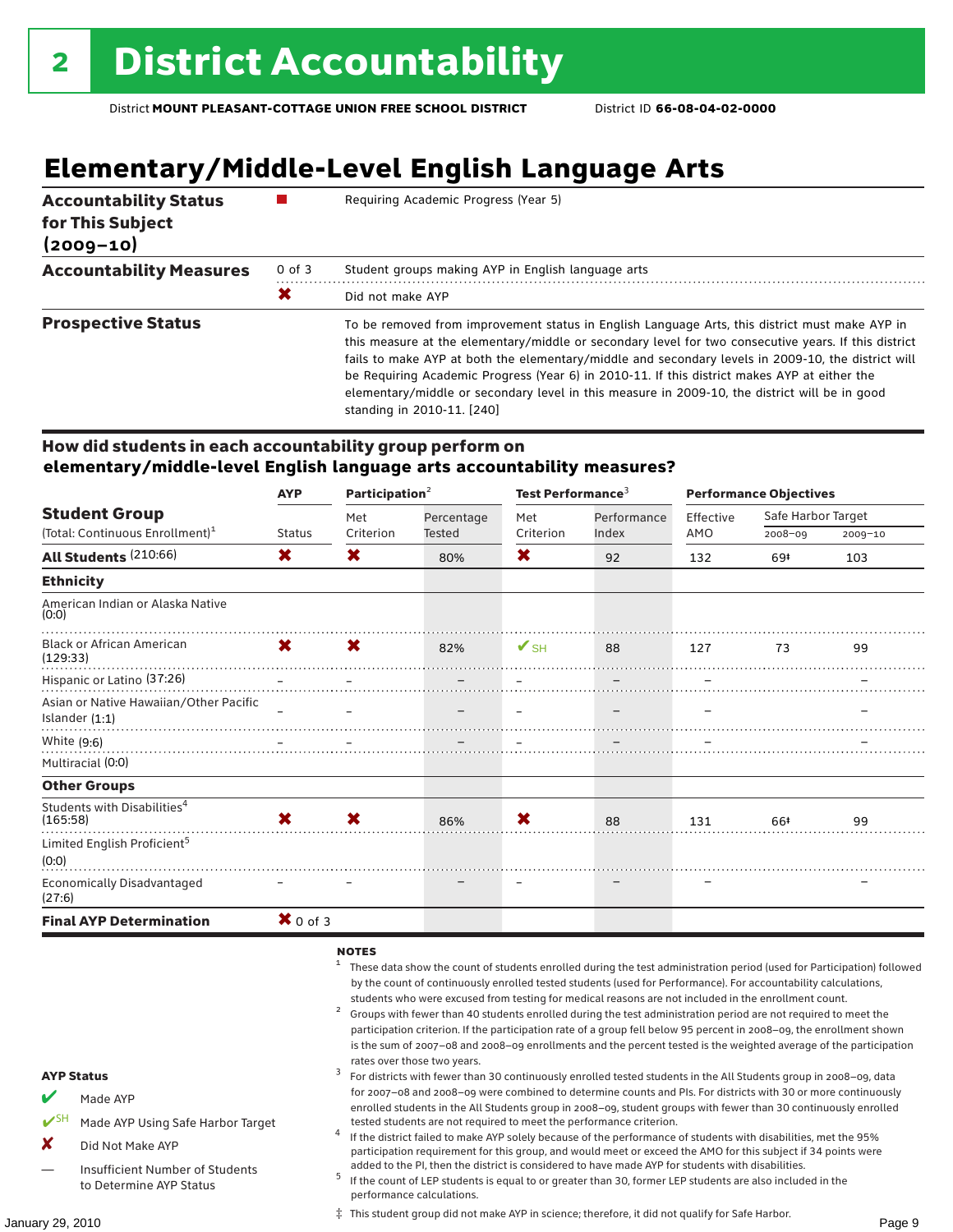# **Elementary/Middle-Level Mathematics**

| <b>Accountability Status</b><br>for This Subject<br>$(2009 - 10)$ |            | Requiring Academic Progress (Year 5)                                                                                                                                                                                                                                                                                                                                                                                                                                                                                                                      |
|-------------------------------------------------------------------|------------|-----------------------------------------------------------------------------------------------------------------------------------------------------------------------------------------------------------------------------------------------------------------------------------------------------------------------------------------------------------------------------------------------------------------------------------------------------------------------------------------------------------------------------------------------------------|
| <b>Accountability Measures</b>                                    | $0$ of $3$ | Student groups making AYP in mathematics                                                                                                                                                                                                                                                                                                                                                                                                                                                                                                                  |
|                                                                   | Х          | Did not make AYP                                                                                                                                                                                                                                                                                                                                                                                                                                                                                                                                          |
| <b>Prospective Status</b>                                         |            | To be removed from improvement status in Mathematics, this district must make AYP in this<br>measure at the elementary/middle or secondary level for two consecutive years. If this district fails<br>to make AYP at both the elementary/middle and secondary levels in 2009-10, the district will be<br>Requiring Academic Progress (Year 6) in 2010-11. If this district makes AYP at either the<br>elementary/middle or secondary level in this measure in 2009-10, the district will remain Requiring<br>Academic Progress (Year 5) in 2010-11. [230] |

#### How did students in each accountability group perform on **elementary/middle-level mathematics accountability measures?**

| <b>Student Group</b>                                       | <b>AYP</b>          | Participation $2$ |                                                                                                                                                                                                                                                                                                                                      | Test Performance <sup>3</sup> |             | <b>Performance Objectives</b> |                    |             |
|------------------------------------------------------------|---------------------|-------------------|--------------------------------------------------------------------------------------------------------------------------------------------------------------------------------------------------------------------------------------------------------------------------------------------------------------------------------------|-------------------------------|-------------|-------------------------------|--------------------|-------------|
|                                                            |                     | Met               | Percentage                                                                                                                                                                                                                                                                                                                           | Met                           | Performance | Effective                     | Safe Harbor Target |             |
| (Total: Continuous Enrollment) <sup>1</sup>                | Status              | Criterion         | Tested                                                                                                                                                                                                                                                                                                                               | Criterion                     | Index       | AMO                           | 2008-09            | $2009 - 10$ |
| All Students (221:58)                                      | X.                  | X                 | 78%                                                                                                                                                                                                                                                                                                                                  | X                             | 67          | 106                           | 49#                | 80          |
| <b>Ethnicity</b>                                           |                     |                   |                                                                                                                                                                                                                                                                                                                                      |                               |             |                               |                    |             |
| American Indian or Alaska Native<br>(0:0)                  |                     |                   |                                                                                                                                                                                                                                                                                                                                      |                               |             |                               |                    |             |
| <b>Black or African American</b><br>(138:31)               |                     |                   | $\textsf{X} \hspace{1.5mm} \textsf{S}$ $\textsf{S}$ $\textsf{S}$ $\textsf{S}$ $\textsf{S}$ $\textsf{S}$ $\textsf{S}$ $\textsf{S}$ $\textsf{S}$ $\textsf{S}$ $\textsf{S}$ $\textsf{S}$ $\textsf{S}$ $\textsf{S}$ $\textsf{S}$ $\textsf{S}$ $\textsf{S}$ $\textsf{S}$ $\textsf{S}$ $\textsf{S}$ $\textsf{S}$ $\textsf{S}$ $\textsf{S}$ |                               | 48          | 102                           | 45                 | 63          |
| Hispanic or Latino (38:21)                                 |                     |                   |                                                                                                                                                                                                                                                                                                                                      |                               |             |                               |                    |             |
| Asian or Native Hawaiian/Other Pacific<br>Islander $(1:1)$ |                     |                   |                                                                                                                                                                                                                                                                                                                                      |                               |             |                               |                    |             |
|                                                            |                     |                   |                                                                                                                                                                                                                                                                                                                                      |                               |             |                               |                    |             |
| Multiracial (0:0)                                          |                     |                   |                                                                                                                                                                                                                                                                                                                                      |                               |             |                               |                    |             |
| <b>Other Groups</b>                                        |                     |                   |                                                                                                                                                                                                                                                                                                                                      |                               |             |                               |                    |             |
| Students with Disabilities <sup>4</sup><br>(174:51)        | $\mathbf{x}$        | <b>X</b>          | 82%                                                                                                                                                                                                                                                                                                                                  | X                             | 63          | 106                           | 46‡                | 77          |
| Limited English Proficient <sup>5</sup><br>(0:0)           |                     |                   |                                                                                                                                                                                                                                                                                                                                      |                               |             |                               |                    |             |
| Economically Disadvantaged<br>(36:5)                       |                     |                   |                                                                                                                                                                                                                                                                                                                                      |                               |             |                               |                    |             |
| <b>Final AYP Determination</b>                             | $\mathbf{X}$ 0 of 3 |                   |                                                                                                                                                                                                                                                                                                                                      |                               |             |                               |                    |             |

NOTES

- <sup>1</sup> These data show the count of students enrolled during the test administration period (used for Participation) followed by the count of continuously enrolled tested students (used for Performance). For accountability calculations,
- students who were excused from testing for medical reasons are not included in the enrollment count.<br><sup>2</sup> Groups with fewer than 40 students enrolled during the test administration period are not required to meet the participation criterion. If the participation rate of a group fell below 95 percent in 2008–09, the enrollment shown is the sum of 2007–08 and 2008–09 enrollments and the percent tested is the weighted average of the participation rates over those two years.<br><sup>3</sup> For districts with fewer than 30 continuously enrolled tested students in the All Students group in 2008–09, data

for 2007–08 and 2008–09 were combined to determine counts and PIs. For districts with 30 or more continuously enrolled students in the All Students group in 2008–09, student groups with fewer than 30 continuously enrolled tested students are not required to meet the performance criterion. <sup>4</sup> If the district failed to make AYP solely because of the performance of students with disabilities, met the 95% participation requirement for this group, and would meet or exceed the AMO for this subject if 34 points were

- AYP Status
- Made AYP
- Made AYP Using Safe Harbor Target
- X Did Not Make AYP
- Insufficient Number of Students to Determine AYP Status

added to the PI, then the district is considered to have made AYP for students with disabilities.<br><sup>5</sup> If the count of LEP students is equal to or greater than 30, former LEP students are also included in the performance calculations. ‡ This student group did not make AYP in science; therefore, it did not qualify for Safe Harbor.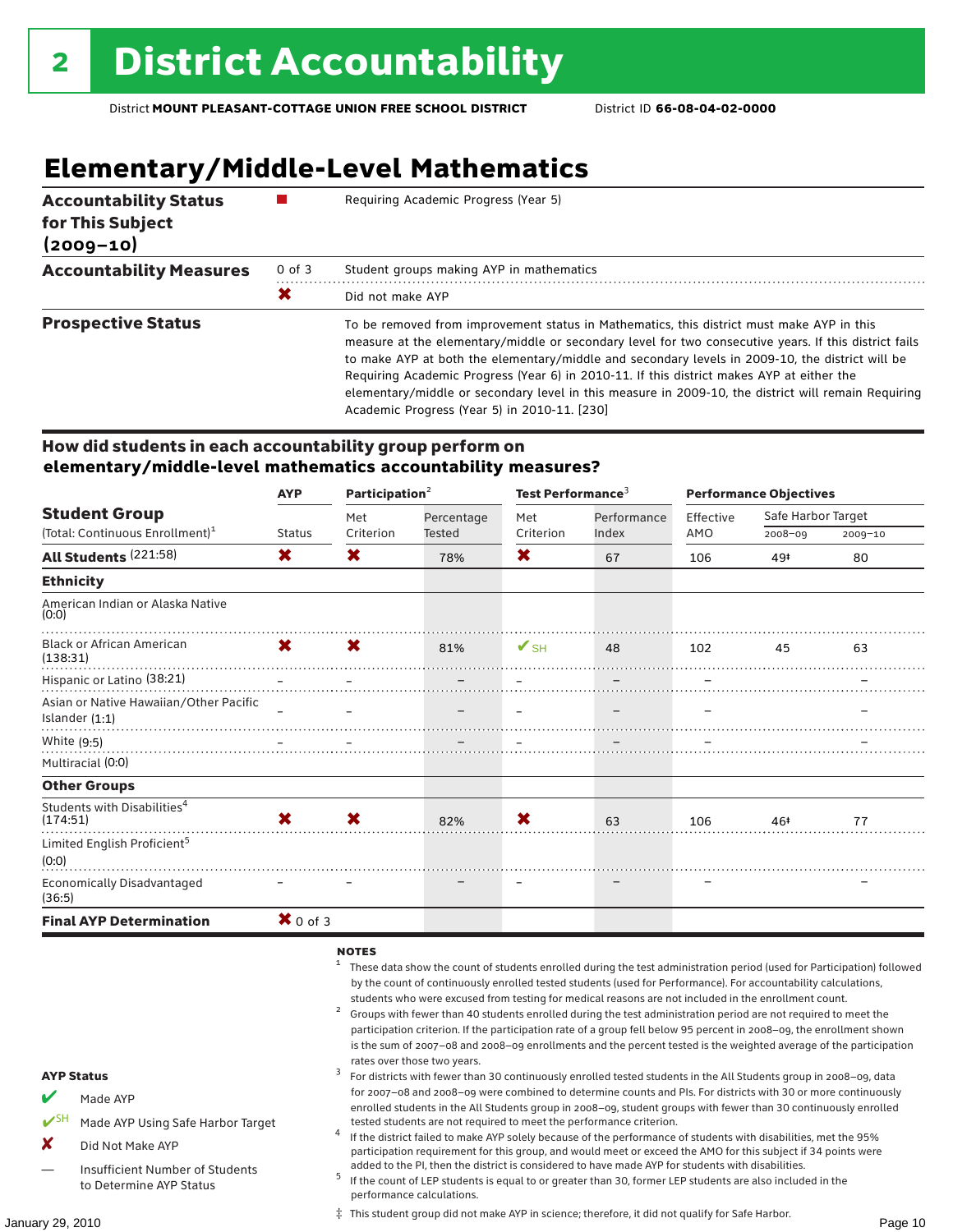# Elementary/Middle-Level Science

| <b>Accountability Status</b><br>for This Subject<br>$(2009 - 10)$ |        | Requiring Academic Progress (Year 2)                                                                                                                                                                                                                                                                                                                                                          |
|-------------------------------------------------------------------|--------|-----------------------------------------------------------------------------------------------------------------------------------------------------------------------------------------------------------------------------------------------------------------------------------------------------------------------------------------------------------------------------------------------|
| <b>Accountability Measures</b>                                    | 0 of 1 | Student groups making AYP in science                                                                                                                                                                                                                                                                                                                                                          |
|                                                                   | Х      | Did not make AYP                                                                                                                                                                                                                                                                                                                                                                              |
| <b>Prospective Status</b>                                         |        | To be removed from improvement status in Science, this district must make AYP in this measure for<br>two consecutive years. If this district fails to make AYP in 2009-10, the district will be Requiring<br>Academic Progress (Year 3) in 2010-11. If this district makes AYP in this measure in 2009-10, the<br>district will remain Requiring Academic Progress (Year 2) in 2010-11. [232] |

### How did students in each accountability group perform on elementary/middle-level science accountability measures?

|                                                                                       | <b>AYP</b> |                                                     |                             | Participation <sup>2</sup>                                 |           | Test Performance <sup>3</sup>                                                                                                                                                                                                                                                                                                                                                                                                                                                                                                                                                                                                                                                                                                                                                                                                          |          | <b>Performance Objectives</b> |                 |  |
|---------------------------------------------------------------------------------------|------------|-----------------------------------------------------|-----------------------------|------------------------------------------------------------|-----------|----------------------------------------------------------------------------------------------------------------------------------------------------------------------------------------------------------------------------------------------------------------------------------------------------------------------------------------------------------------------------------------------------------------------------------------------------------------------------------------------------------------------------------------------------------------------------------------------------------------------------------------------------------------------------------------------------------------------------------------------------------------------------------------------------------------------------------------|----------|-------------------------------|-----------------|--|
| <b>Student Group</b>                                                                  |            | Safe Harbor                                         | Met                         | Percentage                                                 | Met       | Performance                                                                                                                                                                                                                                                                                                                                                                                                                                                                                                                                                                                                                                                                                                                                                                                                                            | State    | Progress Target               |                 |  |
| (Total: Continuous Enrollment) <sup>1</sup>                                           |            | Status Oualification                                | Criterion                   | Tested                                                     | Criterion | Index                                                                                                                                                                                                                                                                                                                                                                                                                                                                                                                                                                                                                                                                                                                                                                                                                                  | Standard |                               | 2008-09 2009-10 |  |
| All Students (93:38)                                                                  | X          | Did not qualify                                     | X                           | 67%                                                        | X         | 39                                                                                                                                                                                                                                                                                                                                                                                                                                                                                                                                                                                                                                                                                                                                                                                                                                     | 100      | 51                            | 40              |  |
| <b>Ethnicity</b>                                                                      |            |                                                     |                             |                                                            |           |                                                                                                                                                                                                                                                                                                                                                                                                                                                                                                                                                                                                                                                                                                                                                                                                                                        |          |                               |                 |  |
| American Indian or Alaska Native<br>(0:0)                                             |            |                                                     |                             |                                                            |           |                                                                                                                                                                                                                                                                                                                                                                                                                                                                                                                                                                                                                                                                                                                                                                                                                                        |          |                               |                 |  |
| <b>Black or African American</b><br>(27:26)                                           |            |                                                     |                             |                                                            |           |                                                                                                                                                                                                                                                                                                                                                                                                                                                                                                                                                                                                                                                                                                                                                                                                                                        |          |                               |                 |  |
| Hispanic or Latino (23:10)                                                            |            |                                                     |                             | $\equiv$                                                   | $\equiv$  |                                                                                                                                                                                                                                                                                                                                                                                                                                                                                                                                                                                                                                                                                                                                                                                                                                        |          |                               |                 |  |
| Asian or Native Hawaiian/Other Pacific<br>Islander (0:0)                              |            |                                                     |                             |                                                            |           |                                                                                                                                                                                                                                                                                                                                                                                                                                                                                                                                                                                                                                                                                                                                                                                                                                        |          |                               |                 |  |
| White (4:2)                                                                           |            |                                                     |                             |                                                            |           |                                                                                                                                                                                                                                                                                                                                                                                                                                                                                                                                                                                                                                                                                                                                                                                                                                        |          |                               |                 |  |
| Multiracial (0:0)                                                                     |            |                                                     |                             |                                                            |           |                                                                                                                                                                                                                                                                                                                                                                                                                                                                                                                                                                                                                                                                                                                                                                                                                                        |          |                               |                 |  |
| <b>Other Groups</b>                                                                   |            |                                                     |                             |                                                            |           |                                                                                                                                                                                                                                                                                                                                                                                                                                                                                                                                                                                                                                                                                                                                                                                                                                        |          |                               |                 |  |
| <b>Students with Disabilities</b><br>(77:34)                                          |            | Did not qualify                                     | X                           | 71%                                                        | X         | 44                                                                                                                                                                                                                                                                                                                                                                                                                                                                                                                                                                                                                                                                                                                                                                                                                                     | 100      | 54                            | 45              |  |
| Limited English Proficient <sup>4</sup><br>(0:0)                                      |            |                                                     |                             |                                                            |           |                                                                                                                                                                                                                                                                                                                                                                                                                                                                                                                                                                                                                                                                                                                                                                                                                                        |          |                               |                 |  |
| Economically Disadvantaged<br>(20:19)                                                 |            |                                                     |                             |                                                            |           |                                                                                                                                                                                                                                                                                                                                                                                                                                                                                                                                                                                                                                                                                                                                                                                                                                        |          |                               |                 |  |
| <b>Final AYP Determination</b>                                                        | $X$ 0 of 1 |                                                     |                             |                                                            |           |                                                                                                                                                                                                                                                                                                                                                                                                                                                                                                                                                                                                                                                                                                                                                                                                                                        |          |                               |                 |  |
| <b>AYP Status</b><br>Made AYP<br>$V^{\text{SH}}$<br>Made AYP Using Safe Harbor Target |            | <b>NOTES</b><br>$\mathbf{1}$<br>$\overline{2}$<br>3 | rates over those two years. |                                                            |           | These data show the count of students enrolled during the test administration period (used for Participation) followed<br>by the count of continuously enrolled tested students (used for Performance). For accountability calculations,<br>students who were excused from testing for medical reasons are not included in the enrollment count.<br>Groups with fewer than 40 students enrolled during the test administration period are not required to meet the<br>participation criterion. If the participation rate of a group fell below 80 percent in 2008-09, the enrollment shown<br>is the sum of 2007-08 and 2008-09 enrollments and the percent tested is the weighted average of the participation<br>Groups with fewer than 30 continuously enrolled tested students are not required to meet the performance criterion. |          |                               |                 |  |
| x                                                                                     |            |                                                     |                             |                                                            |           | For districts with fewer than 30 continuously enrolled tested students in 2008-09, data for 2007-08 and 2008-09                                                                                                                                                                                                                                                                                                                                                                                                                                                                                                                                                                                                                                                                                                                        |          |                               |                 |  |
| Did Not Make AYP                                                                      |            |                                                     |                             | were combined to determine counts and performance indices. |           |                                                                                                                                                                                                                                                                                                                                                                                                                                                                                                                                                                                                                                                                                                                                                                                                                                        |          |                               |                 |  |
| Insufficient Number of Students<br>to Determine AYP Status                            |            | 4                                                   | performance calculations.   |                                                            |           | If the count of LEP students is equal to or greater than 30, former LEP students are also included in the                                                                                                                                                                                                                                                                                                                                                                                                                                                                                                                                                                                                                                                                                                                              |          |                               |                 |  |
| January 29, 2010                                                                      |            |                                                     |                             |                                                            |           |                                                                                                                                                                                                                                                                                                                                                                                                                                                                                                                                                                                                                                                                                                                                                                                                                                        |          |                               | Page 11         |  |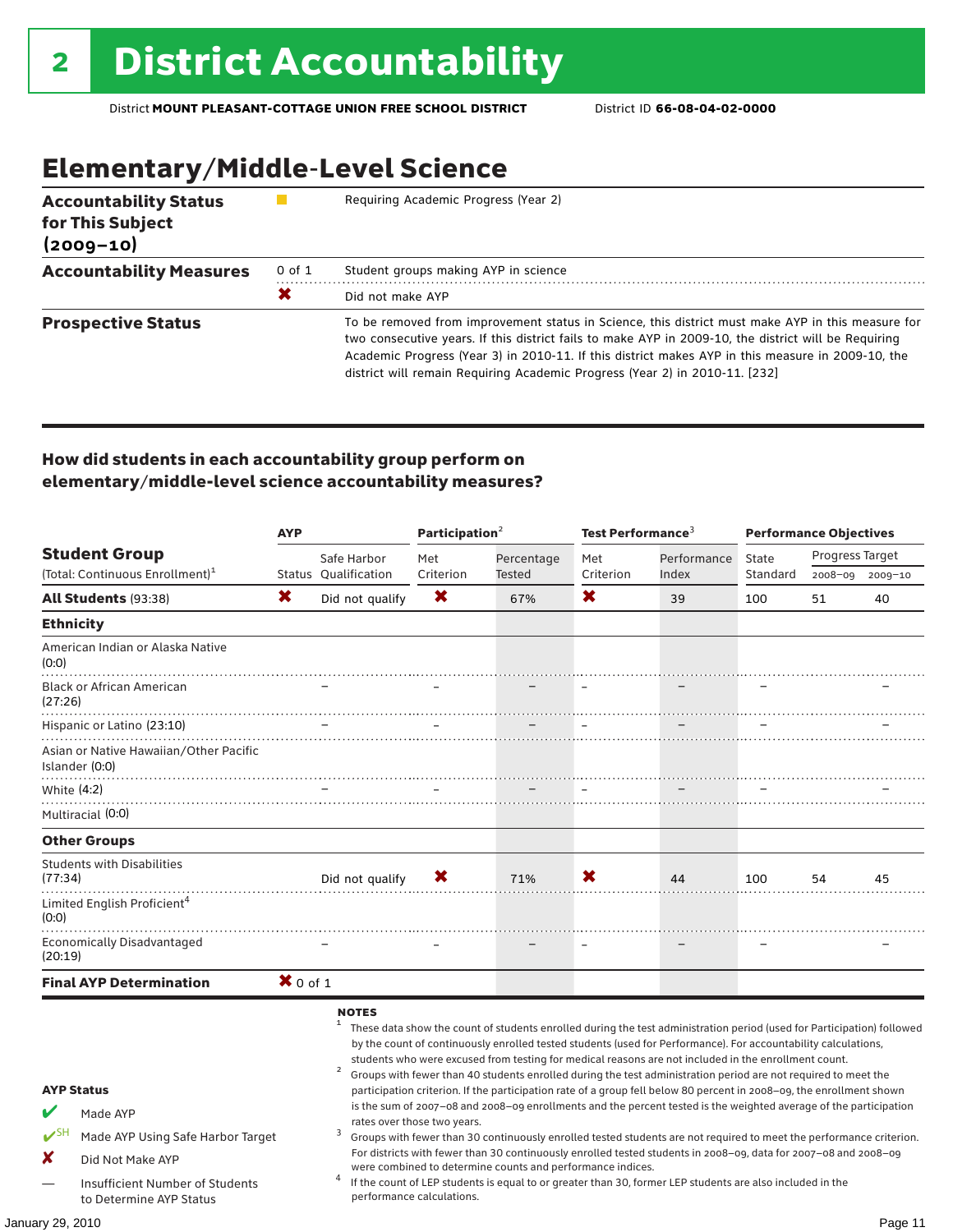## **Secondary-Level English Language Arts**

| <b>Accountability Status</b><br>for This Subject<br>$(2009 - 10)$ |        | Requiring Academic Progress (Year 5)                                                                                                                                                                                                                                                                                                                                                                                                                                                                                                        |
|-------------------------------------------------------------------|--------|---------------------------------------------------------------------------------------------------------------------------------------------------------------------------------------------------------------------------------------------------------------------------------------------------------------------------------------------------------------------------------------------------------------------------------------------------------------------------------------------------------------------------------------------|
| <b>Accountability Measures</b>                                    | 2 of 2 | Student groups making AYP in English language arts                                                                                                                                                                                                                                                                                                                                                                                                                                                                                          |
|                                                                   | V      | Made AYP                                                                                                                                                                                                                                                                                                                                                                                                                                                                                                                                    |
| <b>Prospective Status</b>                                         |        | To be removed from improvement status in English Language Arts, this district must make AYP in<br>this measure at the elementary/middle or secondary level for two consecutive years. If this district<br>fails to make AYP at both the elementary/middle and secondary levels in 2009-10, the district will<br>be Requiring Academic Progress (Year 6) in 2010-11. If this district makes AYP at either the<br>elementary/middle or secondary level in this measure in 2009-10, the district will be in good<br>standing in 2010-11. [240] |

#### How did students in each accountability group perform on **secondary-level English language arts accountability measures?**

|                                                          | <b>AYP</b>               |           | Participation $2$        |                          | Test Performance <sup>3</sup> |           | <b>Performance Objectives</b> |             |  |
|----------------------------------------------------------|--------------------------|-----------|--------------------------|--------------------------|-------------------------------|-----------|-------------------------------|-------------|--|
| <b>Student Group</b>                                     |                          | Met       | Percentage               | Met                      | Performance<br>Index          | Effective | Safe Harbor Target            |             |  |
| $(12th$ Graders: 2005 Cohort) <sup>1</sup>               | <b>Status</b>            | Criterion | <b>Tested</b>            | Criterion                |                               | AMO       | $2008 - 09$                   | $2009 - 10$ |  |
| All Students (29:41)                                     | $\mathbf{V}_{\text{SH}}$ |           |                          | $\mathbf{V}_{\text{SH}}$ | 54                            | 156       | 34                            | 69          |  |
| <b>Ethnicity</b>                                         |                          |           |                          |                          |                               |           |                               |             |  |
| American Indian or Alaska Native<br>(0:0)                |                          |           |                          |                          |                               |           |                               |             |  |
| <b>Black or African American</b>                         | $\equiv$                 |           |                          |                          |                               |           |                               |             |  |
| (19:25)                                                  |                          |           |                          |                          |                               |           |                               |             |  |
| Hispanic or Latino (6:8)                                 |                          |           |                          |                          |                               |           |                               |             |  |
| Asian or Native Hawaiian/Other Pacific<br>Islander (0:0) |                          |           |                          |                          |                               |           |                               |             |  |
| White $(4:7)$                                            |                          |           |                          |                          |                               |           |                               |             |  |
| Multiracial (0:0)                                        |                          |           |                          |                          |                               |           |                               |             |  |
| <b>Other Groups</b>                                      |                          |           |                          |                          |                               |           |                               |             |  |
| Students with Disabilities <sup>4</sup><br>(25:33)       | $\mathbf{V}$ SH $-$      |           | <b>Contract Contract</b> | $V$ SH                   | 61                            | 154       | 20                            | 75          |  |
| Limited English Proficient <sup>5</sup><br>(0:0)         |                          |           |                          |                          |                               |           |                               |             |  |
| <b>Economically Disadvantaged</b><br>(2:0)               |                          |           |                          |                          |                               |           |                               |             |  |
| <b>Final AYP Determination</b>                           | $\vee$ 2 of 2            |           |                          |                          |                               |           |                               |             |  |

#### **NOTES**

- <sup>1</sup> These data show the count of 12th graders in 2008–09 (used for Participation) followed by the count of students in the 2005 cohort (used for Performance).<br>Groups with fewer than 40 students in the 12th grade are not required to meet the participation criterion.
- If the participation rate of a group fell below 95 percent in 2008–09, the enrollment shown is the sum of 2007–08 and 2008–09 Grade 12 enrollments and the percent tested is the weighted average of the participation rates over
- those two years.<br><sup>3</sup> For districts with fewer than 30 students in the 2005 cohort, data for 2004 and 2005 cohort members were combined to determine counts and PIs. For districts with 30 or more students in the 2005 cohort in the All Students group,
- groups with fewer than 30 students in the 2005 cohort are not required to meet the performance criterion.<br>If the district failed to make AYP solely because of the performance of students with disabilities, met the 95% participation requirement for this group, and would meet or exceed the AMO for this subject if 34 points were
- added to the PI, then the district is considered to have made AYP for students with disabilities.<br> $^5$  If the count of LEP students is equal to or greater than 30, former LEP students are also included in the performance calculations.
- ‡ This student group did not make AYP in graduation rate; therefore, it did not qualify for Safe Harbor.

AYP Status

Made AYP

X Did Not Make AYP

Made AYP Using Safe Harbor Target

— Insufficient Number of Students to Determine AYP Status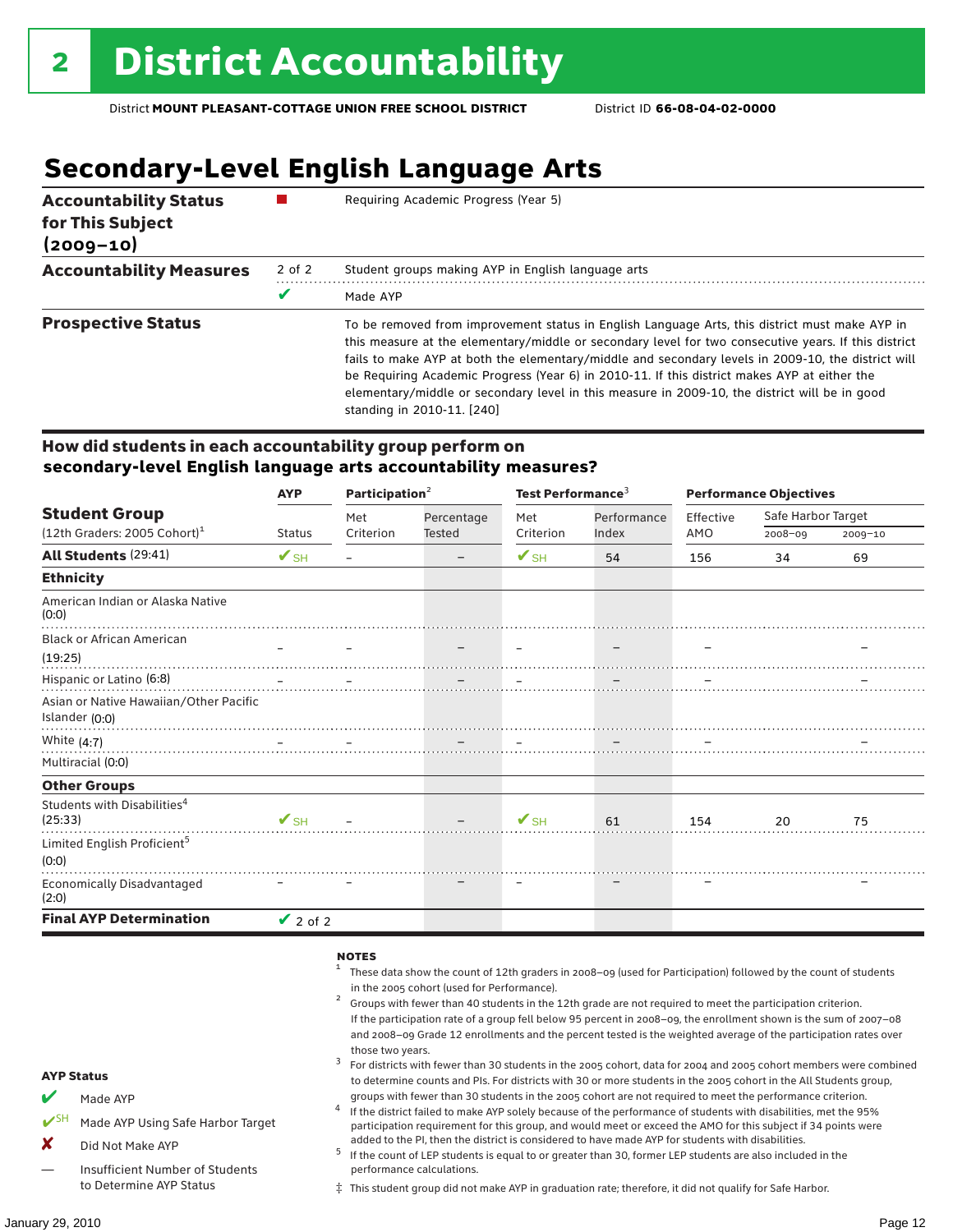# **Secondary-Level Mathematics**

| <b>Accountability Status</b><br>for This Subject<br>$(2009 - 10)$ |            | Requiring Academic Progress (Year 5)                                                                                                                                                                                                                                                                                                                                                                                                                                                                                                                      |
|-------------------------------------------------------------------|------------|-----------------------------------------------------------------------------------------------------------------------------------------------------------------------------------------------------------------------------------------------------------------------------------------------------------------------------------------------------------------------------------------------------------------------------------------------------------------------------------------------------------------------------------------------------------|
| <b>Accountability Measures</b>                                    | $1$ of $2$ | Student groups making AYP in mathematics                                                                                                                                                                                                                                                                                                                                                                                                                                                                                                                  |
|                                                                   | Х          | Did not make AYP                                                                                                                                                                                                                                                                                                                                                                                                                                                                                                                                          |
| <b>Prospective Status</b>                                         |            | To be removed from improvement status in Mathematics, this district must make AYP in this<br>measure at the elementary/middle or secondary level for two consecutive years. If this district fails<br>to make AYP at both the elementary/middle and secondary levels in 2009-10, the district will be<br>Requiring Academic Progress (Year 6) in 2010-11. If this district makes AYP at either the<br>elementary/middle or secondary level in this measure in 2009-10, the district will remain Requiring<br>Academic Progress (Year 5) in 2010-11. [230] |

#### How did students in each accountability group perform on **secondary-level mathematics accountability measures?**

|                                                          | <b>AYP</b>             | Participation <sup>2</sup> |                                                                                                                                                                                                                                                                                                                                                                                                                                                                        | Test Performance <sup>3</sup> |                      | <b>Performance Objectives</b> |                    |             |
|----------------------------------------------------------|------------------------|----------------------------|------------------------------------------------------------------------------------------------------------------------------------------------------------------------------------------------------------------------------------------------------------------------------------------------------------------------------------------------------------------------------------------------------------------------------------------------------------------------|-------------------------------|----------------------|-------------------------------|--------------------|-------------|
| <b>Student Group</b>                                     |                        | Met                        | Percentage<br>Tested                                                                                                                                                                                                                                                                                                                                                                                                                                                   | Met                           | Performance<br>Index | Effective                     | Safe Harbor Target |             |
| $(12th$ Graders: 2005 Cohort) <sup>1</sup>               | <b>Status</b>          | Criterion                  |                                                                                                                                                                                                                                                                                                                                                                                                                                                                        | Criterion                     |                      | AMO                           | 2008-09            | $2009 - 10$ |
| All Students (29:41)                                     | X                      |                            | $\overline{\phantom{m}}$                                                                                                                                                                                                                                                                                                                                                                                                                                               | X                             | 29                   | 151                           | 49                 | 46          |
| <b>Ethnicity</b>                                         |                        |                            |                                                                                                                                                                                                                                                                                                                                                                                                                                                                        |                               |                      |                               |                    |             |
| American Indian or Alaska Native<br>(0:0)                |                        |                            |                                                                                                                                                                                                                                                                                                                                                                                                                                                                        |                               |                      |                               |                    |             |
| <b>Black or African American</b>                         |                        |                            |                                                                                                                                                                                                                                                                                                                                                                                                                                                                        |                               |                      |                               |                    |             |
| (19:25)                                                  |                        |                            |                                                                                                                                                                                                                                                                                                                                                                                                                                                                        |                               |                      |                               |                    |             |
|                                                          |                        |                            |                                                                                                                                                                                                                                                                                                                                                                                                                                                                        |                               |                      |                               |                    |             |
| Asian or Native Hawaiian/Other Pacific<br>Islander (0:0) |                        |                            |                                                                                                                                                                                                                                                                                                                                                                                                                                                                        |                               |                      |                               |                    |             |
| White (4:7)                                              |                        |                            |                                                                                                                                                                                                                                                                                                                                                                                                                                                                        |                               |                      |                               |                    |             |
| Multiracial (0:0)                                        |                        |                            |                                                                                                                                                                                                                                                                                                                                                                                                                                                                        |                               |                      |                               |                    |             |
| <b>Other Groups</b>                                      |                        |                            |                                                                                                                                                                                                                                                                                                                                                                                                                                                                        |                               |                      |                               |                    |             |
| Students with Disabilities <sup>4</sup><br>(25:33)       | $\sqrt{\mathsf{SH}}$ - |                            | $\frac{1}{\sqrt{2}}\left( \frac{1}{\sqrt{2}}\right) \left( \frac{1}{\sqrt{2}}\right) \left( \frac{1}{\sqrt{2}}\right) \left( \frac{1}{\sqrt{2}}\right) \left( \frac{1}{\sqrt{2}}\right) \left( \frac{1}{\sqrt{2}}\right) \left( \frac{1}{\sqrt{2}}\right) \left( \frac{1}{\sqrt{2}}\right) \left( \frac{1}{\sqrt{2}}\right) \left( \frac{1}{\sqrt{2}}\right) \left( \frac{1}{\sqrt{2}}\right) \left( \frac{1}{\sqrt{2}}\right) \left( \frac{1}{\sqrt{2}}\right) \left$ | $\mathcal{V}_{\mathsf{SH}}$   | 30                   | 149                           | 20                 | 47          |
| Limited English Proficient <sup>5</sup><br>(0:0)         |                        |                            |                                                                                                                                                                                                                                                                                                                                                                                                                                                                        |                               |                      |                               |                    |             |
| <b>Economically Disadvantaged</b><br>(2:0)               |                        |                            |                                                                                                                                                                                                                                                                                                                                                                                                                                                                        |                               |                      |                               |                    |             |
| <b>Final AYP Determination</b>                           | $\mathbf{X}$ 1 of 2    |                            |                                                                                                                                                                                                                                                                                                                                                                                                                                                                        |                               |                      |                               |                    |             |

#### **NOTES**

AYP Status  $M$  Made AYP Made AYP Using Safe Harbor Target X Did Not Make AYP — Insufficient Number of Students to Determine AYP Status <sup>1</sup> These data show the count of 12th graders in 2008–09 (used for Participation) followed by the count of students in the 2005 cohort (used for Performance).<br>Groups with fewer than 40 students in the 12th grade are not required to meet the participation criterion. If the participation rate of a group fell below 95 percent in 2008–09, the enrollment shown is the sum of 2007–08 and 2008–09 Grade 12 enrollments and the percent tested is the weighted average of the participation rates over those two years.<br><sup>3</sup> For districts with fewer than 30 students in the 2005 cohort, data for 2004 and 2005 cohort members were combined to determine counts and PIs. For districts with 30 or more students in the 2005 cohort in the All Students group, groups with fewer than 30 students in the 2005 cohort are not required to meet the performance criterion.<br>If the district failed to make AYP solely because of the performance of students with disabilities, met the 95% participation requirement for this group, and would meet or exceed the AMO for this subject if 34 points were added to the PI, then the district is considered to have made AYP for students with disabilities.<br> $^5$  If the count of LEP students is equal to or greater than 30, former LEP students are also included in the performance calculations. ‡ This student group did not make AYP in graduation rate; therefore, it did not qualify for Safe Harbor.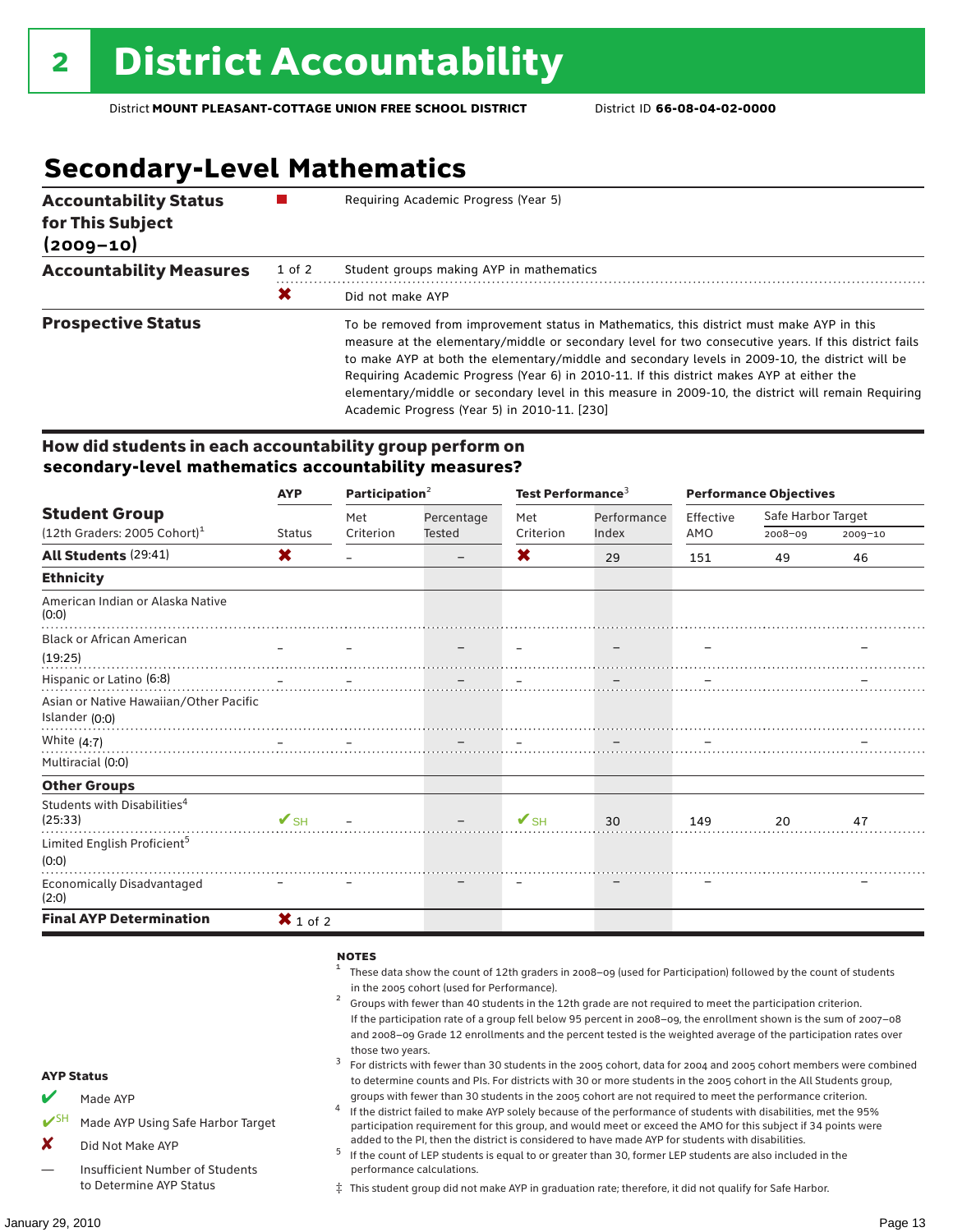### Graduation Rate

| <b>Accountability Status</b><br>for This Indicator<br>$(2009 - 10)$ |        | Good Standing                                            |
|---------------------------------------------------------------------|--------|----------------------------------------------------------|
| <b>Accountability Measures</b>                                      | 1 of 1 | Student groups making AYP in graduation rate             |
|                                                                     | v      | Made AYP                                                 |
| <b>Prospective Status</b>                                           |        | This district will be in good standing in 2010-11. [201] |

### How did students in each accountability group perform on graduation rate accountability measures?

|                                                           |               | <b>Graduation</b> |                   | <b>Objectives</b> |                 |             |  |
|-----------------------------------------------------------|---------------|-------------------|-------------------|-------------------|-----------------|-------------|--|
| <b>Student Group</b>                                      |               | Met               | Graduation        | State             | Progress Target |             |  |
| (Cohort Count)                                            | <b>AYP</b>    | Criterion         | Rate <sup>1</sup> | Standard          | 2008-09         | $2009 - 10$ |  |
| All Students (57)                                         | V             | V                 | 7%                | 55%               | 5%              | 8%          |  |
| <b>Ethnicity</b>                                          |               |                   |                   |                   |                 |             |  |
| American Indian or<br>Alaska Native (0)                   |               |                   |                   |                   |                 |             |  |
| <b>Black or African</b><br>American (34)                  |               | X                 | 3%                | 55%               | 4%              | 4%          |  |
| Hispanic or<br>Latino (13)                                |               |                   |                   |                   |                 |             |  |
| Asian or Native<br>Hawaiian/Other<br>Pacific Islander (1) |               |                   |                   |                   |                 |             |  |
| White (9)                                                 |               |                   |                   |                   |                 |             |  |
| Multiracial (0)                                           |               |                   |                   |                   |                 |             |  |
| <b>Other Groups</b>                                       |               |                   |                   |                   |                 |             |  |
| Students with<br>Disabilities (41)                        |               |                   | 7%                | 55%               | 1%              | 8%          |  |
| Limited English<br>Proficient <sup>2</sup> (0)            |               |                   |                   |                   |                 |             |  |
| Economically<br>Disadvantaged (42)                        |               |                   | 7%                | 55%               | 1%              | 8%          |  |
| <b>Final AYP</b><br><b>Determination</b>                  | $\vee$ 1 of 1 |                   |                   |                   |                 |             |  |

#### **NOTES**

<sup>1</sup> Percentage of the 2004 cohort that earned a local or Regents diploma by August 31, 2008.<br><sup>2</sup> If the count of LEP students is equal to or greater than 30, former LEP students are also included in the performance calculations.

### Graduation Rate Information

For a school or a district to make AYP in graduation rate, the percentage of 2004 graduation-rate total cohort members earning a local or Regents diploma by August 31, 2008 for the "All Students" group must equal or exceed the Graduation-Rate Standard or the Graduation-Rate Progress Target for 2008–09.

The Graduation Rate Standard is the criterion value that represents a minimally satisfactory percentage of cohort members earning a local diploma. The State Graduation-Rate Standard for the 2004 cohort is 55 percent. The Commissioner may raise the Graduation-Rate Standard at his discretion in future years.

The 2008–09 Graduation-Rate Progress Target is calculated by adding one point to the percentage of the 2003 cohort earning a local or Regents diploma by August 31, 2007. The 2009–10 Graduation-Rate Progress Target is calculated by adding one point to the percentage of the 2004 cohort earning a local or Regents diploma by August 31, 2008. This target is provided for each group whose percentage earning a local or Regents diploma by August 31, 2008 is below the Graduation-Rate Standard in 2008–09 (55%). Groups with fewer than 30 cohort members are not subject to this criterion.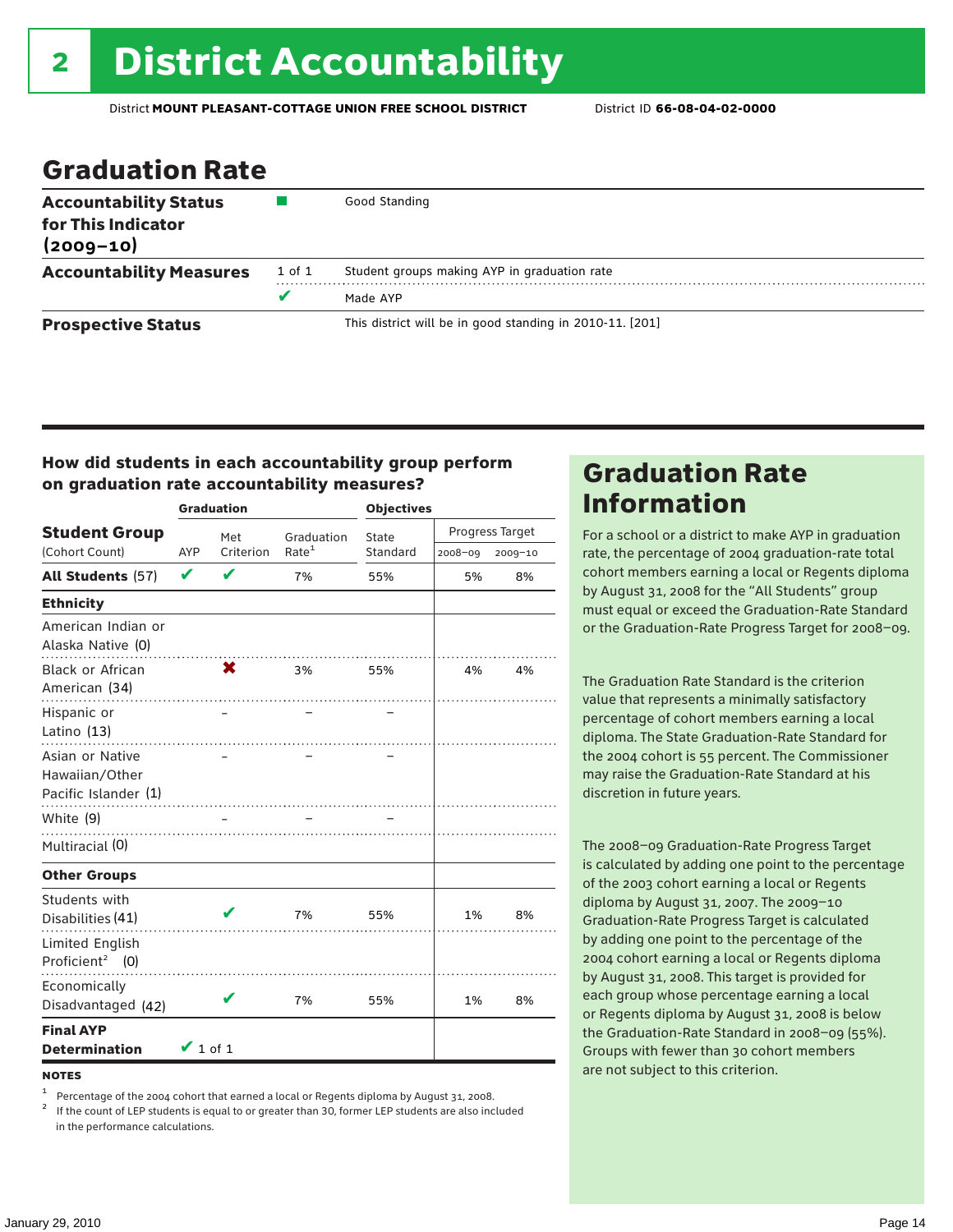### Summary of 2008–09 **District Performance**

Performance on the State assessments in English language arts, mathematics, and science at the elementary and middle levels is reported in terms of mean scores and the percentage of tested students scoring at or above Level 2, Level 3, and Level 4. Performance on the State assessments in ELA and mathematics at the secondary level is reported in terms of the percentage of students in a cohort scoring at these levels.

|                              | Percentage of students that<br>scored at or above Level 3 | Total<br>Tested             |                |
|------------------------------|-----------------------------------------------------------|-----------------------------|----------------|
| <b>English Language Arts</b> | 0%                                                        | 50%                         | 100%           |
| Grade 3                      |                                                           |                             | $\overline{2}$ |
| Grade 4                      |                                                           |                             | $\mathbf{1}$   |
| Grade 5<br>.                 | 18%                                                       |                             | 11             |
| Grade 6<br>.                 | 25%                                                       |                             | 8              |
| Grade 7                      | 28%                                                       |                             | 29             |
| Grade 8                      | 5% l                                                      |                             | 37             |
| <b>Mathematics</b>           |                                                           |                             |                |
| Grade 3                      |                                                           |                             | 2              |
| Grade 4                      |                                                           |                             | 2              |
| Grade 5                      | 20%                                                       |                             | 10             |
| Grade 6<br>.                 | 20%                                                       |                             | 10             |
| Grade 7                      | 19%                                                       |                             | 27             |
| Grade 8                      | 15%                                                       |                             | 34             |
| <b>Science</b>               |                                                           |                             |                |
| Grade 4                      |                                                           |                             | 1              |
| Grade 8                      | 6%                                                        |                             | 31             |
|                              |                                                           | Percentage of students that | 2005 Total     |
|                              |                                                           | scored at or above Level 3  | Cohort         |

| <b>Secondary Level</b> | በ% |  | 50% | 100% |    |
|------------------------|----|--|-----|------|----|
| English                | 9% |  |     |      | 64 |
| Mathematics            | ን% |  |     |      | 64 |

#### About the Performance Level Descriptors

#### Level 1: Not Meeting Learning Standards.

Student performance does not demonstrate an understanding of the content expected in the subject and grade level.

#### Level 2: Partially Meeting Learning Standards.

Student performance demonstrates a partial understanding of the content expected in the subject and grade level.

#### Level 3: Meeting Learning Standards.

Student performance demonstrates an understanding of the content expected in the subject and grade level.

#### Level 4: Meeting Learning Standards with Distinction.

Student performance demonstrates a thorough understanding of the content expected in the subject and grade level.

#### How are Need/Resource Capacity (N/RC) categories determined?

Districts are divided into high, average, and low need categories based on their ability to meet the special needs of their students with local resources. Districts in the high need category are subdivided into four categories based on enrollment size and, in some cases, number of students per square mile. More information about the categories can be found in the *Report to the Governor and the Legislature on the Educational Status of the State's Schools* at www.emsc.nysed.gov/irts.

In this section, this district's performance is compared with that of public schools statewide.

#### This District's N/RC Category:

#### **Average Need Districts**

This is a school district with average student needs in relation to district resource capacity.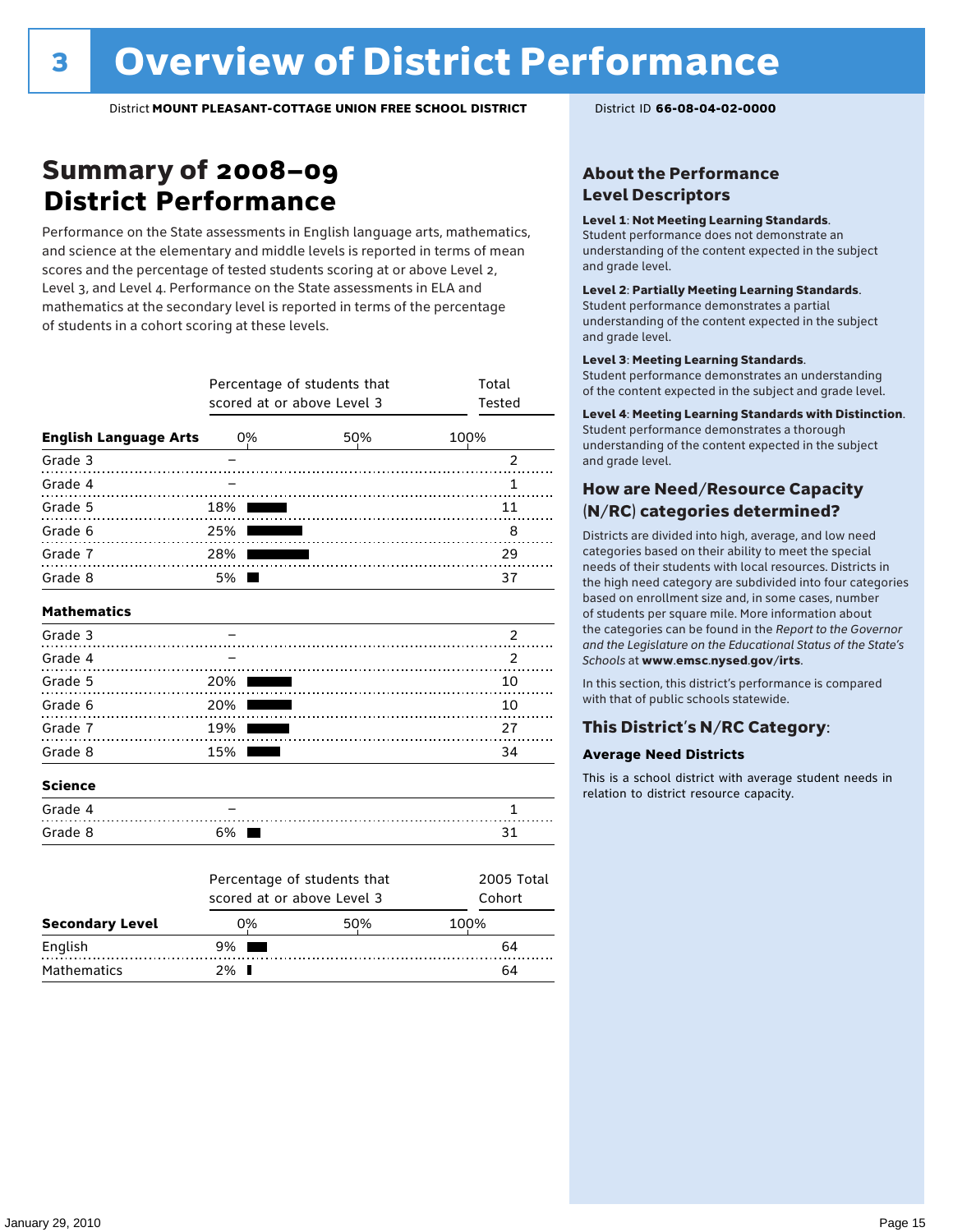### **This District's Results in Grade 3 English Language Arts**

|                               |        | <b>This District</b> |                                 |                | <b>NY State Public</b> |                                                              |  |  |
|-------------------------------|--------|----------------------|---------------------------------|----------------|------------------------|--------------------------------------------------------------|--|--|
|                               |        |                      | Percentage scoring at level(s): |                |                        | Percentage scoring at level(s):<br>$3 - 4$<br>$\overline{4}$ |  |  |
|                               |        | $2 - 4$              | $3 - 4$                         | $\overline{4}$ | $2 - 4$                |                                                              |  |  |
| 2009 Mean Score: -<br>2007-08 | Range: | 616-780              | 650-780                         | 720-780        |                        |                                                              |  |  |
|                               | 100%   |                      |                                 |                |                        |                                                              |  |  |
|                               |        |                      |                                 |                |                        |                                                              |  |  |
|                               |        |                      |                                 |                |                        |                                                              |  |  |
| $\blacksquare$ 2008-09        |        |                      |                                 |                |                        |                                                              |  |  |
|                               |        |                      |                                 |                |                        |                                                              |  |  |
| Number of Tooled Chidente.    |        |                      |                                 |                |                        |                                                              |  |  |

Number of Tested Students:

| <b>Results by</b>                 |                 | 2008-09 School Year                                   |  |   |   | 2007-08 School Year<br><b>Total</b><br>Percentage scoring at level(s):<br>Tested<br>$2 - 4$<br>$3 - 4$<br>4 |  |  |  |
|-----------------------------------|-----------------|-------------------------------------------------------|--|---|---|-------------------------------------------------------------------------------------------------------------|--|--|--|
| <b>Student Group</b>              | Total<br>Tested | Percentage scoring at level(s):<br>$2 - 4$<br>$3 - 4$ |  | 4 |   |                                                                                                             |  |  |  |
| <b>All Students</b>               | $\overline{2}$  | -                                                     |  |   | 4 |                                                                                                             |  |  |  |
| Female                            |                 |                                                       |  |   |   |                                                                                                             |  |  |  |
| Male                              | 2               |                                                       |  |   | 4 |                                                                                                             |  |  |  |
| American Indian or Alaska Native  |                 |                                                       |  |   |   |                                                                                                             |  |  |  |
| Black or African American         |                 |                                                       |  |   |   |                                                                                                             |  |  |  |
| Hispanic or Latino                | $\mathfrak{D}$  |                                                       |  |   |   |                                                                                                             |  |  |  |
| Asian or Native Hawaiian/Other    |                 |                                                       |  |   |   |                                                                                                             |  |  |  |
| Pacific Islander                  |                 |                                                       |  |   |   |                                                                                                             |  |  |  |
| White                             |                 |                                                       |  |   |   |                                                                                                             |  |  |  |
| Multiracial                       |                 |                                                       |  |   |   |                                                                                                             |  |  |  |
| Small Group Totals                | 2               |                                                       |  |   | 4 |                                                                                                             |  |  |  |
| General-Education Students        |                 |                                                       |  |   |   |                                                                                                             |  |  |  |
| <b>Students with Disabilities</b> | 2               |                                                       |  |   | 3 |                                                                                                             |  |  |  |
| English Proficient                | $\mathcal{P}$   |                                                       |  |   | Λ |                                                                                                             |  |  |  |
| Limited English Proficient        |                 |                                                       |  |   |   |                                                                                                             |  |  |  |
| Economically Disadvantaged        |                 |                                                       |  |   |   |                                                                                                             |  |  |  |
| Not Disadvantaged                 | $\mathcal{P}$   |                                                       |  |   | 3 |                                                                                                             |  |  |  |
| Migrant                           |                 |                                                       |  |   |   |                                                                                                             |  |  |  |
| Not Migrant                       | 2               |                                                       |  |   | 4 |                                                                                                             |  |  |  |
| $\cdots$                          |                 |                                                       |  |   |   |                                                                                                             |  |  |  |

**NOTES**<br>The – symbol indicates that data for a group of students have been suppressed. If a group has fewer than five students,<br>data for that group and the next smallest group(s) are suppressed to protect the privacy of in

| <b>Other</b>                                                                                         | 2008-09 School Year |                             |         |     | 2007-08 School Year |     | Number scoring at level(s):<br>$3 - 4$<br>$2 - 4$<br>4 |     |  |  |  |
|------------------------------------------------------------------------------------------------------|---------------------|-----------------------------|---------|-----|---------------------|-----|--------------------------------------------------------|-----|--|--|--|
|                                                                                                      | Total<br>Tested     | Number scoring at level(s): |         |     | Total               |     |                                                        |     |  |  |  |
| <b>Assessments</b>                                                                                   |                     | $2 - 4$                     | $3 - 4$ | 4   | Tested              |     |                                                        |     |  |  |  |
| New York State Alternate Assessment<br>(NYSAA): Grade 3 Equivalent                                   | 0                   |                             |         |     | 0                   |     |                                                        |     |  |  |  |
| New York State English as a Second<br>Language Achievement Test (NYSESLAT) <sup>+</sup> :<br>Grade 3 | 0                   | N/A                         | N/A     | N/A | 0                   | N/A | N/A                                                    | N/A |  |  |  |

† These counts represent recently arrived LEP students who used the NYSESLAT to fulfill the English language arts participation requirement.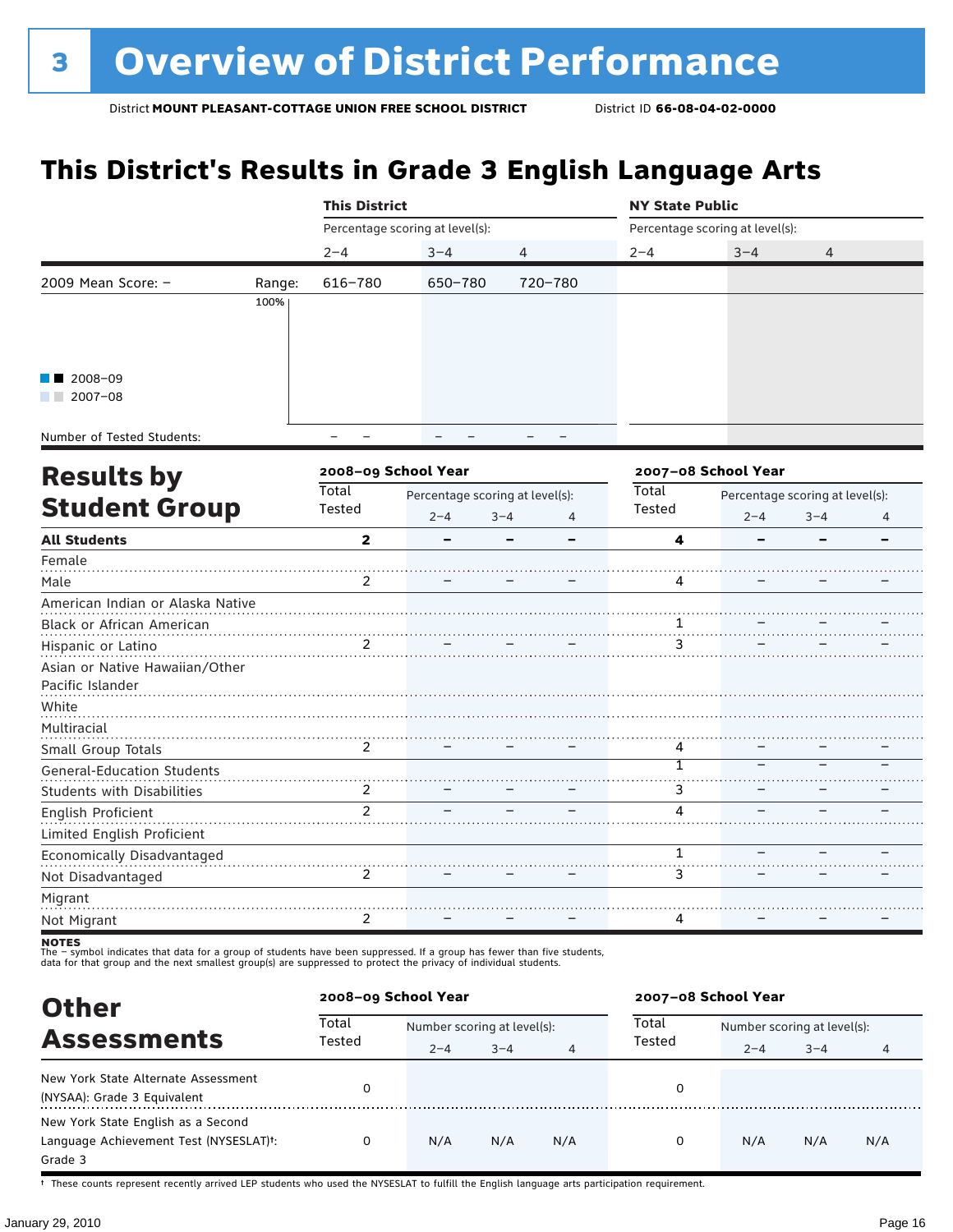### **This District's Results in Grade 3 Mathematics**

|                                                                              |        | <b>This District</b>            |         |                | <b>NY State Public</b> |                                 |                |  |
|------------------------------------------------------------------------------|--------|---------------------------------|---------|----------------|------------------------|---------------------------------|----------------|--|
|                                                                              |        | Percentage scoring at level(s): |         |                |                        | Percentage scoring at level(s): |                |  |
|                                                                              |        | $2 - 4$                         | $3 - 4$ | $\overline{4}$ | $2 - 4$                | $3 - 4$                         | $\overline{4}$ |  |
| 2009 Mean Score: -<br>$\blacksquare$ 2008-09<br>2007-08<br><b>STATISTICS</b> | Range: | 624-770                         | 650-770 | 703-770        |                        |                                 |                |  |
|                                                                              | 100%   |                                 |         |                |                        |                                 |                |  |
|                                                                              |        |                                 |         |                |                        |                                 |                |  |
|                                                                              |        |                                 |         |                |                        |                                 |                |  |
|                                                                              |        |                                 |         |                |                        |                                 |                |  |
|                                                                              |        |                                 |         |                |                        |                                 |                |  |
| Number of Tostad Students                                                    |        |                                 |         |                |                        |                                 |                |  |

Number of Tested Students:

| <b>Results by</b>                 |                 | 2008-09 School Year |                                 |   |       | 2007-08 School Year<br>Percentage scoring at level(s):<br>Tested<br>$2 - 4$<br>$3 - 4$<br>4<br>3<br>3 |  |  |  |
|-----------------------------------|-----------------|---------------------|---------------------------------|---|-------|-------------------------------------------------------------------------------------------------------|--|--|--|
| <b>Student Group</b>              | Total<br>Tested |                     | Percentage scoring at level(s): |   | Total |                                                                                                       |  |  |  |
|                                   |                 | $2 - 4$             | $3 - 4$                         | 4 |       |                                                                                                       |  |  |  |
| <b>All Students</b>               | 2               |                     |                                 |   |       |                                                                                                       |  |  |  |
| Female                            | 1               |                     |                                 |   |       |                                                                                                       |  |  |  |
| Male                              | 1               |                     |                                 |   |       |                                                                                                       |  |  |  |
| American Indian or Alaska Native  |                 |                     |                                 |   |       |                                                                                                       |  |  |  |
| Black or African American         |                 |                     |                                 |   |       |                                                                                                       |  |  |  |
| Hispanic or Latino                |                 |                     |                                 |   |       |                                                                                                       |  |  |  |
| Asian or Native Hawaiian/Other    |                 |                     |                                 |   |       |                                                                                                       |  |  |  |
| Pacific Islander                  |                 |                     |                                 |   |       |                                                                                                       |  |  |  |
| White                             |                 |                     |                                 |   |       |                                                                                                       |  |  |  |
| Multiracial                       |                 |                     |                                 |   |       |                                                                                                       |  |  |  |
| Small Group Totals                | $\mathcal{P}$   |                     |                                 |   | 3     |                                                                                                       |  |  |  |
| <b>General-Education Students</b> |                 |                     |                                 |   |       |                                                                                                       |  |  |  |
| <b>Students with Disabilities</b> | 2               |                     |                                 |   | 2     |                                                                                                       |  |  |  |
| English Proficient                | $\mathfrak{p}$  |                     |                                 |   | 3     |                                                                                                       |  |  |  |
| Limited English Proficient        |                 |                     |                                 |   |       |                                                                                                       |  |  |  |
| Economically Disadvantaged        | 1               |                     |                                 |   |       |                                                                                                       |  |  |  |
| Not Disadvantaged                 | 1               |                     |                                 |   | 2     |                                                                                                       |  |  |  |
| Migrant                           |                 |                     |                                 |   |       |                                                                                                       |  |  |  |
| Not Migrant                       | 2               |                     |                                 |   | 3     |                                                                                                       |  |  |  |
|                                   |                 |                     |                                 |   |       |                                                                                                       |  |  |  |

| <b>Other</b>                                                       | 2008-09 School Year |                             |         |   | 2007-08 School Year                  |         |         |   |
|--------------------------------------------------------------------|---------------------|-----------------------------|---------|---|--------------------------------------|---------|---------|---|
| <b>Assessments</b>                                                 | Total<br>Tested     | Number scoring at level(s): |         |   | Total<br>Number scoring at level(s): |         |         |   |
|                                                                    |                     | $2 - 4$                     | $3 - 4$ | 4 | Tested                               | $2 - 4$ | $3 - 4$ | 4 |
| New York State Alternate Assessment<br>(NYSAA): Grade 3 Equivalent |                     |                             |         |   | 0                                    |         |         |   |
|                                                                    |                     |                             |         |   |                                      |         |         |   |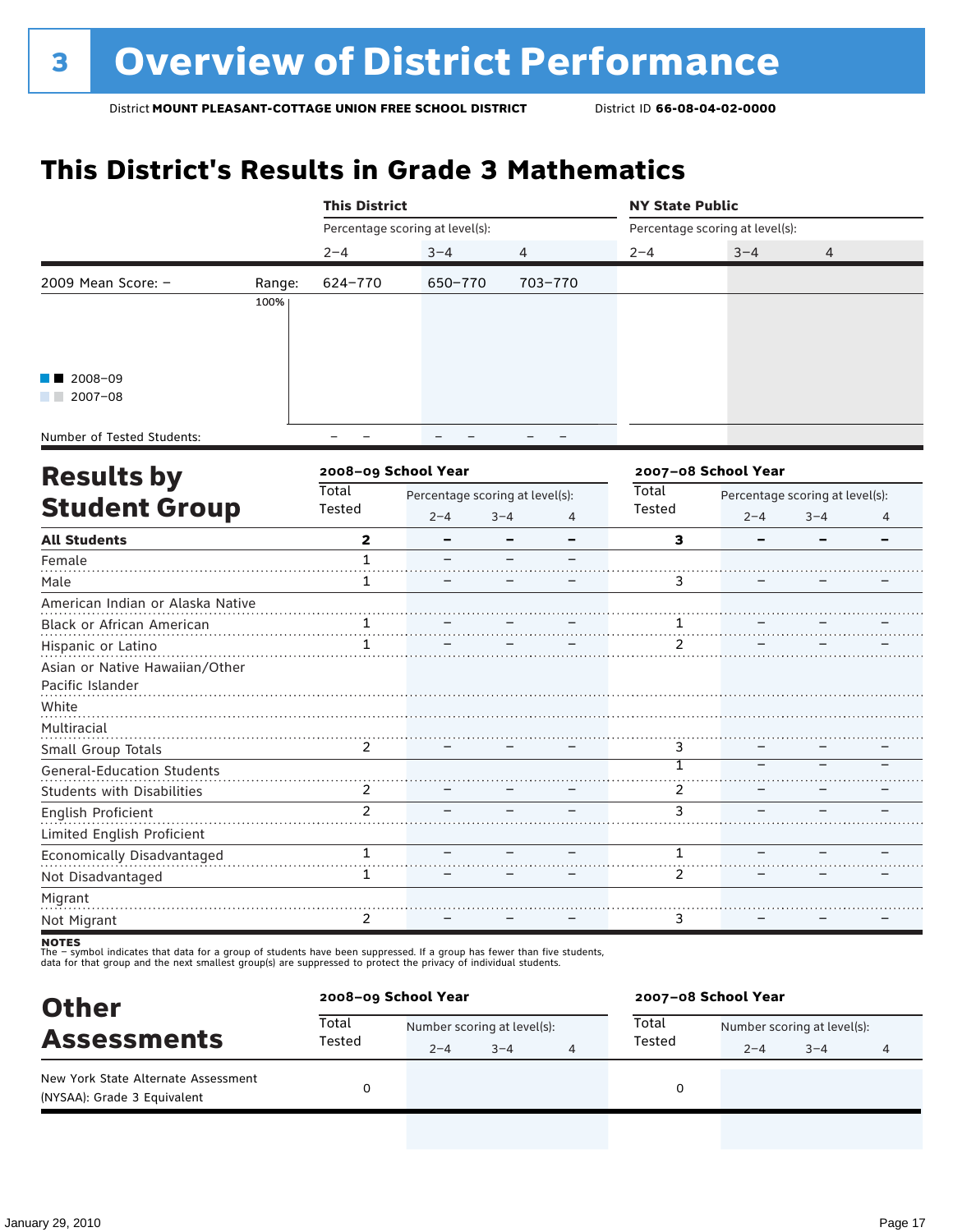### **This District's Results in Grade 4 English Language Arts**

|                                   |        | <b>This District</b> |                                                                             |                | <b>NY State Public</b>          |                     |         |                |  |
|-----------------------------------|--------|----------------------|-----------------------------------------------------------------------------|----------------|---------------------------------|---------------------|---------|----------------|--|
|                                   |        |                      | Percentage scoring at level(s):                                             |                | Percentage scoring at level(s): |                     |         |                |  |
|                                   |        | $2 - 4$              | $3 - 4$                                                                     | $\overline{4}$ | $2 - 4$                         | $3 - 4$             | 4       |                |  |
| 2009 Mean Score: $-$              | Range: | $612 - 775$          | $650 - 775$                                                                 | $716 - 775$    |                                 |                     |         |                |  |
| 2008 Mean Score: 563              | 100%   |                      |                                                                             |                |                                 |                     |         |                |  |
|                                   |        |                      |                                                                             |                | 93%                             |                     |         |                |  |
|                                   |        |                      |                                                                             |                |                                 | 71%                 |         |                |  |
| 2008-09                           |        |                      |                                                                             |                |                                 |                     |         |                |  |
| $2007 - 08$                       |        | 17%                  |                                                                             |                |                                 |                     |         | 8%             |  |
|                                   |        |                      | 0%                                                                          | 0%             |                                 |                     |         |                |  |
| Number of Tested Students:        |        | $\mathbf{1}$         | $\Omega$                                                                    | $\mathbf 0$    |                                 |                     |         |                |  |
| <b>Results by</b>                 |        | 2008-09 School Year  |                                                                             |                |                                 | 2007-08 School Year |         |                |  |
|                                   |        | Total                | Total<br>Percentage scoring at level(s):<br>Percentage scoring at level(s): |                |                                 |                     |         |                |  |
| <b>Student Group</b>              |        | Tested               | $2 - 4$                                                                     | $3 - 4$<br>4   | Tested                          | $2 - 4$             | $3 - 4$ | $\overline{4}$ |  |
| <b>All Students</b>               |        | $\mathbf{1}$         |                                                                             | -              | 6                               | 17%                 | 0%      | 0%             |  |
| Female                            |        |                      |                                                                             |                | $\mathbf{1}$                    |                     |         |                |  |
| Male                              |        | 1                    |                                                                             |                | 5                               |                     |         |                |  |
| American Indian or Alaska Native  |        |                      |                                                                             |                |                                 |                     |         |                |  |
| Black or African American         |        | 1                    |                                                                             |                | 5                               |                     |         |                |  |
| Hispanic or Latino                |        |                      |                                                                             |                | 1                               |                     |         |                |  |
| Asian or Native Hawaiian/Other    |        |                      |                                                                             |                |                                 |                     |         |                |  |
| Pacific Islander                  |        |                      |                                                                             |                |                                 |                     |         |                |  |
| White                             |        |                      |                                                                             |                |                                 |                     |         |                |  |
| Multiracial                       |        |                      |                                                                             |                |                                 |                     |         |                |  |
| Small Group Totals                |        | 1                    |                                                                             |                | 6                               | 17%                 | 0%      | 0%             |  |
| <b>General-Education Students</b> |        |                      |                                                                             |                |                                 |                     |         |                |  |
| <b>Students with Disabilities</b> |        | 1                    |                                                                             |                | 6                               | 17%                 | 0%      | 0%             |  |
| English Proficient                |        | $\mathbf{1}$         |                                                                             |                | 6                               | 17%                 | 0%      | 0%             |  |
| Limited English Proficient        |        |                      |                                                                             |                |                                 |                     |         |                |  |
| Economically Disadvantaged        |        |                      |                                                                             |                | 6                               | 17%                 | 0%      | 0%             |  |
| Not Disadvantaged                 |        | $\mathbf{1}$         |                                                                             |                |                                 |                     |         |                |  |
| Migrant                           |        |                      |                                                                             |                |                                 |                     |         |                |  |
| Not Migrant                       |        | 1                    |                                                                             |                | 6                               | 17%                 | 0%      | 0%             |  |

**NOTES**<br>The – symbol indicates that data for a group of students have been suppressed. If a group has fewer than five students,<br>data for that group and the next smallest group(s) are suppressed to protect the privacy of in

| <b>Other</b>                                                                                         | 2008-09 School Year |                             |         |     | 2007-08 School Year                  |     | $3 - 4$<br>$2 - 4$<br>4 |     |  |  |
|------------------------------------------------------------------------------------------------------|---------------------|-----------------------------|---------|-----|--------------------------------------|-----|-------------------------|-----|--|--|
|                                                                                                      | Total               | Number scoring at level(s): |         |     | Total<br>Number scoring at level(s): |     |                         |     |  |  |
| <b>Assessments</b>                                                                                   | Tested              | $2 - 4$                     | $3 - 4$ | 4   | Tested                               |     |                         |     |  |  |
| New York State Alternate Assessment<br>(NYSAA): Grade 4 Equivalent                                   |                     |                             |         |     | 0                                    |     |                         |     |  |  |
| New York State English as a Second<br>Language Achievement Test (NYSESLAT) <sup>+</sup> :<br>Grade 4 |                     | N/A                         | N/A     | N/A | 0                                    | N/A | N/A                     | N/A |  |  |

† These counts represent recently arrived LEP students who used the NYSESLAT to fulfill the English language arts participation requirement.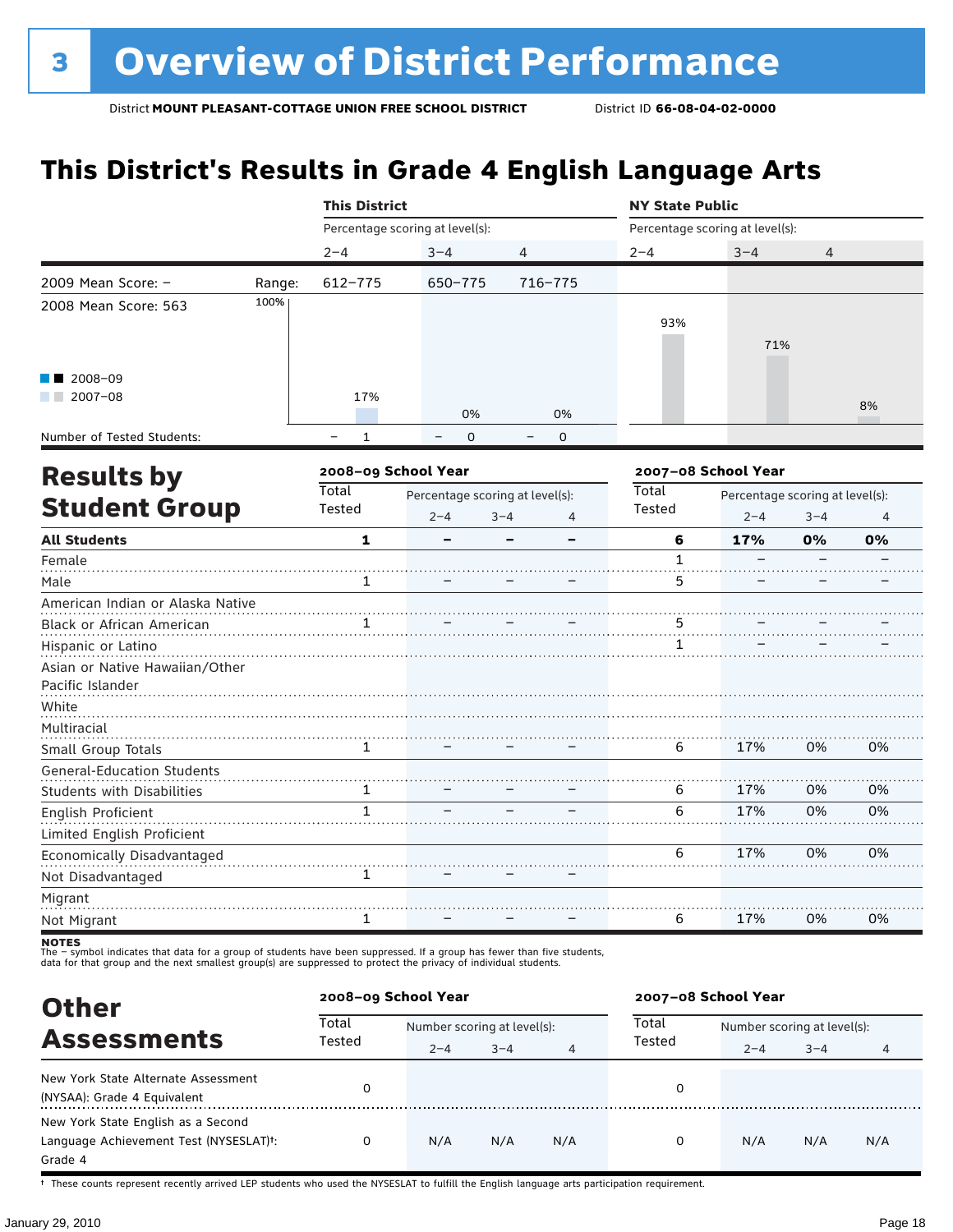## **This District's Results in Grade 4 Mathematics**

|                            |        | <b>This District</b>            |         |                |                                 | <b>NY State Public</b> |     |  |  |  |
|----------------------------|--------|---------------------------------|---------|----------------|---------------------------------|------------------------|-----|--|--|--|
|                            |        | Percentage scoring at level(s): |         |                | Percentage scoring at level(s): |                        |     |  |  |  |
|                            |        | $2 - 4$                         | $3 - 4$ | $\overline{4}$ | $2 - 4$                         | $3 - 4$                | 4   |  |  |  |
| 2009 Mean Score: $-$       | Range: | 622-800                         | 650-800 | 702-800        |                                 |                        |     |  |  |  |
|                            | 100%   |                                 |         |                |                                 |                        |     |  |  |  |
|                            |        |                                 |         |                | 95%                             | 84%                    |     |  |  |  |
|                            |        |                                 |         |                |                                 |                        |     |  |  |  |
|                            |        |                                 |         |                |                                 |                        |     |  |  |  |
| $\blacksquare$ 2008-09     |        |                                 |         |                |                                 |                        | 29% |  |  |  |
| 2007-08                    |        |                                 |         |                |                                 |                        |     |  |  |  |
|                            |        | 0%                              | 0%      | 0%             |                                 |                        |     |  |  |  |
| Number of Tested Students: |        | -                               |         | -              |                                 |                        |     |  |  |  |

| <b>Results by</b>                 |                         | 2008-09 School Year |                                 |   |        | 2007-08 School Year<br>Percentage scoring at level(s):<br>$2 - 4$<br>$3 - 4$<br>$\overline{4}$<br>6<br>0%<br>0%<br>0%<br>5<br>5 |    |    |  |
|-----------------------------------|-------------------------|---------------------|---------------------------------|---|--------|---------------------------------------------------------------------------------------------------------------------------------|----|----|--|
|                                   | Total                   |                     | Percentage scoring at level(s): |   | Total  |                                                                                                                                 |    |    |  |
| <b>Student Group</b>              | Tested                  | $2 - 4$             | $3 - 4$                         | 4 | Tested |                                                                                                                                 |    |    |  |
| <b>All Students</b>               | $\overline{\mathbf{2}}$ | -                   |                                 |   |        |                                                                                                                                 |    |    |  |
| Female                            |                         |                     |                                 |   |        |                                                                                                                                 |    |    |  |
| Male                              | 2                       |                     |                                 |   |        |                                                                                                                                 |    |    |  |
| American Indian or Alaska Native  |                         |                     |                                 |   |        |                                                                                                                                 |    |    |  |
| Black or African American         | $\overline{2}$          |                     |                                 |   |        |                                                                                                                                 |    |    |  |
| Hispanic or Latino                |                         |                     |                                 |   |        |                                                                                                                                 |    |    |  |
| Asian or Native Hawaiian/Other    |                         |                     |                                 |   |        |                                                                                                                                 |    |    |  |
| Pacific Islander                  |                         |                     |                                 |   |        |                                                                                                                                 |    |    |  |
| White                             |                         |                     |                                 |   |        |                                                                                                                                 |    |    |  |
| Multiracial                       |                         |                     |                                 |   |        |                                                                                                                                 |    |    |  |
| Small Group Totals                | $\mathcal{P}$           |                     |                                 |   | 6      | 0%                                                                                                                              | 0% | 0% |  |
| General-Education Students        |                         |                     |                                 |   |        |                                                                                                                                 |    |    |  |
| <b>Students with Disabilities</b> | 2                       |                     |                                 |   | 6      | 0%                                                                                                                              | 0% | 0% |  |
| English Proficient                | $\mathcal{P}$           |                     |                                 |   | 6      | 0%                                                                                                                              | 0% | 0% |  |
| Limited English Proficient        |                         |                     |                                 |   |        |                                                                                                                                 |    |    |  |
| Economically Disadvantaged        | 1                       |                     |                                 |   | 6      | 0%                                                                                                                              | 0% | 0% |  |
| Not Disadvantaged                 | 1                       |                     |                                 |   |        |                                                                                                                                 |    |    |  |
| Migrant                           |                         |                     |                                 |   |        |                                                                                                                                 |    |    |  |
| Not Migrant                       | 2                       |                     |                                 |   | 6      | 0%                                                                                                                              | 0% | 0% |  |
|                                   |                         |                     |                                 |   |        |                                                                                                                                 |    |    |  |

| <b>Other</b>                                                       | 2008-09 School Year |                             |         |   | 2007-08 School Year |                             |         |   |
|--------------------------------------------------------------------|---------------------|-----------------------------|---------|---|---------------------|-----------------------------|---------|---|
| <b>Assessments</b>                                                 | Total               | Number scoring at level(s): |         |   | Total               | Number scoring at level(s): |         |   |
|                                                                    | Tested              | $2 - 4$                     | $3 - 4$ | 4 | Tested              | $2 - 4$                     | $3 - 4$ | 4 |
| New York State Alternate Assessment<br>(NYSAA): Grade 4 Equivalent |                     |                             |         |   | 0                   |                             |         |   |
|                                                                    |                     |                             |         |   |                     |                             |         |   |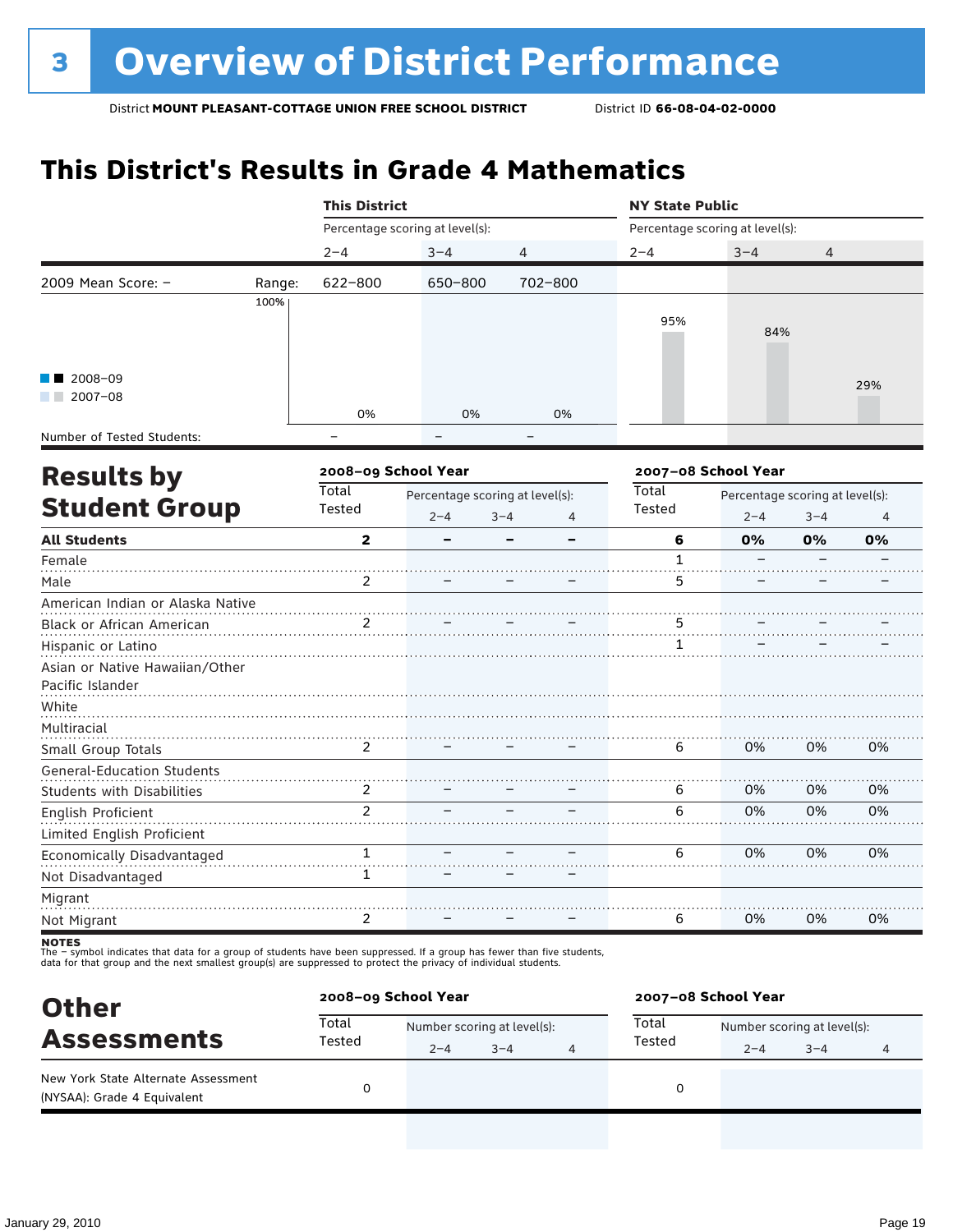### **This District's Results in Grade 4 Science**

|                                                    |        | <b>This District</b>   |                                                       |             |                        | <b>NY State Public</b>          |                                            |     |  |
|----------------------------------------------------|--------|------------------------|-------------------------------------------------------|-------------|------------------------|---------------------------------|--------------------------------------------|-----|--|
|                                                    |        |                        | Percentage scoring at level(s):                       |             |                        | Percentage scoring at level(s): |                                            |     |  |
|                                                    |        | $2 - 4$                | $3 - 4$                                               | 4           | $2 - 4$                | $3 - 4$                         | 4                                          |     |  |
| 2009 Mean Score: -                                 | Range: | $45 - 100$             | $65 - 100$                                            | $85 - 100$  |                        |                                 |                                            |     |  |
| 2008 Mean Score: 40                                | 100%   |                        |                                                       |             | 97%                    | 85%                             |                                            |     |  |
| 2008-09<br>$2007 - 08$                             |        | 50%                    | 17%                                                   | 0%          |                        |                                 |                                            | 50% |  |
| Number of Tested Students:                         |        | 3<br>$\equiv$          | $\mathbf{1}$                                          | $\mathbf 0$ |                        |                                 |                                            |     |  |
|                                                    |        | 2008-09 School Year    |                                                       |             |                        | 2007-08 School Year             |                                            |     |  |
| <b>Results by</b><br><b>Student Group</b>          |        | <b>Total</b><br>Tested | Percentage scoring at level(s):<br>$2 - 4$<br>$3 - 4$ |             | <b>Total</b><br>Tested | $2 - 4$                         | Percentage scoring at level(s):<br>$3 - 4$ | 4   |  |
| <b>All Students</b>                                |        | $\mathbf{1}$           |                                                       |             | 6                      | 50%                             | 17%                                        | 0%  |  |
| Female                                             |        |                        |                                                       |             | $\mathbf{1}$           |                                 |                                            |     |  |
| Male                                               |        | 1                      |                                                       |             | 5                      |                                 |                                            |     |  |
| American Indian or Alaska Native                   |        |                        |                                                       |             |                        |                                 |                                            |     |  |
| Black or African American                          |        |                        |                                                       |             | 4                      |                                 |                                            |     |  |
| Hispanic or Latino                                 |        |                        |                                                       |             | 2                      |                                 |                                            |     |  |
| Asian or Native Hawaiian/Other<br>Pacific Islander |        |                        |                                                       |             |                        |                                 |                                            |     |  |
| White<br>Multiracial                               |        |                        |                                                       |             |                        |                                 |                                            |     |  |
| Small Group Totals                                 |        | 1                      |                                                       |             | 6                      | 50%                             | 17%                                        | 0%  |  |
| <b>General-Education Students</b>                  |        |                        |                                                       |             |                        |                                 |                                            |     |  |
| <b>Students with Disabilities</b>                  |        | 1                      |                                                       |             | 6                      | 50%                             | 17%                                        | 0%  |  |
| <b>English Proficient</b>                          |        | $\mathbf{1}$           |                                                       |             | 6                      | 50%                             | 17%                                        | 0%  |  |
| Limited English Proficient                         |        |                        |                                                       |             |                        |                                 |                                            |     |  |
| Economically Disadvantaged                         |        | $\mathbf{1}$           |                                                       |             | 5                      |                                 |                                            |     |  |
| Not Disadvantaged                                  |        |                        |                                                       |             | 1                      |                                 |                                            |     |  |
| Migrant                                            |        |                        |                                                       |             |                        |                                 |                                            |     |  |
| Not Migrant                                        |        | 1                      |                                                       |             | 6                      | 50%                             | 17%                                        | 0%  |  |

| <b>Other</b>                                                       | 2008-09 School Year |                             |         |   | 2007-08 School Year |                             |         |  |
|--------------------------------------------------------------------|---------------------|-----------------------------|---------|---|---------------------|-----------------------------|---------|--|
| <b>Assessments</b>                                                 | Total<br>Tested     | Number scoring at level(s): |         |   | Total               | Number scoring at level(s): |         |  |
|                                                                    |                     | $2 - 4$                     | $3 - 4$ | 4 | Tested              | $2 - 4$                     | $3 - 4$ |  |
| New York State Alternate Assessment<br>(NYSAA): Grade 4 Equivalent |                     |                             |         |   |                     |                             |         |  |
|                                                                    |                     |                             |         |   |                     |                             |         |  |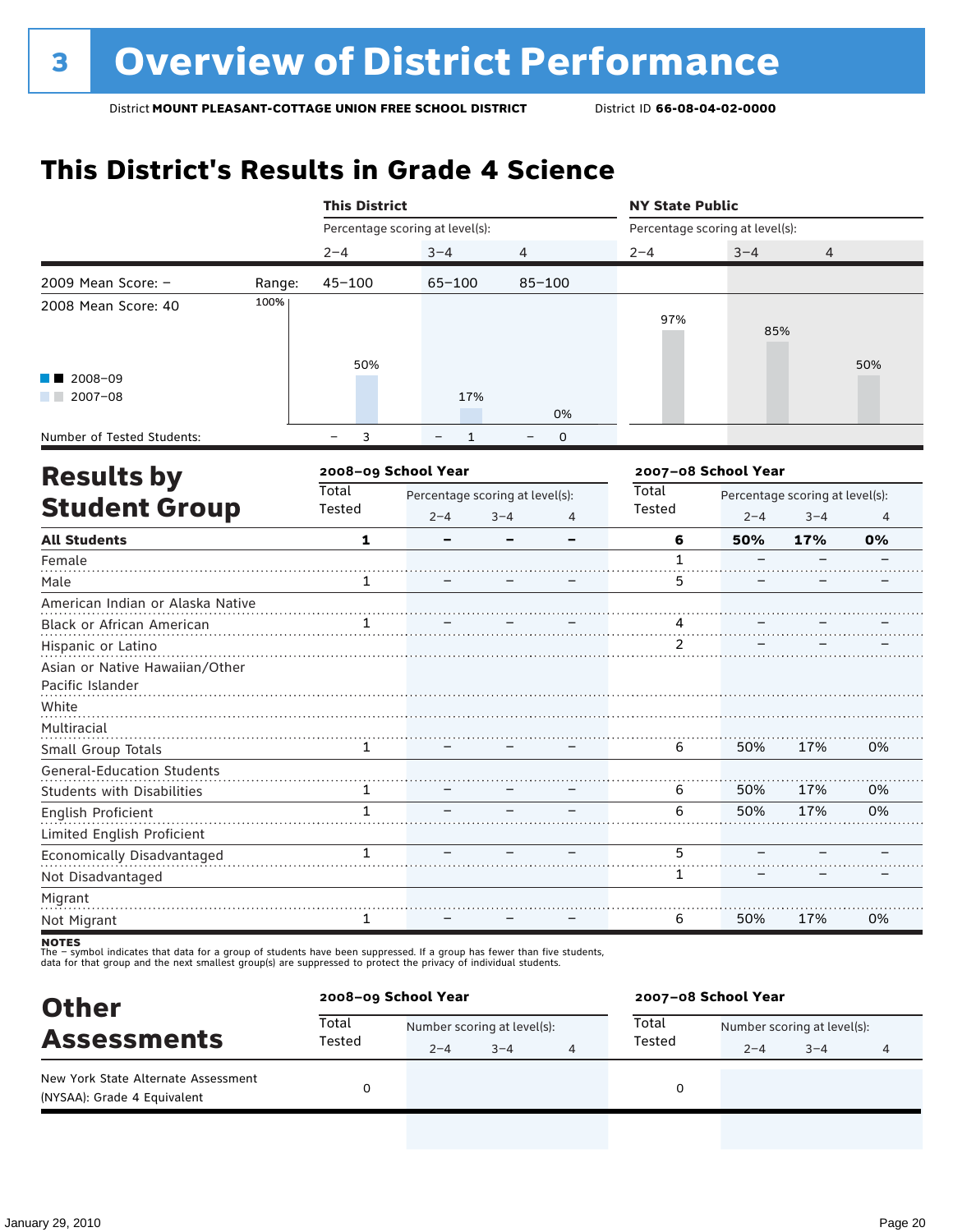## **This District's Results in Grade 5 English Language Arts**

|                                   |        | <b>This District</b>            |                |                                 |             | <b>NY State Public</b> |                                 |                                 |   |  |
|-----------------------------------|--------|---------------------------------|----------------|---------------------------------|-------------|------------------------|---------------------------------|---------------------------------|---|--|
|                                   |        | Percentage scoring at level(s): |                |                                 |             |                        | Percentage scoring at level(s): |                                 |   |  |
|                                   |        | $2 - 4$                         | $3 - 4$        | 4                               |             | $2 - 4$                | $3 - 4$                         | 4                               |   |  |
| 2009 Mean Score: 618              | Range: | 608-795                         | 650-795        |                                 | $711 - 795$ |                        |                                 |                                 |   |  |
|                                   | 100%   |                                 |                |                                 |             |                        |                                 |                                 |   |  |
|                                   |        |                                 |                |                                 |             | 99%                    | 82%                             |                                 |   |  |
|                                   |        |                                 |                |                                 |             |                        |                                 |                                 |   |  |
| 2008-09                           |        | 45%                             |                |                                 |             |                        |                                 |                                 |   |  |
| $2007 - 08$                       |        |                                 | 18%            |                                 |             |                        |                                 | 14%                             |   |  |
|                                   |        |                                 |                | 0%                              |             |                        |                                 |                                 |   |  |
| Number of Tested Students:        |        | 5                               | $\overline{2}$ | $\mathbf 0$                     |             |                        |                                 |                                 |   |  |
| <b>Results by</b>                 |        | 2008-09 School Year             |                |                                 |             |                        | 2007-08 School Year             |                                 |   |  |
|                                   |        | <b>Total</b>                    |                | Percentage scoring at level(s): |             |                        |                                 | Percentage scoring at level(s): |   |  |
| <b>Student Group</b>              |        | Tested                          | $2 - 4$        | $3 - 4$                         | 4           | Tested                 | $2 - 4$                         | $3 - 4$                         | 4 |  |
| <b>All Students</b>               |        | 11                              | 45%            | 18%                             | 0%          | 3                      |                                 |                                 |   |  |
| Female                            |        | 3                               |                |                                 |             |                        |                                 |                                 |   |  |
| Male                              |        | 8                               |                |                                 |             | 3                      |                                 |                                 |   |  |
| American Indian or Alaska Native  |        |                                 |                |                                 |             |                        |                                 |                                 |   |  |
| Black or African American         |        | 9                               |                |                                 |             | 2                      |                                 |                                 |   |  |
| Hispanic or Latino                |        | $\mathbf{1}$                    |                |                                 |             | 1                      |                                 |                                 |   |  |
| Asian or Native Hawaiian/Other    |        |                                 |                |                                 |             |                        |                                 |                                 |   |  |
| Pacific Islander                  |        |                                 |                |                                 |             |                        |                                 |                                 |   |  |
| White                             |        | 1.                              |                |                                 |             |                        |                                 |                                 |   |  |
| Multiracial                       |        |                                 |                |                                 |             |                        |                                 |                                 |   |  |
| Small Group Totals                |        | 11                              | 45%            | 18%                             | 0%          | 3                      |                                 |                                 |   |  |
| <b>General-Education Students</b> |        | $\overline{\mathcal{C}}$        |                |                                 |             | $\overline{3}$         |                                 |                                 |   |  |
| <b>Students with Disabilities</b> |        | 9                               |                |                                 |             |                        |                                 |                                 |   |  |
| English Proficient                |        | 11                              | 45%            | 18%                             | 0%          | 3                      |                                 |                                 |   |  |
| Limited English Proficient        |        |                                 |                |                                 |             |                        |                                 |                                 |   |  |
| Economically Disadvantaged        |        | 4                               |                |                                 |             | 3                      |                                 |                                 |   |  |
| Not Disadvantaged                 |        | 7                               |                |                                 |             |                        |                                 |                                 |   |  |
| Migrant                           |        |                                 |                |                                 |             |                        |                                 |                                 |   |  |
| Not Migrant                       |        | 11                              | 45%            | 18%                             | 0%          | 3                      |                                 |                                 |   |  |

**NOTES**<br>The – symbol indicates that data for a group of students have been suppressed. If a group has fewer than five students,<br>data for that group and the next smallest group(s) are suppressed to protect the privacy of in

**Other Assessments**<br>Assessments Tested  $\frac{1}{2-4}$  and  $\frac{1}{2-4}$  and  $\frac{1}{2}$  Tested  $\frac{1}{2-4}$  and  $\frac{1}{2-4}$  and  $\frac{1}{2-4}$  and  $\frac{1}{2-4}$  and  $\frac{1}{2-4}$  and  $\frac{1}{2-4}$  and  $\frac{1}{2-4}$  and  $\frac{1}{2-4}$  and  $\frac{1}{2-4}$  $2-4$   $3-4$   $4$   $1 \le 3 \le 4$   $2-4$   $3-4$   $4$ **2008–09 School Year 2007–08 School Year Total** Tested **Total** Tested New York State Alternate Assessment (NYSAA): Grade 5 Equivalent<br>(NYSAA): Grade 5 Equivalent (NYSAA): Grade 5 Equivalent (NYSAA): Grade 5 Equivalent (NYSAA): Grade 5 Equivalent New York State English as a Second Language Achievement Test (NYSESLAT)†: Grade 5 0 N/A N/A N/A 0 N/A N/A N/A

† These counts represent recently arrived LEP students who used the NYSESLAT to fulfill the English language arts participation requirement.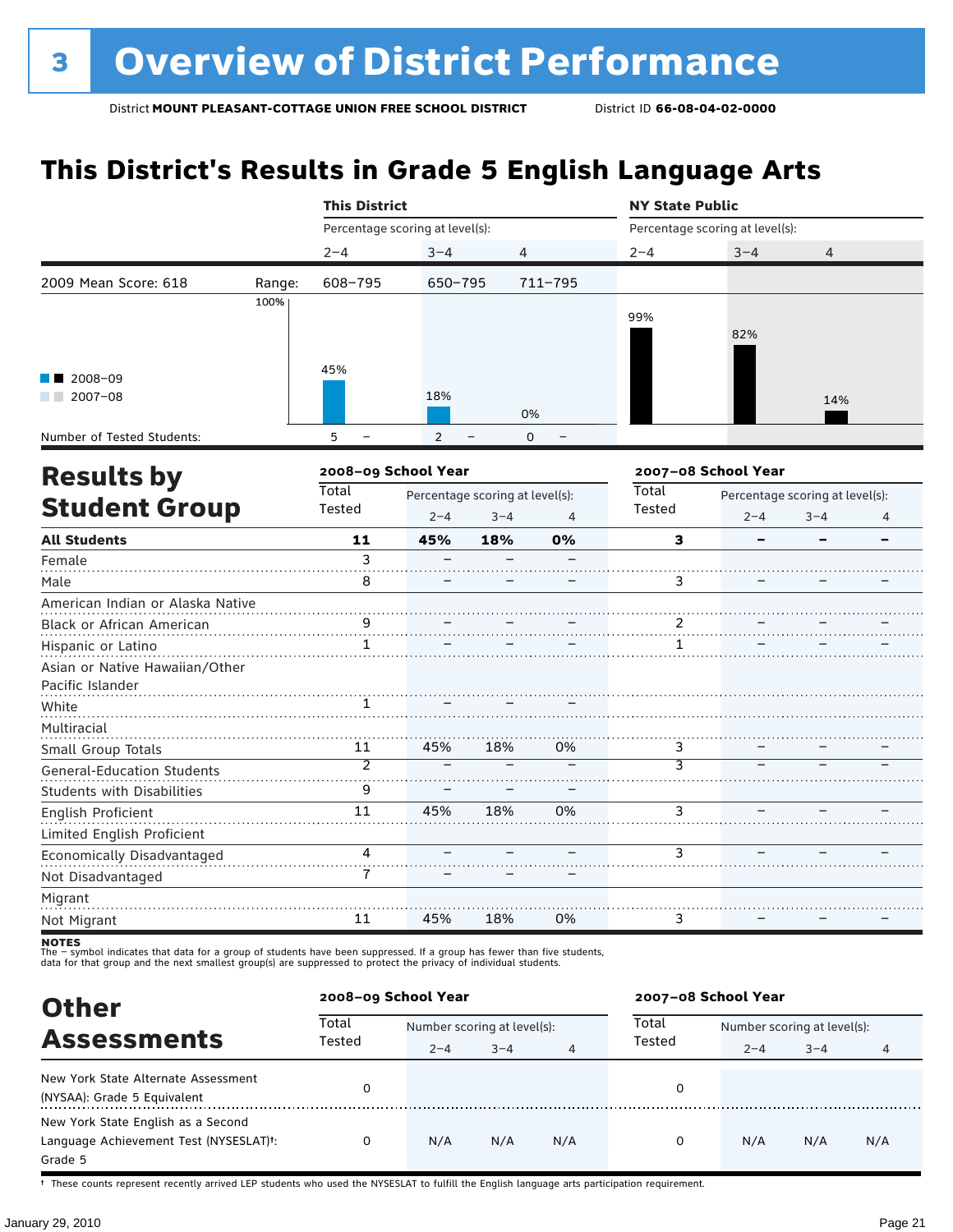## **This District's Results in Grade 5 Mathematics**

|                                   |        | <b>This District</b> |                                                                                                                                                                                                                                                                                                                                                                                                                                                                                                                                                                                                                                                  |     |    | <b>NY State Public</b> |     |                |                |  |  |
|-----------------------------------|--------|----------------------|--------------------------------------------------------------------------------------------------------------------------------------------------------------------------------------------------------------------------------------------------------------------------------------------------------------------------------------------------------------------------------------------------------------------------------------------------------------------------------------------------------------------------------------------------------------------------------------------------------------------------------------------------|-----|----|------------------------|-----|----------------|----------------|--|--|
|                                   |        |                      | Percentage scoring at level(s):<br>Percentage scoring at level(s):<br>$3 - 4$<br>$3 - 4$<br>4<br>$2 - 4$<br>699-780<br>650-780<br>98% 96%<br>88% 83%<br>50%<br>40%<br>20% 20%<br>0%<br>0%<br>$\overline{2}$<br>$\mathbf{1}$<br>$\mathbf 0$<br>0<br>2<br>2008-09 School Year<br>2007-08 School Year<br>Total<br>Percentage scoring at level(s):<br>Percentage scoring at level(s):<br>Tested<br>$2 - 4$<br>$3 - 4$<br>$2 - 4$<br>$\overline{4}$<br>10<br>50%<br>20%<br>0%<br>5<br>40%<br>3<br>$\mathbf{1}$<br>7<br>4<br>8<br>3<br>2<br>$\mathbf{1}$<br>50%<br>40%<br>10<br>20%<br>0%<br>5<br>$\overline{2}$<br>$\overline{\mathcal{A}}$<br>8<br>1 |     |    |                        |     |                |                |  |  |
|                                   |        | $2 - 4$              |                                                                                                                                                                                                                                                                                                                                                                                                                                                                                                                                                                                                                                                  |     |    |                        |     | $\overline{4}$ |                |  |  |
| 2009 Mean Score: 610              | Range: | 619-780              |                                                                                                                                                                                                                                                                                                                                                                                                                                                                                                                                                                                                                                                  |     |    |                        |     |                |                |  |  |
| 2008 Mean Score: 568              | 100%   |                      |                                                                                                                                                                                                                                                                                                                                                                                                                                                                                                                                                                                                                                                  |     |    |                        |     |                |                |  |  |
| 2008-09<br>$2007 - 08$            |        |                      |                                                                                                                                                                                                                                                                                                                                                                                                                                                                                                                                                                                                                                                  |     |    |                        |     |                | 36% 27%        |  |  |
| Number of Tested Students:        |        | 5                    |                                                                                                                                                                                                                                                                                                                                                                                                                                                                                                                                                                                                                                                  |     |    |                        |     |                |                |  |  |
| <b>Results by</b>                 |        |                      |                                                                                                                                                                                                                                                                                                                                                                                                                                                                                                                                                                                                                                                  |     |    |                        |     |                |                |  |  |
|                                   |        | Total                |                                                                                                                                                                                                                                                                                                                                                                                                                                                                                                                                                                                                                                                  |     |    |                        |     |                |                |  |  |
| <b>Student Group</b>              |        | Tested               |                                                                                                                                                                                                                                                                                                                                                                                                                                                                                                                                                                                                                                                  |     |    |                        |     | $3 - 4$        | $\overline{4}$ |  |  |
| <b>All Students</b>               |        |                      |                                                                                                                                                                                                                                                                                                                                                                                                                                                                                                                                                                                                                                                  |     |    |                        |     | 20%            | 0%             |  |  |
| Female                            |        |                      |                                                                                                                                                                                                                                                                                                                                                                                                                                                                                                                                                                                                                                                  |     |    |                        |     |                |                |  |  |
| Male                              |        |                      |                                                                                                                                                                                                                                                                                                                                                                                                                                                                                                                                                                                                                                                  |     |    |                        |     |                |                |  |  |
| American Indian or Alaska Native  |        |                      |                                                                                                                                                                                                                                                                                                                                                                                                                                                                                                                                                                                                                                                  |     |    |                        |     |                |                |  |  |
| Black or African American         |        |                      |                                                                                                                                                                                                                                                                                                                                                                                                                                                                                                                                                                                                                                                  |     |    |                        |     |                |                |  |  |
| Hispanic or Latino                |        |                      |                                                                                                                                                                                                                                                                                                                                                                                                                                                                                                                                                                                                                                                  |     |    |                        |     |                |                |  |  |
| Asian or Native Hawaiian/Other    |        |                      |                                                                                                                                                                                                                                                                                                                                                                                                                                                                                                                                                                                                                                                  |     |    |                        |     |                |                |  |  |
| Pacific Islander                  |        |                      |                                                                                                                                                                                                                                                                                                                                                                                                                                                                                                                                                                                                                                                  |     |    |                        |     |                |                |  |  |
| White                             |        |                      |                                                                                                                                                                                                                                                                                                                                                                                                                                                                                                                                                                                                                                                  |     |    |                        |     |                |                |  |  |
| Multiracial                       |        |                      |                                                                                                                                                                                                                                                                                                                                                                                                                                                                                                                                                                                                                                                  |     |    |                        |     |                |                |  |  |
| Small Group Totals                |        |                      |                                                                                                                                                                                                                                                                                                                                                                                                                                                                                                                                                                                                                                                  |     |    |                        |     | 20%            | 0%             |  |  |
| <b>General-Education Students</b> |        |                      |                                                                                                                                                                                                                                                                                                                                                                                                                                                                                                                                                                                                                                                  |     |    |                        |     |                |                |  |  |
| <b>Students with Disabilities</b> |        |                      |                                                                                                                                                                                                                                                                                                                                                                                                                                                                                                                                                                                                                                                  |     |    |                        |     |                |                |  |  |
| <b>English Proficient</b>         |        | 10                   | 50%                                                                                                                                                                                                                                                                                                                                                                                                                                                                                                                                                                                                                                              | 20% | 0% | 5                      | 40% | 20%            | 0%             |  |  |
| Limited English Proficient        |        |                      |                                                                                                                                                                                                                                                                                                                                                                                                                                                                                                                                                                                                                                                  |     |    |                        |     |                |                |  |  |
| Economically Disadvantaged        |        | 3                    |                                                                                                                                                                                                                                                                                                                                                                                                                                                                                                                                                                                                                                                  |     |    | 5                      | 40% | 20%            | 0%             |  |  |
| Not Disadvantaged                 |        | 7                    |                                                                                                                                                                                                                                                                                                                                                                                                                                                                                                                                                                                                                                                  |     |    |                        |     |                |                |  |  |
| Migrant                           |        |                      |                                                                                                                                                                                                                                                                                                                                                                                                                                                                                                                                                                                                                                                  |     |    |                        |     |                |                |  |  |
| Not Migrant                       |        | 10                   | 50%                                                                                                                                                                                                                                                                                                                                                                                                                                                                                                                                                                                                                                              | 20% | 0% | 5                      | 40% | 20%            | 0%             |  |  |

| <b>Other</b>                                                       | 2008-09 School Year |         |                             |   | 2007-08 School Year |                             |         |   |  |
|--------------------------------------------------------------------|---------------------|---------|-----------------------------|---|---------------------|-----------------------------|---------|---|--|
| <b>Assessments</b>                                                 | Total<br>Tested     |         | Number scoring at level(s): |   |                     | Number scoring at level(s): |         |   |  |
|                                                                    |                     | $2 - 4$ | $3 - 4$                     | 4 | Tested              | $2 - 4$                     | $3 - 4$ | 4 |  |
| New York State Alternate Assessment<br>(NYSAA): Grade 5 Equivalent |                     |         |                             |   | 0                   |                             |         |   |  |
|                                                                    |                     |         |                             |   |                     |                             |         |   |  |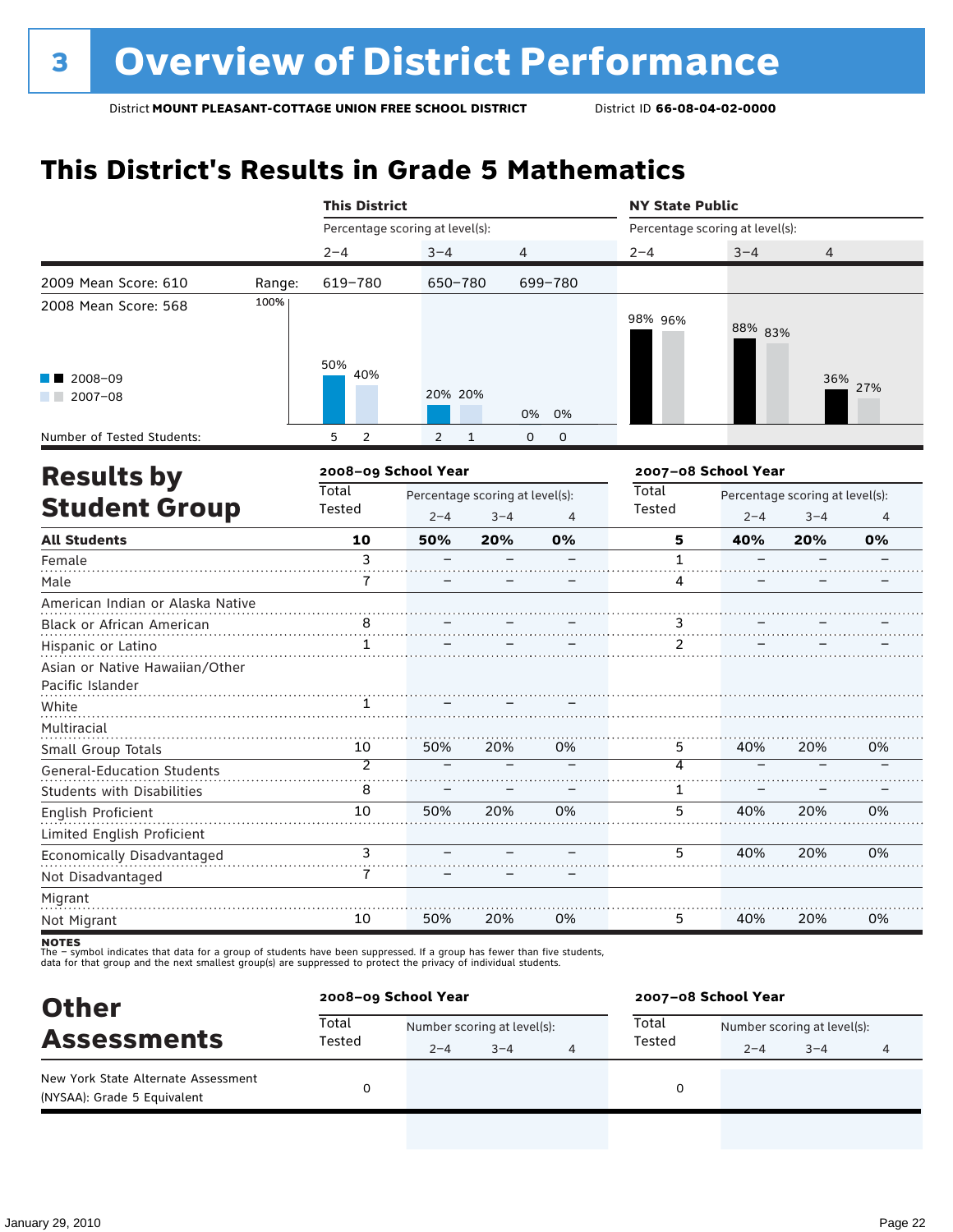## **This District's Results in Grade 6 English Language Arts**

|                                   |        | <b>This District</b>            |                |                                 |                | <b>NY State Public</b>          |                     |                                 |                |  |
|-----------------------------------|--------|---------------------------------|----------------|---------------------------------|----------------|---------------------------------|---------------------|---------------------------------|----------------|--|
|                                   |        | Percentage scoring at level(s): |                |                                 |                | Percentage scoring at level(s): |                     |                                 |                |  |
|                                   |        | $2 - 4$                         | $3 - 4$        | 4                               |                | $2 - 4$                         | $3 - 4$             | 4                               |                |  |
| 2009 Mean Score: 605              | Range: | 598-785                         | $650 - 785$    |                                 | 696-785*       |                                 |                     |                                 |                |  |
| 2008 Mean Score: 591              | 100%   | 75%<br>62%                      |                |                                 |                | 100% 98%                        | 81%<br>67%          |                                 |                |  |
| 2008-09<br>$12007 - 08$           |        |                                 | 25%            | 5%                              | 0%<br>0%       |                                 |                     | 9%                              | 5%             |  |
| Number of Tested Students:        |        | 6<br>13                         | $\overline{2}$ | $\mathbf{1}$                    | 0<br>0         |                                 |                     |                                 |                |  |
| <b>Results by</b>                 |        |                                 |                | 2008-09 School Year             |                |                                 | 2007-08 School Year |                                 |                |  |
|                                   |        | <b>Total</b>                    |                | Percentage scoring at level(s): |                |                                 |                     | Percentage scoring at level(s): |                |  |
| <b>Student Group</b>              |        | Tested                          | $2 - 4$        | $3 - 4$                         | $\overline{4}$ | Tested                          | $2 - 4$             | $3 - 4$                         | $\overline{4}$ |  |
| <b>All Students</b>               |        | 8                               | 75%            | 25%                             | 0%             | 21                              | 62%                 | 5%                              | 0%             |  |
| Female                            |        | $\mathbf{1}$                    |                |                                 |                | 5                               | 80%                 | 0%                              | 0%             |  |
| Male                              |        | 7                               |                |                                 |                | 16                              | 56%                 | 6%                              | 0%             |  |
| American Indian or Alaska Native  |        |                                 |                |                                 |                |                                 |                     |                                 |                |  |
| Black or African American         |        | 4                               |                |                                 |                | 11                              | 64%                 | 0%                              | 0%             |  |
| Hispanic or Latino                |        | 4                               |                |                                 |                | 7                               |                     |                                 |                |  |
| Asian or Native Hawaiian/Other    |        |                                 |                |                                 |                |                                 |                     |                                 |                |  |
| Pacific Islander                  |        |                                 |                |                                 |                |                                 |                     |                                 |                |  |
| White                             |        |                                 |                |                                 |                | 3                               |                     |                                 |                |  |
| Multiracial                       |        |                                 |                |                                 |                |                                 |                     |                                 |                |  |
| Small Group Totals                |        | 8                               | 75%            | 25%                             | 0%             | 10<br>$\overline{2}$            | 60%                 | 10%                             | 0%             |  |
| <b>General-Education Students</b> |        |                                 |                |                                 |                |                                 |                     |                                 |                |  |
| <b>Students with Disabilities</b> |        | 8                               | 75%            | 25%                             | 0%             | 19                              |                     |                                 |                |  |
| <b>English Proficient</b>         |        | 8                               | 75%            | 25%                             | 0%             | 21                              | 62%                 | 5%                              | 0%             |  |
| Limited English Proficient        |        |                                 |                |                                 |                |                                 |                     |                                 |                |  |
| Economically Disadvantaged        |        | $\mathbf{1}$                    |                |                                 |                | 20                              |                     |                                 |                |  |
| Not Disadvantaged                 |        | $\overline{7}$                  |                |                                 |                | $\mathbf{1}$                    |                     |                                 |                |  |
| Migrant                           |        |                                 |                |                                 |                |                                 |                     |                                 |                |  |
| Not Migrant                       |        | 8                               | 75%            | 25%                             | 0%             | 21                              | 62%                 | 5%                              | 0%             |  |

**NOTES**<br>The – symbol indicates that data for a group of students have been suppressed. If a group has fewer than five students,<br>data for that group and the next smallest group(s) are suppressed to protect the privacy of in

\* Level 4 range is for 2008–09 only. The 2007–08 range is 705–785.

| <b>Other</b>                                                                                         |                 | 2008-09 School Year         |         |     | 2007-08 School Year |                             |         |     |
|------------------------------------------------------------------------------------------------------|-----------------|-----------------------------|---------|-----|---------------------|-----------------------------|---------|-----|
| <b>Assessments</b>                                                                                   | Total<br>Tested | Number scoring at level(s): |         |     | Total               | Number scoring at level(s): |         |     |
|                                                                                                      |                 | $2 - 4$                     | $3 - 4$ | 4   | Tested              | $2 - 4$                     | $3 - 4$ | 4   |
| New York State Alternate Assessment<br>(NYSAA): Grade 6 Equivalent                                   |                 |                             |         |     | 0                   |                             |         |     |
| New York State English as a Second<br>Language Achievement Test (NYSESLAT) <sup>+</sup> :<br>Grade 6 | 0               | N/A                         | N/A     | N/A | 0                   | N/A                         | N/A     | N/A |

† These counts represent recently arrived LEP students who used the NYSESLAT to fulfill the English language arts participation requirement.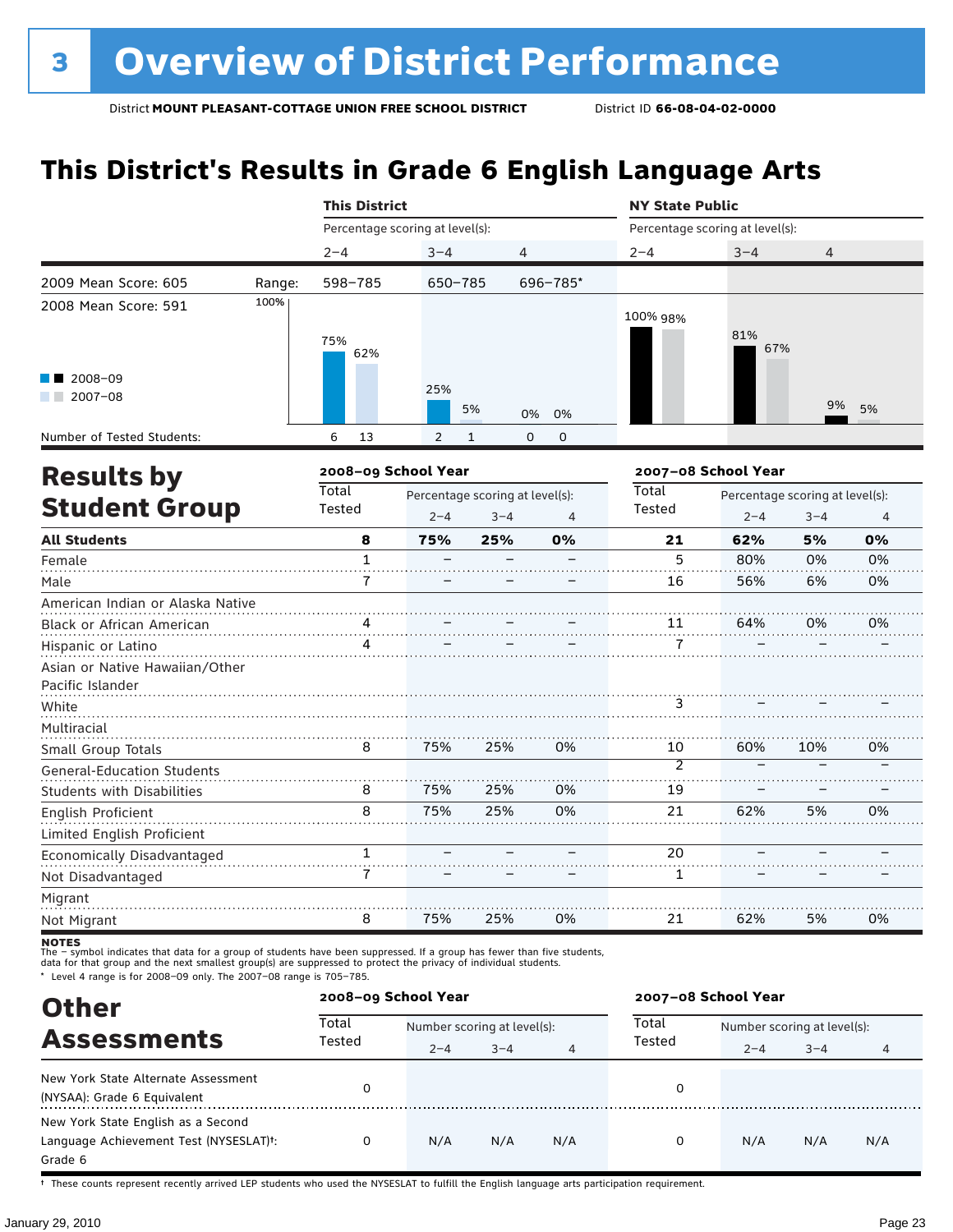## **This District's Results in Grade 6 Mathematics**

|                                   |        | <b>This District</b>            |                     |                                 |                            | <b>NY State Public</b>          |                                 |         |                |  |  |
|-----------------------------------|--------|---------------------------------|---------------------|---------------------------------|----------------------------|---------------------------------|---------------------------------|---------|----------------|--|--|
|                                   |        | Percentage scoring at level(s): |                     |                                 |                            | Percentage scoring at level(s): |                                 |         |                |  |  |
|                                   |        | $2 - 4$                         | $3 - 4$             | 4                               |                            | $2 - 4$                         | $3 - 4$                         | 4       |                |  |  |
| 2009 Mean Score: 595              | Range: | 616-780                         | 650-780             |                                 | 696-780                    |                                 |                                 |         |                |  |  |
| 2008 Mean Score: 593              | 100%   |                                 |                     |                                 |                            | 96% 94%                         | 83% 79%                         |         |                |  |  |
| 2008-09<br>$2007 - 08$            |        | 50%<br>29%                      | 20%                 | 0%                              | 0%<br>0%                   |                                 |                                 |         | 28% 26%        |  |  |
| Number of Tested Students:        |        | 5<br>6                          | 2                   | $\Omega$                        | $\mathbf 0$<br>$\mathbf 0$ |                                 |                                 |         |                |  |  |
| <b>Results by</b>                 |        |                                 | 2008-09 School Year |                                 |                            |                                 | 2007-08 School Year             |         |                |  |  |
|                                   |        | <b>Total</b>                    |                     | Percentage scoring at level(s): |                            | Total                           | Percentage scoring at level(s): |         |                |  |  |
| <b>Student Group</b>              |        | Tested                          | $2 - 4$             | $3 - 4$                         | $\overline{4}$             | Tested                          | $2 - 4$                         | $3 - 4$ | $\overline{4}$ |  |  |
| <b>All Students</b>               |        | 10                              | 50%                 | 20%                             | 0%                         | 21                              | 29%                             | 0%      | 0%             |  |  |
| Female                            |        | $\mathfrak{p}$                  |                     |                                 |                            | 6                               | 17%                             | 0%      | 0%             |  |  |
| Male                              |        | 8                               |                     |                                 |                            | 15                              | 33%                             | 0%      | 0%             |  |  |
| American Indian or Alaska Native  |        |                                 |                     |                                 |                            |                                 |                                 |         |                |  |  |
| Black or African American         |        | 6                               |                     |                                 |                            | 10                              | 10%                             | 0%      | 0%             |  |  |
| Hispanic or Latino                |        | Δ                               |                     |                                 |                            | 8                               |                                 |         |                |  |  |
| Asian or Native Hawaiian/Other    |        |                                 |                     |                                 |                            |                                 |                                 |         |                |  |  |
| Pacific Islander                  |        |                                 |                     |                                 |                            |                                 |                                 |         |                |  |  |
| White                             |        |                                 |                     |                                 |                            | 3                               |                                 |         |                |  |  |
| Multiracial                       |        |                                 |                     |                                 |                            |                                 |                                 |         |                |  |  |
| Small Group Totals                |        | 10                              | 50%                 | 20%                             | 0%                         | 11                              | 45%                             | 0%      | 0%             |  |  |
| <b>General-Education Students</b> |        |                                 |                     |                                 |                            | $\overline{2}$                  |                                 |         |                |  |  |
| <b>Students with Disabilities</b> |        | 10                              | 50%                 | 20%                             | 0%                         | 19                              |                                 |         |                |  |  |
| <b>English Proficient</b>         |        | 10                              | 50%                 | 20%                             | 0%                         | 21                              | 29%                             | 0%      | 0%             |  |  |
| Limited English Proficient        |        |                                 |                     |                                 |                            |                                 |                                 |         |                |  |  |
| Economically Disadvantaged        |        | $\overline{2}$                  |                     |                                 |                            | 21                              | 29%                             | 0%      | 0%             |  |  |
| Not Disadvantaged                 |        | 8                               |                     |                                 |                            |                                 |                                 |         |                |  |  |
| Migrant                           |        |                                 |                     |                                 |                            |                                 |                                 |         |                |  |  |
| Not Migrant                       |        | 10                              | 50%                 | 20%                             | 0%                         | 21                              | 29%                             | 0%      | 0%             |  |  |

| <b>Other</b>                                                       |                 | 2008-09 School Year         |         |   | 2007-08 School Year |                             |         |   |  |
|--------------------------------------------------------------------|-----------------|-----------------------------|---------|---|---------------------|-----------------------------|---------|---|--|
| <b>Assessments</b>                                                 | Total<br>Tested | Number scoring at level(s): |         |   | Total               | Number scoring at level(s): |         |   |  |
|                                                                    |                 | $2 - 4$                     | $3 - 4$ | 4 | Tested              | $2 - 4$                     | $3 - 4$ | 4 |  |
| New York State Alternate Assessment<br>(NYSAA): Grade 6 Equivalent |                 |                             |         |   |                     |                             |         |   |  |
|                                                                    |                 |                             |         |   |                     |                             |         |   |  |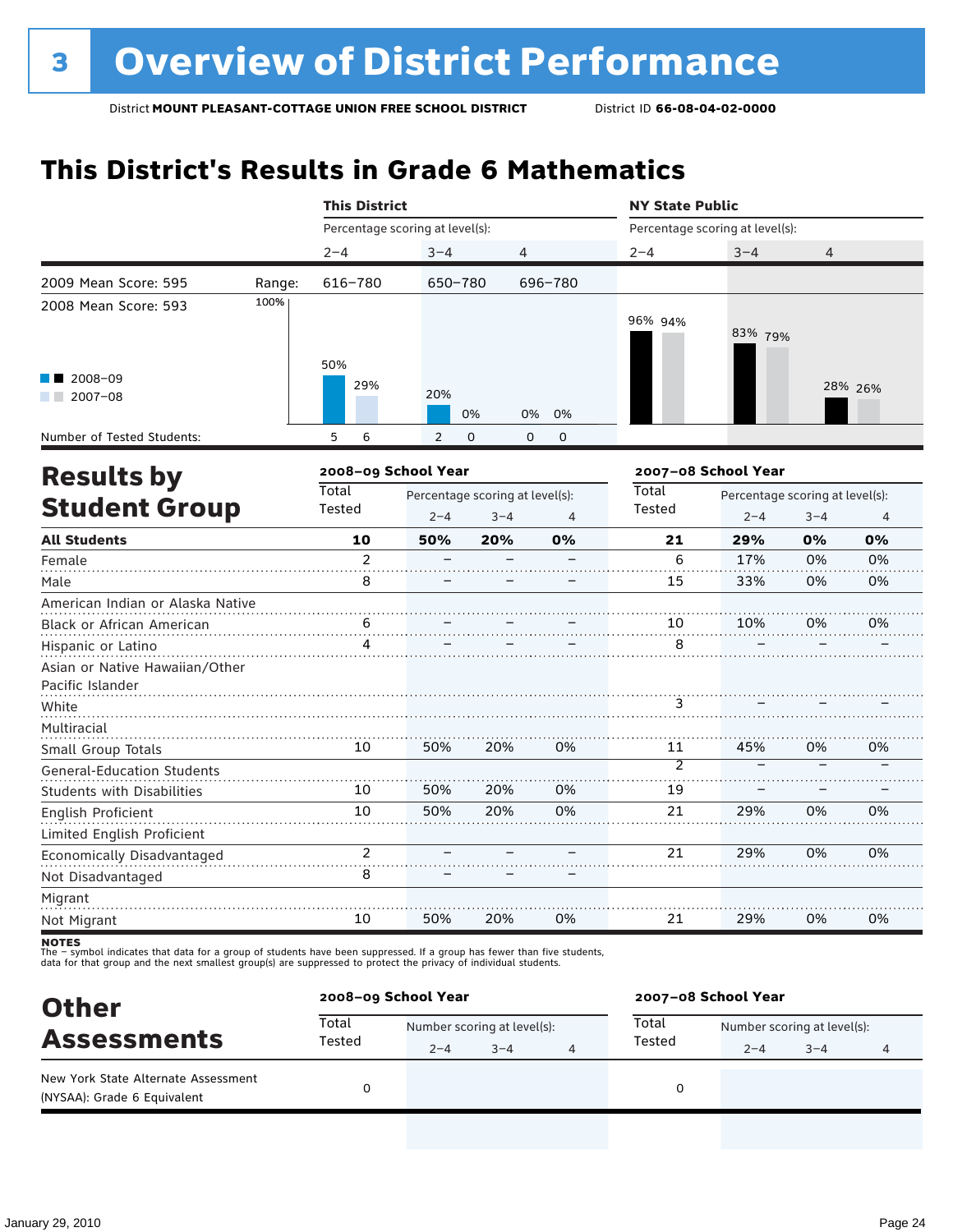## **This District's Results in Grade 7 English Language Arts**

|                                                    |        | <b>This District</b>            |         |                                 |                  | <b>NY State Public</b>          |                                 |                |    |  |
|----------------------------------------------------|--------|---------------------------------|---------|---------------------------------|------------------|---------------------------------|---------------------------------|----------------|----|--|
|                                                    |        | Percentage scoring at level(s): |         |                                 |                  | Percentage scoring at level(s): |                                 |                |    |  |
|                                                    |        | $2 - 4$                         | $3 - 4$ | $\overline{4}$                  |                  | $2 - 4$                         | $3 - 4$                         | $\overline{4}$ |    |  |
| 2009 Mean Score: 631                               | Range: | 600-790                         | 650-790 |                                 | 705-790*         |                                 |                                 |                |    |  |
| 2008 Mean Score: 595                               | 100%   | 93%<br>65%                      |         |                                 |                  | 100% 98%                        | 80%<br>70%                      |                |    |  |
| $\blacksquare$ 2008-09<br>$2007 - 08$              |        |                                 | 28%     | 5%                              | 0%<br>0%         |                                 |                                 | 7%             | 3% |  |
| Number of Tested Students:                         |        | 27<br>13                        | 8       | $\mathbf{1}$                    | 0<br>$\mathbf 0$ |                                 |                                 |                |    |  |
| <b>Results by</b>                                  |        | 2008-09 School Year             |         |                                 |                  |                                 | 2007-08 School Year             |                |    |  |
|                                                    |        | Total                           |         | Percentage scoring at level(s): |                  | Total                           | Percentage scoring at level(s): |                |    |  |
| <b>Student Group</b>                               |        | Tested                          | $2 - 4$ | $3 - 4$                         | $\overline{4}$   | Tested                          | $2 - 4$                         | $3 - 4$        | 4  |  |
| <b>All Students</b>                                |        | 29                              | 93%     | 28%                             | 0%               | 20                              | 65%                             | 5%             | 0% |  |
| Female                                             |        | 8                               | 100%    | 25%                             | 0%               | 5                               | 80%                             | 0%             | 0% |  |
| Male                                               |        | 21                              | 90%     | 29%                             | 0%               | 15                              | 60%                             | 7%             | 0% |  |
| American Indian or Alaska Native                   |        |                                 |         |                                 |                  |                                 |                                 |                |    |  |
| <b>Black or African American</b>                   |        | 17                              | 94%     | 18%                             | 0%               | 16                              |                                 |                |    |  |
| Hispanic or Latino                                 |        | 6                               | 83%     | 17%                             | 0%               | 4                               |                                 |                |    |  |
| Asian or Native Hawaiian/Other<br>Pacific Islander |        | $\mathbf{1}$                    |         |                                 |                  |                                 |                                 |                |    |  |
| White                                              |        | 5                               |         |                                 |                  |                                 |                                 |                |    |  |
| Multiracial                                        |        |                                 |         |                                 |                  |                                 |                                 |                |    |  |
| Small Group Totals                                 |        | 6                               | 100%    | 67%                             | 0%               | 20                              | 65%                             | 5%             | 0% |  |
| <b>General-Education Students</b>                  |        | $\overline{5}$                  | 100%    | 40%                             | 0%               | $\overline{4}$                  |                                 |                |    |  |
| <b>Students with Disabilities</b>                  |        | 24                              | 92%     | 25%                             | 0%               | 16                              |                                 |                |    |  |
| English Proficient<br>Limited English Proficient   |        | 29                              | 93%     | 28%                             | 0%               | 20                              | 65%                             | 5%             | 0% |  |
| Economically Disadvantaged                         |        | 10                              | 100%    | 30%                             | 0%               | 20                              | 65%                             | 5%             | 0% |  |
| Not Disadvantaged                                  |        | 19                              | 89%     | 26%                             | 0%               |                                 |                                 |                |    |  |
| Migrant                                            |        |                                 |         |                                 |                  |                                 |                                 |                |    |  |
| Not Migrant                                        |        | 29                              | 93%     | 28%                             | 0%               | 20                              | 65%                             | 5%             | 0% |  |

**NOTES**<br>The – symbol indicates that data for a group of students have been suppressed. If a group has fewer than five students,<br>data for that group and the next smallest group(s) are suppressed to protect the privacy of in

\* Level 4 range is for 2008–09 only. The 2007–08 range is 712–790.

| <b>Other</b>                                                                                         |                 | 2008-09 School Year         |         |     | 2007-08 School Year |                             |         |     |  |
|------------------------------------------------------------------------------------------------------|-----------------|-----------------------------|---------|-----|---------------------|-----------------------------|---------|-----|--|
| <b>Assessments</b>                                                                                   | Total<br>Tested | Number scoring at level(s): |         |     | Total<br>Tested     | Number scoring at level(s): |         |     |  |
|                                                                                                      |                 | $2 - 4$                     | $3 - 4$ | 4   |                     | $2 - 4$                     | $3 - 4$ | 4   |  |
| New York State Alternate Assessment<br>(NYSAA): Grade 7 Equivalent                                   | 0               |                             |         |     | 0                   |                             |         |     |  |
| New York State English as a Second<br>Language Achievement Test (NYSESLAT) <sup>+</sup> :<br>Grade 7 | 0               | N/A                         | N/A     | N/A | 0                   | N/A                         | N/A     | N/A |  |

† These counts represent recently arrived LEP students who used the NYSESLAT to fulfill the English language arts participation requirement.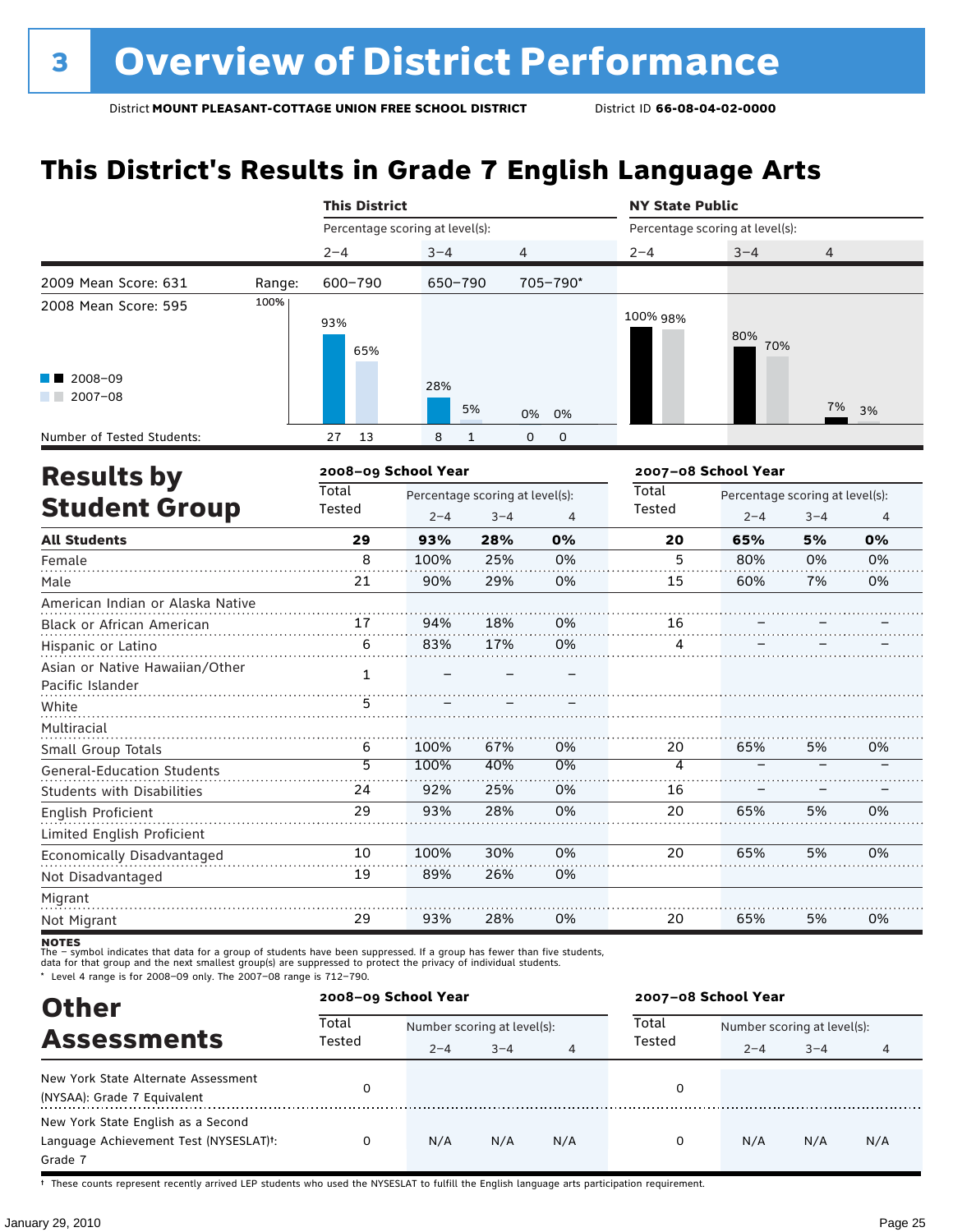## **This District's Results in Grade 7 Mathematics**

|        |                                                                                            |                     |                      |                                                  | <b>NY State Public</b>                                     |         |         |                                                                                                      |  |
|--------|--------------------------------------------------------------------------------------------|---------------------|----------------------|--------------------------------------------------|------------------------------------------------------------|---------|---------|------------------------------------------------------------------------------------------------------|--|
|        |                                                                                            |                     |                      |                                                  |                                                            |         |         |                                                                                                      |  |
|        | $2 - 4$                                                                                    | $3 - 4$             |                      |                                                  | $2 - 4$                                                    | $3 - 4$ | 4       |                                                                                                      |  |
| Range: | 611-800                                                                                    |                     |                      |                                                  |                                                            |         |         |                                                                                                      |  |
| 100%   | 81%                                                                                        |                     |                      |                                                  | 99% 96%                                                    |         |         |                                                                                                      |  |
|        | 33%                                                                                        | 19%                 |                      | 0%                                               |                                                            |         |         | 30% 28%                                                                                              |  |
|        | 22<br>8                                                                                    | 5                   | 1                    | 0                                                |                                                            |         |         |                                                                                                      |  |
|        |                                                                                            | 2008-09 School Year |                      |                                                  |                                                            |         |         |                                                                                                      |  |
|        | Total                                                                                      |                     |                      |                                                  | Total                                                      |         |         |                                                                                                      |  |
|        | Tested                                                                                     | $2 - 4$             | $3 - 4$              | 4                                                | Tested                                                     | $2 - 4$ | $3 - 4$ | $\overline{4}$                                                                                       |  |
|        | 27                                                                                         | 81%                 | 19%                  | 0%                                               | 24                                                         | 33%     | 4%      | 0%                                                                                                   |  |
|        | 8                                                                                          | 88%                 | 13%                  | 0%                                               | 6                                                          | 33%     | 0%      | 0%                                                                                                   |  |
|        | 19                                                                                         | 79%                 | 21%                  | 0%                                               | 18                                                         | 33%     | 6%      | 0%                                                                                                   |  |
|        |                                                                                            |                     |                      |                                                  |                                                            |         |         |                                                                                                      |  |
|        | 16                                                                                         | 75%                 | 6%                   | 0%                                               | 17                                                         | 41%     | 0%      | 0%                                                                                                   |  |
|        | 6                                                                                          | 83%                 | 17%                  | 0%                                               | 7                                                          | 14%     | 14%     | 0%                                                                                                   |  |
|        | 1                                                                                          |                     |                      |                                                  |                                                            |         |         |                                                                                                      |  |
|        | Δ                                                                                          |                     |                      |                                                  |                                                            |         |         |                                                                                                      |  |
|        |                                                                                            |                     |                      |                                                  |                                                            |         |         |                                                                                                      |  |
|        | 5                                                                                          | 100%                | 60%                  | 0%                                               |                                                            |         |         |                                                                                                      |  |
|        | $\overline{\bf 4}$                                                                         |                     |                      |                                                  | 5                                                          | 20%     | $0\%$   | $0\%$                                                                                                |  |
|        | 23                                                                                         |                     |                      |                                                  | 19                                                         | 37%     | 5%      | 0%                                                                                                   |  |
|        | 27                                                                                         | 81%                 | 19%                  | 0%                                               | 24                                                         | 33%     | 4%      | 0%                                                                                                   |  |
|        |                                                                                            |                     |                      |                                                  |                                                            |         |         |                                                                                                      |  |
|        | 10                                                                                         | 90%                 | 10%                  | 0%                                               | 24                                                         | 33%     | 4%      | 0%                                                                                                   |  |
|        | 17                                                                                         | 76%                 | 24%                  | 0%                                               |                                                            |         |         |                                                                                                      |  |
|        |                                                                                            |                     |                      |                                                  |                                                            |         |         |                                                                                                      |  |
|        | 27                                                                                         | 81%                 | 19%                  | 0%                                               | 24                                                         | 33%     | 4%      | 0%                                                                                                   |  |
|        | <b>Student Group</b><br>American Indian or Alaska Native<br>Asian or Native Hawaiian/Other |                     | <b>This District</b> | Percentage scoring at level(s):<br>650-800<br>4% | 4<br>693-800<br>0%<br>0<br>Percentage scoring at level(s): |         |         | Percentage scoring at level(s):<br>87% 79%<br>2007-08 School Year<br>Percentage scoring at level(s): |  |

| <b>Other</b>                                                       | 2008-09 School Year |                             |         |   | 2007-08 School Year |                             |         |  |  |
|--------------------------------------------------------------------|---------------------|-----------------------------|---------|---|---------------------|-----------------------------|---------|--|--|
| <b>Assessments</b>                                                 | Total<br>Tested     | Number scoring at level(s): |         |   | Total               | Number scoring at level(s): |         |  |  |
|                                                                    |                     | $2 - 4$                     | $3 - 4$ | 4 | Tested              | $2 - 4$                     | $3 - 4$ |  |  |
| New York State Alternate Assessment<br>(NYSAA): Grade 7 Equivalent |                     |                             |         |   |                     |                             |         |  |  |
|                                                                    |                     |                             |         |   |                     |                             |         |  |  |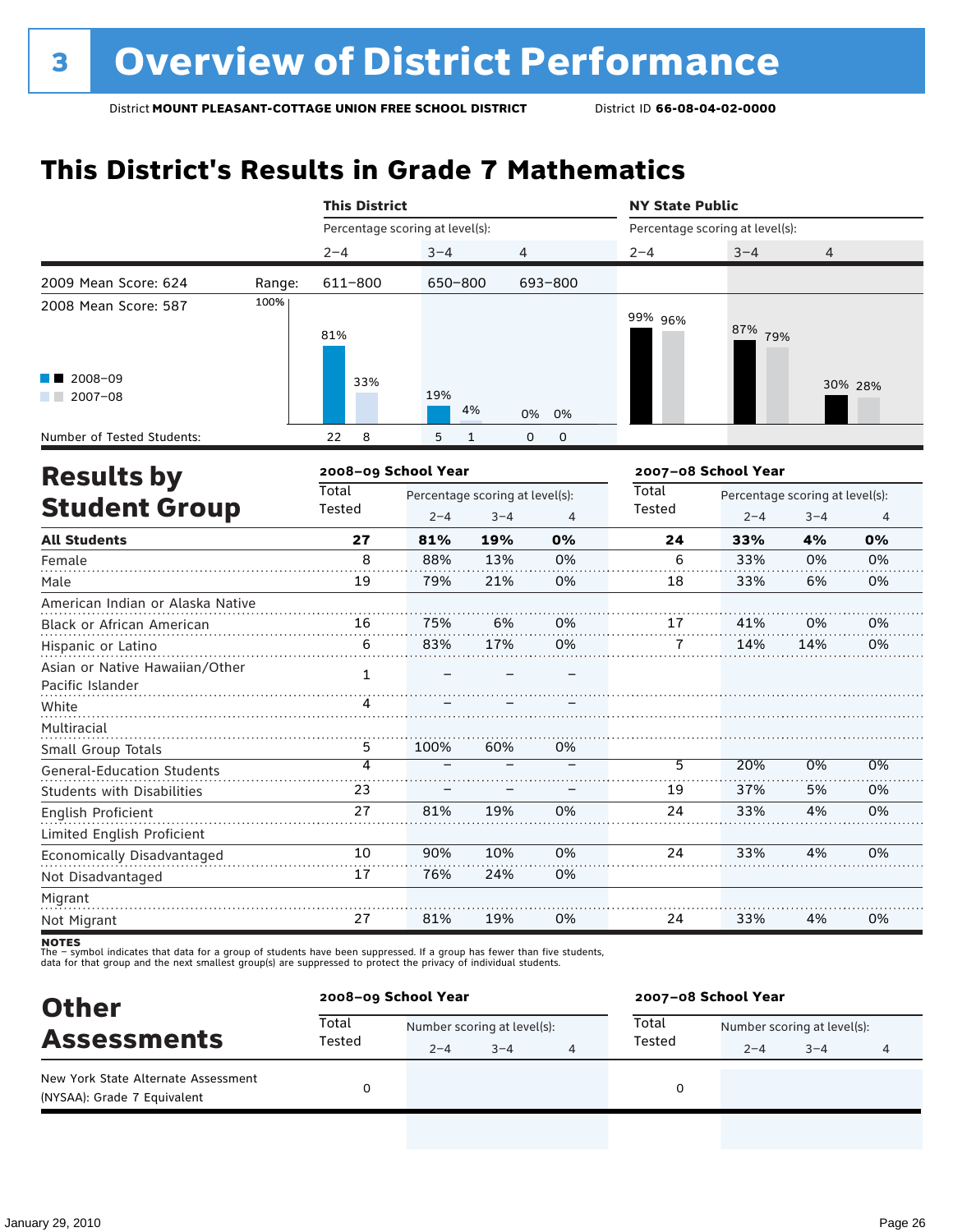## **This District's Results in Grade 8 English Language Arts**

|                                                    |        | <b>This District</b>            |                                            |                |                  | <b>NY State Public</b>          |                                            |         |    |
|----------------------------------------------------|--------|---------------------------------|--------------------------------------------|----------------|------------------|---------------------------------|--------------------------------------------|---------|----|
|                                                    |        | Percentage scoring at level(s): |                                            |                |                  | Percentage scoring at level(s): |                                            |         |    |
|                                                    |        | $2 - 4$                         | $3 - 4$                                    | $\overline{4}$ |                  | $2 - 4$                         | $3 - 4$                                    | 4       |    |
| 2009 Mean Score: 604                               | Range: | 602-790                         | 650-790                                    |                | 715-790          |                                 |                                            |         |    |
| 2008 Mean Score: 595                               | 100%   | 70%                             |                                            |                |                  | 98% 95%                         | 69%<br>56%                                 |         |    |
| 2008-09<br>$2007 - 08$                             |        | 44%                             | 5%                                         | 0%             | 0%<br>0%         |                                 |                                            | 5%      | 6% |
| Number of Tested Students:                         |        | 26<br>12                        | $\overline{2}$                             | 0              | $\mathbf 0$<br>0 |                                 |                                            |         |    |
|                                                    |        | 2008-09 School Year             |                                            |                |                  |                                 | 2007-08 School Year                        |         |    |
| <b>Results by</b><br><b>Student Group</b>          |        | Total<br>Tested                 | Percentage scoring at level(s):<br>$2 - 4$ | $3 - 4$        | 4                | Total<br>Tested                 | Percentage scoring at level(s):<br>$2 - 4$ | $3 - 4$ | 4  |
| <b>All Students</b>                                |        | 37                              | 70%                                        | 5%             | 0%               | 27                              | 44%                                        | 0%      | 0% |
| Female                                             |        | 18                              | 78%                                        | 11%            | 0%               | 14                              | 64%                                        | 0%      | 0% |
| Male                                               |        | 19                              | 63%                                        | 0%             | 0%               | 13                              | 23%                                        | 0%      | 0% |
| American Indian or Alaska Native                   |        |                                 |                                            |                |                  |                                 |                                            |         |    |
| Black or African American                          |        | 16                              |                                            |                |                  | 24                              |                                            |         |    |
| Hispanic or Latino                                 |        | 19                              | 74%                                        | 5%             | 0%               | 3                               |                                            |         |    |
| Asian or Native Hawaiian/Other<br>Pacific Islander |        |                                 |                                            |                |                  |                                 |                                            |         |    |
| White                                              |        | 2                               |                                            |                |                  |                                 |                                            |         |    |
| Multiracial<br>Small Group Totals                  |        | 18                              | 67%                                        | 6%             | 0%               | 27                              | 44%                                        | 0%      | 0% |
| <b>General-Education Students</b>                  |        | $\overline{5}$                  | 80%                                        | 20%            | 0%               | $\overline{5}$                  | 60%                                        | 0%      | 0% |
| <b>Students with Disabilities</b>                  |        | 32                              | 69%                                        | 3%             | 0%               | 22                              | 41%                                        | 0%      | 0% |
| English Proficient                                 |        | 37                              | 70%                                        | 5%             | 0%               | 27                              | 44%                                        | 0%      | 0% |
| Limited English Proficient                         |        |                                 |                                            |                |                  |                                 |                                            |         |    |
| Economically Disadvantaged                         |        | 9                               | 78%                                        | 11%            | 0%               | 25                              |                                            |         |    |
| Not Disadvantaged                                  |        | 28                              | 68%                                        | 4%             | 0%               | $\overline{c}$                  |                                            |         |    |
| Migrant                                            |        |                                 |                                            |                |                  |                                 |                                            |         |    |
| Not Migrant                                        |        | 37                              | 70%                                        | 5%             | 0%               | 27                              | 44%                                        | 0%      | 0% |

**NOTES**<br>The – symbol indicates that data for a group of students have been suppressed. If a group has fewer than five students,<br>data for that group and the next smallest group(s) are suppressed to protect the privacy of in

| <b>Other</b>                                        | 2008-09 School Year |                             |         |     |                                      | 2007-08 School Year |         |     |  |  |
|-----------------------------------------------------|---------------------|-----------------------------|---------|-----|--------------------------------------|---------------------|---------|-----|--|--|
| <b>Assessments</b>                                  | Total               | Number scoring at level(s): |         |     | Total<br>Number scoring at level(s): |                     |         |     |  |  |
|                                                     | Tested              | $2 - 4$                     | $3 - 4$ | 4   | Tested                               | $2 - 4$             | $3 - 4$ | 4   |  |  |
| New York State Alternate Assessment                 |                     |                             |         |     | 0                                    |                     |         |     |  |  |
| (NYSAA): Grade 8 Equivalent                         |                     |                             |         |     |                                      |                     |         |     |  |  |
| New York State English as a Second                  |                     |                             |         |     |                                      |                     |         |     |  |  |
| Language Achievement Test (NYSESLAT) <sup>+</sup> : | 0                   | N/A                         | N/A     | N/A | 0                                    | N/A                 | N/A     | N/A |  |  |
| Grade 8                                             |                     |                             |         |     |                                      |                     |         |     |  |  |

† These counts represent recently arrived LEP students who used the NYSESLAT to fulfill the English language arts participation requirement.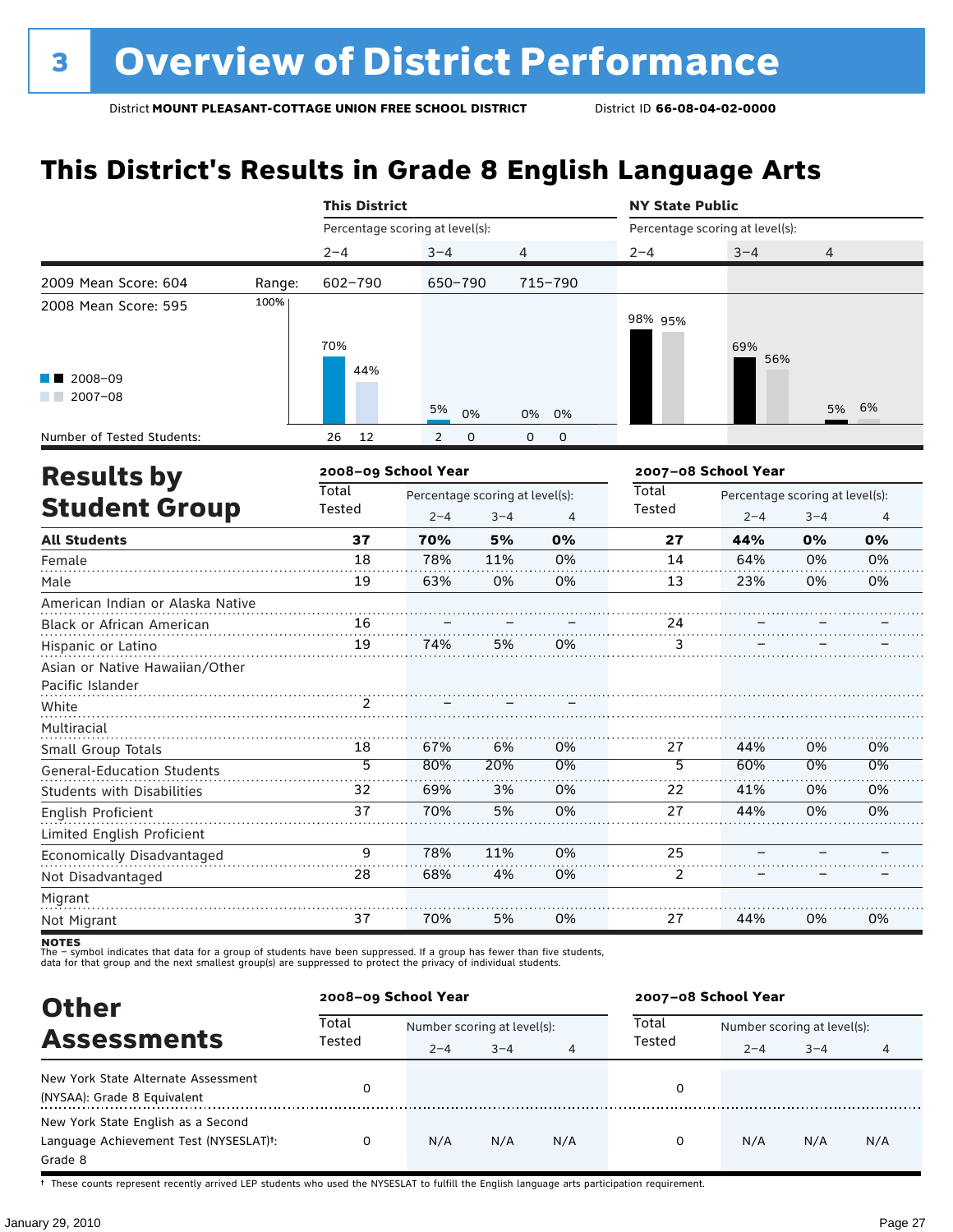## **This District's Results in Grade 8 Mathematics**

|                                                    |        |                                                                                                                                                                                                                                                                                                                                                                                                                                                                                                                                                                                                                                                                                                                                                                                                                                                                       |     |     |    | <b>NY State Public</b> |     |                |                |  |
|----------------------------------------------------|--------|-----------------------------------------------------------------------------------------------------------------------------------------------------------------------------------------------------------------------------------------------------------------------------------------------------------------------------------------------------------------------------------------------------------------------------------------------------------------------------------------------------------------------------------------------------------------------------------------------------------------------------------------------------------------------------------------------------------------------------------------------------------------------------------------------------------------------------------------------------------------------|-----|-----|----|------------------------|-----|----------------|----------------|--|
|                                                    |        | <b>This District</b><br>Percentage scoring at level(s):<br>Percentage scoring at level(s):<br>$2 - 4$<br>$3 - 4$<br>$\overline{4}$<br>$2 - 4$<br>$3 - 4$<br>$616 - 775$<br>701-775<br>650-775<br>96% 93%<br>80%<br>70%<br>44%<br>15%<br>11%<br>0%<br>0%<br>0%<br>15<br>3<br>5<br>$\mathbf 0$<br>0<br>$\mathbf 0$<br>2008-09 School Year<br>2007-08 School Year<br>Total<br>Total<br>Percentage scoring at level(s):<br>Percentage scoring at level(s):<br>Tested<br>Tested<br>$2 - 4$<br>$3 - 4$<br>$\overline{4}$<br>$2 - 4$<br>34<br>44%<br>15%<br>0%<br>28<br>11%<br>16<br>50%<br>19%<br>0%<br>15<br>20%<br>11%<br>0%<br>18<br>39%<br>0%<br>13<br>18<br>39%<br>11%<br>0%<br>25<br>14<br>3<br>50%<br>19%<br>0%<br>11%<br>16<br>28<br>5<br>60%<br>20%<br>$0\%$<br>$\overline{6}$<br>0%<br>14%<br>14%<br>29<br>41%<br>0%<br>22<br>34<br>44%<br>15%<br>0%<br>28<br>11% |     |     |    |                        |     |                |                |  |
|                                                    |        |                                                                                                                                                                                                                                                                                                                                                                                                                                                                                                                                                                                                                                                                                                                                                                                                                                                                       |     |     |    |                        |     | $\overline{4}$ |                |  |
| 2009 Mean Score: 609                               | Range: |                                                                                                                                                                                                                                                                                                                                                                                                                                                                                                                                                                                                                                                                                                                                                                                                                                                                       |     |     |    |                        |     |                |                |  |
| 2008 Mean Score: 575                               | 100%   |                                                                                                                                                                                                                                                                                                                                                                                                                                                                                                                                                                                                                                                                                                                                                                                                                                                                       |     |     |    |                        |     |                |                |  |
| 2008-09<br>$2007 - 08$                             |        |                                                                                                                                                                                                                                                                                                                                                                                                                                                                                                                                                                                                                                                                                                                                                                                                                                                                       |     |     |    |                        |     |                | 19% 17%        |  |
| Number of Tested Students:                         |        |                                                                                                                                                                                                                                                                                                                                                                                                                                                                                                                                                                                                                                                                                                                                                                                                                                                                       |     |     |    |                        |     |                |                |  |
|                                                    |        |                                                                                                                                                                                                                                                                                                                                                                                                                                                                                                                                                                                                                                                                                                                                                                                                                                                                       |     |     |    |                        |     |                |                |  |
|                                                    |        |                                                                                                                                                                                                                                                                                                                                                                                                                                                                                                                                                                                                                                                                                                                                                                                                                                                                       |     |     |    |                        |     |                |                |  |
| <b>Results by</b><br><b>Student Group</b>          |        |                                                                                                                                                                                                                                                                                                                                                                                                                                                                                                                                                                                                                                                                                                                                                                                                                                                                       |     |     |    |                        |     | $3 - 4$        | $\overline{4}$ |  |
| <b>All Students</b>                                |        |                                                                                                                                                                                                                                                                                                                                                                                                                                                                                                                                                                                                                                                                                                                                                                                                                                                                       |     |     |    |                        |     | 0%             | 0%             |  |
| Female                                             |        |                                                                                                                                                                                                                                                                                                                                                                                                                                                                                                                                                                                                                                                                                                                                                                                                                                                                       |     |     |    |                        |     | 0%             | 0%             |  |
| Male                                               |        |                                                                                                                                                                                                                                                                                                                                                                                                                                                                                                                                                                                                                                                                                                                                                                                                                                                                       |     |     |    |                        |     | 0%             | 0%             |  |
| American Indian or Alaska Native                   |        |                                                                                                                                                                                                                                                                                                                                                                                                                                                                                                                                                                                                                                                                                                                                                                                                                                                                       |     |     |    |                        |     |                |                |  |
| Black or African American                          |        |                                                                                                                                                                                                                                                                                                                                                                                                                                                                                                                                                                                                                                                                                                                                                                                                                                                                       |     |     |    |                        |     |                |                |  |
| Hispanic or Latino                                 |        |                                                                                                                                                                                                                                                                                                                                                                                                                                                                                                                                                                                                                                                                                                                                                                                                                                                                       |     |     |    |                        |     |                |                |  |
| Asian or Native Hawaiian/Other<br>Pacific Islander |        |                                                                                                                                                                                                                                                                                                                                                                                                                                                                                                                                                                                                                                                                                                                                                                                                                                                                       |     |     |    |                        |     |                |                |  |
| White                                              |        |                                                                                                                                                                                                                                                                                                                                                                                                                                                                                                                                                                                                                                                                                                                                                                                                                                                                       |     |     |    |                        |     |                |                |  |
| Multiracial                                        |        |                                                                                                                                                                                                                                                                                                                                                                                                                                                                                                                                                                                                                                                                                                                                                                                                                                                                       |     |     |    |                        |     |                |                |  |
| Small Group Totals                                 |        |                                                                                                                                                                                                                                                                                                                                                                                                                                                                                                                                                                                                                                                                                                                                                                                                                                                                       |     |     |    |                        |     | 0%             | 0%             |  |
| <b>General-Education Students</b>                  |        |                                                                                                                                                                                                                                                                                                                                                                                                                                                                                                                                                                                                                                                                                                                                                                                                                                                                       |     |     |    |                        |     | $0\%$          | $0\%$          |  |
| <b>Students with Disabilities</b>                  |        |                                                                                                                                                                                                                                                                                                                                                                                                                                                                                                                                                                                                                                                                                                                                                                                                                                                                       |     |     |    |                        |     | 0%             | 0%             |  |
| <b>English Proficient</b>                          |        |                                                                                                                                                                                                                                                                                                                                                                                                                                                                                                                                                                                                                                                                                                                                                                                                                                                                       |     |     |    |                        |     | 0%             | 0%             |  |
| Limited English Proficient                         |        |                                                                                                                                                                                                                                                                                                                                                                                                                                                                                                                                                                                                                                                                                                                                                                                                                                                                       |     |     |    |                        |     |                |                |  |
| Economically Disadvantaged                         |        | 11                                                                                                                                                                                                                                                                                                                                                                                                                                                                                                                                                                                                                                                                                                                                                                                                                                                                    | 55% | 27% | 0% | 28                     | 11% | 0%             | 0%             |  |
| Not Disadvantaged                                  |        | 23                                                                                                                                                                                                                                                                                                                                                                                                                                                                                                                                                                                                                                                                                                                                                                                                                                                                    | 39% | 9%  | 0% |                        |     |                |                |  |
| Migrant                                            |        |                                                                                                                                                                                                                                                                                                                                                                                                                                                                                                                                                                                                                                                                                                                                                                                                                                                                       |     |     |    |                        |     |                |                |  |
| Not Migrant                                        |        | 34                                                                                                                                                                                                                                                                                                                                                                                                                                                                                                                                                                                                                                                                                                                                                                                                                                                                    | 44% | 15% | 0% | 28                     | 11% | 0%             | 0%             |  |

| <b>Other</b>                                                       |                 | 2008-09 School Year         | 2007-08 School Year |   |                                      |         |         |   |
|--------------------------------------------------------------------|-----------------|-----------------------------|---------------------|---|--------------------------------------|---------|---------|---|
| <b>Assessments</b>                                                 | Total<br>Tested | Number scoring at level(s): |                     |   | Total<br>Number scoring at level(s): |         |         |   |
|                                                                    |                 | $2 - 4$                     | $3 - 4$             | 4 | Tested                               | $2 - 4$ | $3 - 4$ | 4 |
| New York State Alternate Assessment<br>(NYSAA): Grade 8 Equivalent |                 |                             |                     |   |                                      |         |         |   |
|                                                                    |                 |                             |                     |   |                                      |         |         |   |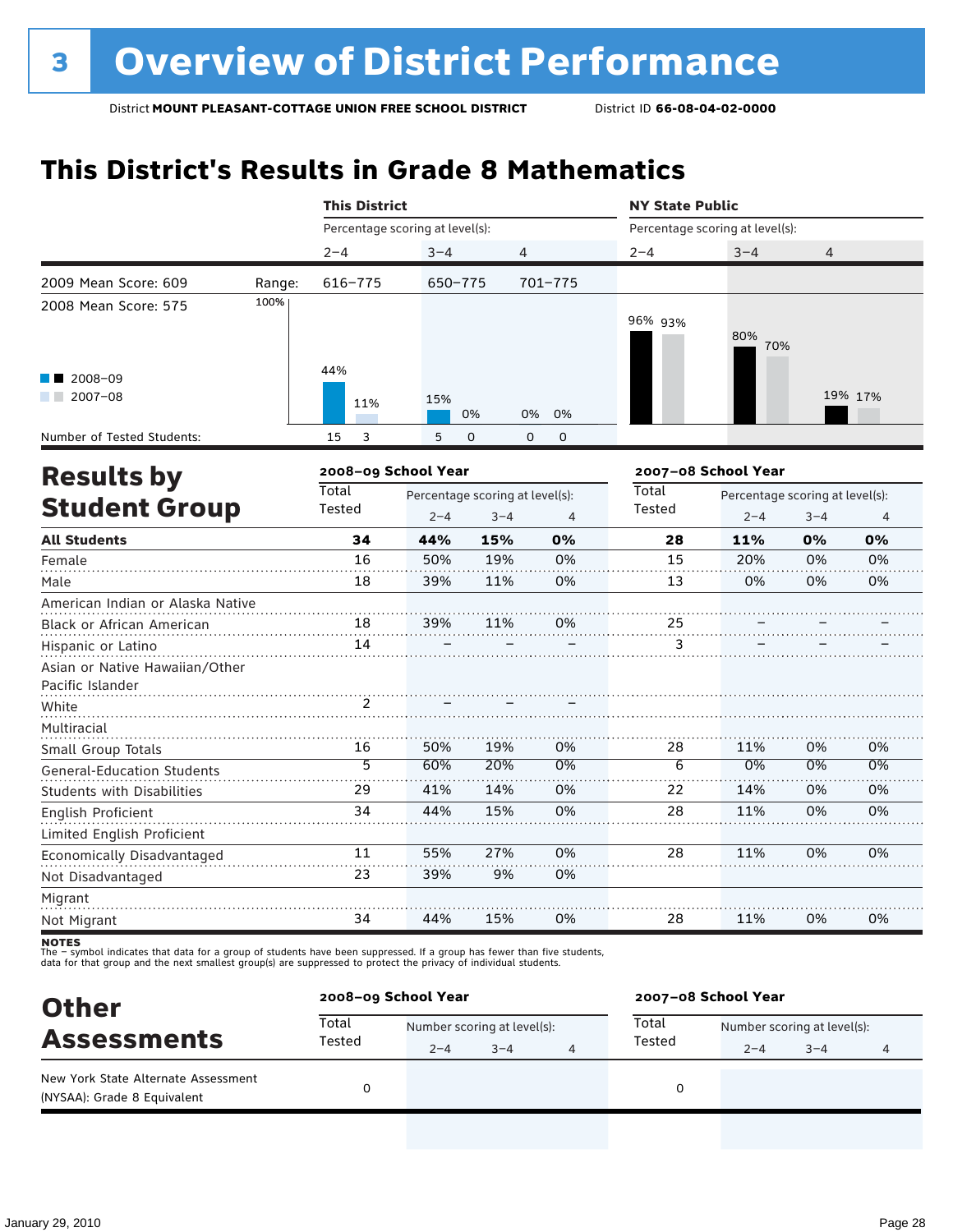## **This District's Results in Grade 8 Science**

|                                   | <b>This District</b>            |                |                                 |                | <b>NY State Public</b> |  |                                                                                                                                                                         |  |  |
|-----------------------------------|---------------------------------|----------------|---------------------------------|----------------|------------------------|--|-------------------------------------------------------------------------------------------------------------------------------------------------------------------------|--|--|
|                                   | Percentage scoring at level(s): |                |                                 |                |                        |  | $3 - 4$<br>4<br>71% 73%<br>$2 - 4$<br>$3 - 4$<br>46%<br>4%<br>40%<br>0%<br>56%<br>11%<br>46%<br>4%<br>46%<br>4%                                                         |  |  |
|                                   | $2 - 4$                         | $3 - 4$        | 4                               |                | $2 - 4$                |  |                                                                                                                                                                         |  |  |
|                                   |                                 |                |                                 |                |                        |  |                                                                                                                                                                         |  |  |
| 100%                              |                                 |                |                                 |                |                        |  |                                                                                                                                                                         |  |  |
|                                   |                                 |                |                                 |                | 94% 95%                |  |                                                                                                                                                                         |  |  |
|                                   |                                 |                |                                 |                |                        |  |                                                                                                                                                                         |  |  |
|                                   | 46%                             |                |                                 |                |                        |  |                                                                                                                                                                         |  |  |
| 2008-09                           | 26%                             |                |                                 |                |                        |  |                                                                                                                                                                         |  |  |
| $2007 - 08$                       |                                 | 6%             | 4%<br>0%                        | 0%             |                        |  |                                                                                                                                                                         |  |  |
| Number of Tested Students:        | 8<br>11                         | $\overline{2}$ | $\mathbf{1}$<br>$\mathbf 0$     | $\mathbf 0$    |                        |  |                                                                                                                                                                         |  |  |
|                                   | 2008-09 School Year             |                |                                 |                |                        |  |                                                                                                                                                                         |  |  |
| <b>Results by</b><br><b>Total</b> |                                 |                | Percentage scoring at level(s): |                | Total                  |  | Percentage scoring at level(s):<br>26% 30%<br>2007-08 School Year<br>Percentage scoring at level(s):<br>$\overline{4}$<br>0%<br>0%<br>0%<br>0%<br>0%<br>0%<br>46%<br>4% |  |  |
| <b>Student Group</b>              | Tested                          | $2 - 4$        | $3 - 4$                         | $\overline{4}$ | <b>Tested</b>          |  |                                                                                                                                                                         |  |  |
| <b>All Students</b>               | 31                              | 26%            | 6%                              | 0%             | 24                     |  |                                                                                                                                                                         |  |  |
| Female                            | 10                              | 40%            | 10%                             | 0%             | 15                     |  |                                                                                                                                                                         |  |  |
| Male                              | 21                              | 19%            | 5%                              | 0%             | 9                      |  |                                                                                                                                                                         |  |  |
| American Indian or Alaska Native  |                                 |                |                                 |                |                        |  |                                                                                                                                                                         |  |  |
| Black or African American         | 16                              | 38%            | 6%                              | 0%             | 22                     |  |                                                                                                                                                                         |  |  |
| Hispanic or Latino                | 13                              |                |                                 |                | $\overline{2}$         |  |                                                                                                                                                                         |  |  |
| Asian or Native Hawaiian/Other    |                                 |                |                                 |                |                        |  |                                                                                                                                                                         |  |  |
| Pacific Islander                  |                                 |                |                                 |                |                        |  |                                                                                                                                                                         |  |  |
| White                             | 2                               |                |                                 |                |                        |  |                                                                                                                                                                         |  |  |
| Multiracial                       |                                 |                |                                 |                |                        |  |                                                                                                                                                                         |  |  |
| Small Group Totals                | 15                              | 13%            | 7%                              | 0%             | 24                     |  |                                                                                                                                                                         |  |  |
| <b>General-Education Students</b> | $\overline{\mathbf{3}}$         |                |                                 |                | $\overline{4}$         |  |                                                                                                                                                                         |  |  |
| <b>Students with Disabilities</b> | 28                              |                |                                 |                | 20                     |  |                                                                                                                                                                         |  |  |
| <b>English Proficient</b>         | 31                              | 26%            | 6%                              | 0%             | 24                     |  |                                                                                                                                                                         |  |  |
| Limited English Proficient        |                                 |                |                                 |                |                        |  |                                                                                                                                                                         |  |  |
| Economically Disadvantaged        | 12                              | 33%            | 8%                              | 0%             | 23                     |  |                                                                                                                                                                         |  |  |
| Not Disadvantaged                 | 19                              | 21%            | 5%                              | 0%             | $\mathbf{1}$           |  |                                                                                                                                                                         |  |  |
| Migrant                           |                                 |                |                                 |                |                        |  |                                                                                                                                                                         |  |  |
| Not Migrant                       | 31                              | 26%            | 6%                              | 0%             | 24                     |  |                                                                                                                                                                         |  |  |

| <b>Other</b>                        | 2008-09 School Year |         |                             |   | 2007-08 School Year |                             |         |   |
|-------------------------------------|---------------------|---------|-----------------------------|---|---------------------|-----------------------------|---------|---|
| <b>Assessments</b>                  | Total<br>Tested     |         | Number scoring at level(s): |   | Total<br>Tested     | Number scoring at level(s): |         |   |
|                                     |                     | $2 - 4$ | $3 - 4$                     | 4 |                     | $2 - 4$                     | $3 - 4$ | 4 |
| New York State Alternate Assessment |                     |         |                             |   |                     |                             |         |   |
| (NYSAA): Grade 8 Equivalent         |                     |         |                             |   |                     |                             |         |   |
| <b>Regents Science</b>              |                     |         |                             |   |                     |                             |         |   |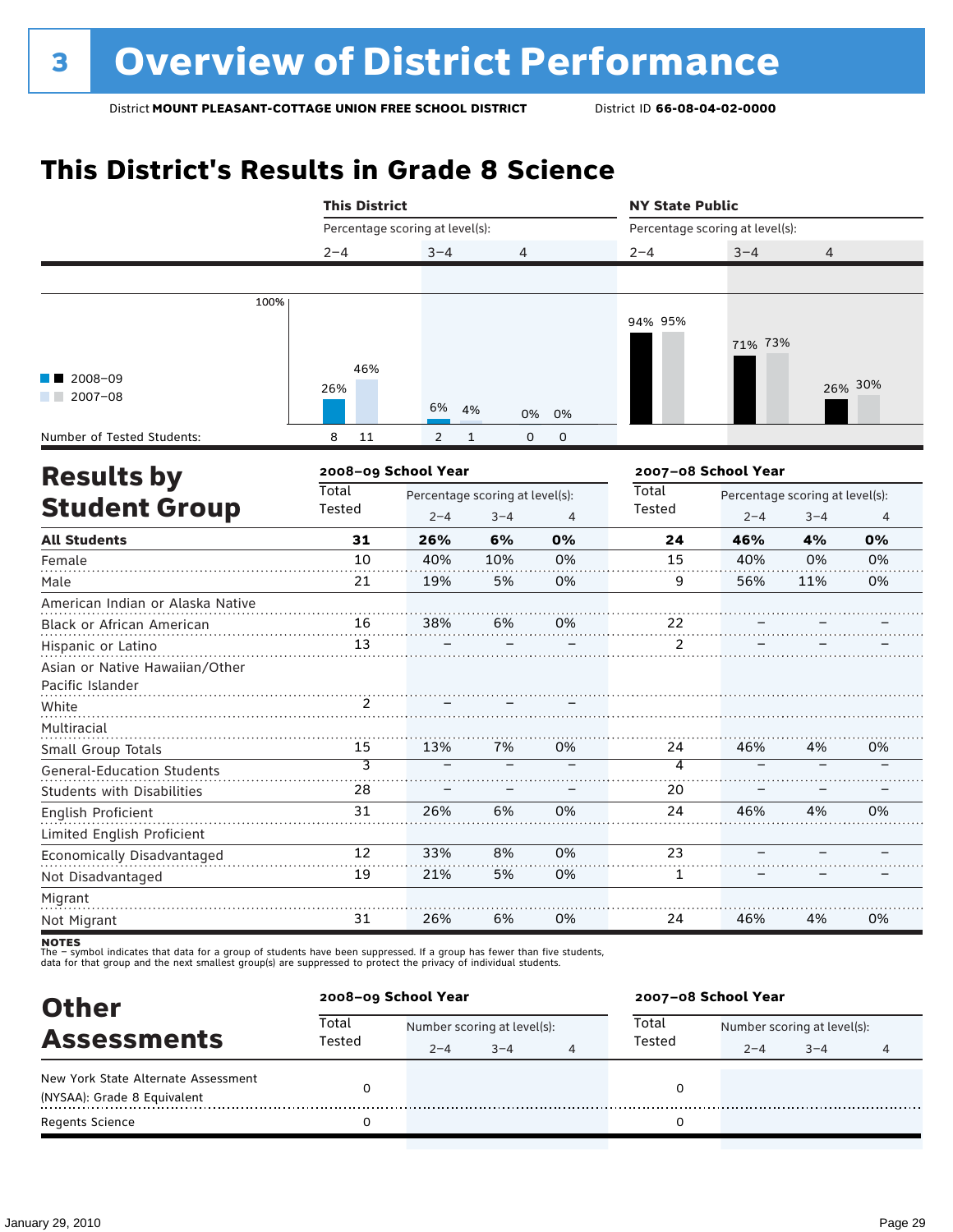### **This District's Total Cohort\* Results in Secondary-Level English after Four Years of Instruction**

|                                                     |      | <b>This District</b>            |          |       | <b>NY State Public</b><br>Percentage scoring at level(s): |         |         |  |
|-----------------------------------------------------|------|---------------------------------|----------|-------|-----------------------------------------------------------|---------|---------|--|
|                                                     |      | Percentage scoring at level(s): |          |       |                                                           |         |         |  |
|                                                     |      | $2 - 4$                         | $3 - 4$  | 4     | $2 - 4$                                                   | $3 - 4$ | 4       |  |
| $\blacksquare$ 2005 Cohort<br>2004 Cohort<br>a sa B | 100% | 13%<br>0%                       | 9%<br>0% | 2% 0% | 81% 80%                                                   | 77% 75% | 32% 30% |  |

| <b>Results by</b>                 | 2005 Cohort |         |                                 |    | 2004 Cohort** |                                 |         |    |
|-----------------------------------|-------------|---------|---------------------------------|----|---------------|---------------------------------|---------|----|
|                                   | Number      |         | Percentage scoring at level(s): |    | Number        | Percentage scoring at level(s): |         |    |
| <b>Student Group</b>              | of Students | $2 - 4$ | $3 - 4$                         | 4  | of Students   | $2 - 4$                         | $3 - 4$ | 4  |
| <b>All Students</b>               | 64          | 13%     | 9%                              | 2% | 29            | 0%                              | 0%      | 0% |
| Female                            | 33          | 12%     | 6%                              | 0% | 11            | 0%                              | 0%      | 0% |
| Male                              | 31          | 13%     | 13%                             | 3% | 18            | 0%                              | 0%      | 0% |
| American Indian or Alaska Native  |             |         |                                 |    |               |                                 |         |    |
| Black or African American         | 44          | 14%     | 11%                             | 0% | 16            | 0%                              | 0%      | 0% |
| Hispanic or Latino                | 16          |         |                                 |    | 8             | 0%                              | 0%      | 0% |
| Asian or Native Hawaiian/Other    |             |         |                                 |    |               |                                 |         |    |
| Pacific Islander                  |             |         |                                 |    | 1             |                                 |         |    |
| White                             |             |         |                                 |    | 4             |                                 |         |    |
| Multiracial                       |             |         |                                 |    |               |                                 |         |    |
| Small Group Totals                | 20          | 10%     | 5%                              | 5% | 5             | 0%                              | 0%      | 0% |
| <b>General-Education Students</b> | 14          | 0%      | 0%                              | 0% | 8             | 0%                              | 0%      | 0% |
| <b>Students with Disabilities</b> | 50          | 16%     | 12%                             | 2% | 21            | 0%                              | 0%      | 0% |
| English Proficient                | 64          | 13%     | 9%                              | 2% | 29            | 0%                              | 0%      | 0% |
| Limited English Proficient        |             |         |                                 |    |               |                                 |         |    |
| Economically Disadvantaged        | 33          | 0%      | 0%                              | 0% | 24            | 0%                              | 0%      | 0% |
| Not Disadvantaged                 | 31          | 26%     | 19%                             | 3% | 5             | 0%                              | 0%      | 0% |
| Migrant                           |             |         |                                 |    |               |                                 |         |    |
| Not Migrant                       | 64          | 13%     | 9%                              | 2% | 29            | 0%                              | 0%      | 0% |

**NOTES** 

The – symbol indicates that data for a group of students have been suppressed. If a group has fewer than five students,

data for that group and the next smallest group(s) are suppressed to protect the privacy of individual students.

| <b>Other</b>                        | 2005 Cohort           |         |                                        | 2004 Cohort           |         |                                     |  |  |
|-------------------------------------|-----------------------|---------|----------------------------------------|-----------------------|---------|-------------------------------------|--|--|
| <b>Assessments</b>                  | Number<br>of Students | $2 - 4$ | Number scoring at level(s):<br>$3 - 4$ | Number<br>of Students | $2 - 4$ | Number scoring at level(s):<br>$-4$ |  |  |
| New York State Alternate Assessment |                       |         |                                        |                       |         |                                     |  |  |

(NYSAA): High School Equivalent \*\*\*

\* A total cohort consists of all students who first entered Grade 9 in a particular year, and all ungraded students with disabilities who reached their seventeenth birthday in that year, and were enrolled in the school/district for five months. Students are excluded from the cohort if they transferred to another school district, nonpublic school, or criminal justice facility, or left the U.S. and its territories or died before the report date. Statewide total cohort also includes students who were enrolled for fewer than five months.

\*\* 2004 cohort data are those reported in the 2007-08 *Accountability and Overview Report*.

\*\*\* The majority of cohort members took an older version of the NYSAA, developed before 2007.